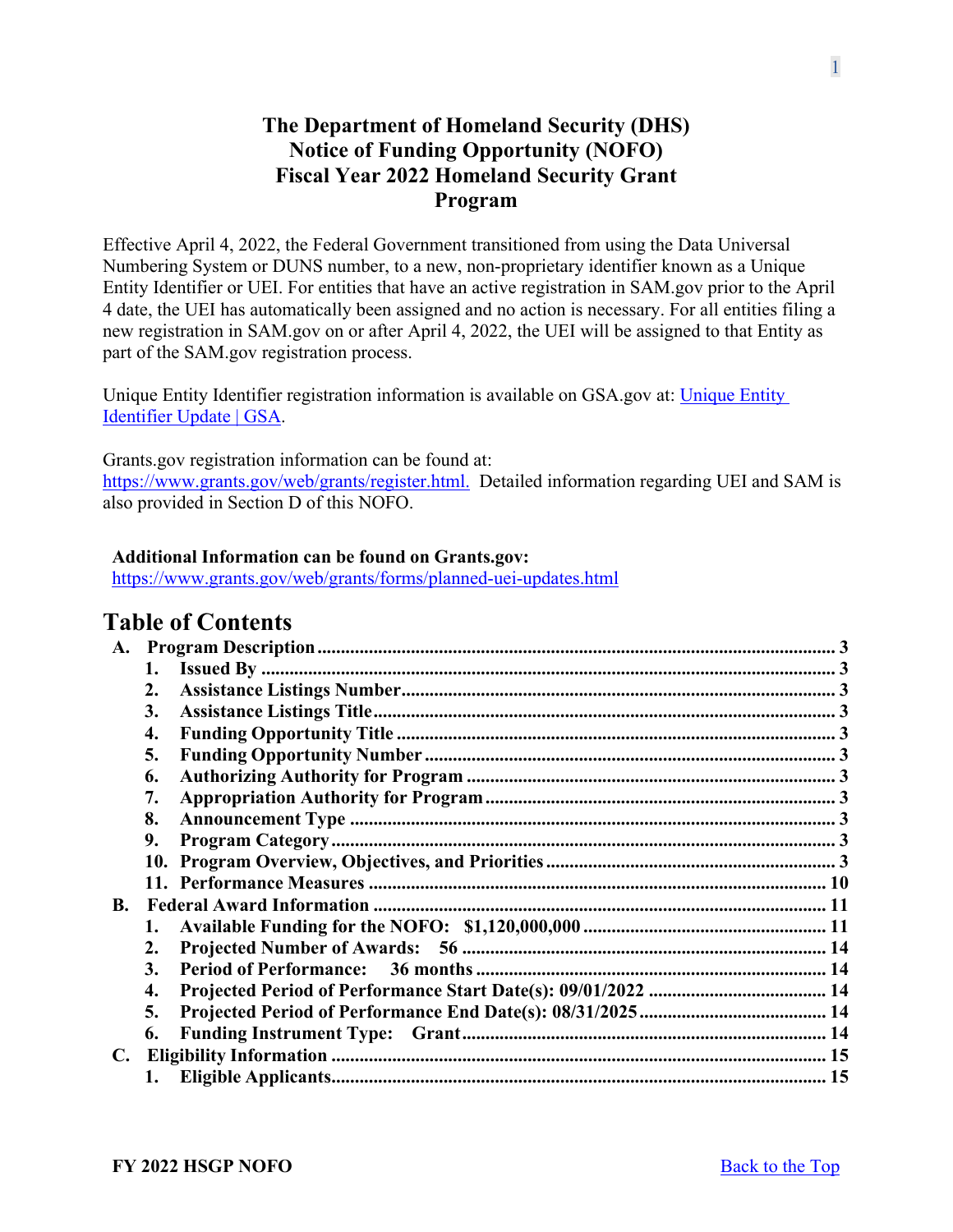|    | 2.               |                                                                                 |  |
|----|------------------|---------------------------------------------------------------------------------|--|
|    | 3.               |                                                                                 |  |
|    | $\overline{4}$ . |                                                                                 |  |
| D. |                  |                                                                                 |  |
|    | 1.               |                                                                                 |  |
|    | 2.               |                                                                                 |  |
|    | 3.               |                                                                                 |  |
|    | 4.               | Steps Required to Obtain a Unique Entity Identifier, Register in the System for |  |
|    |                  |                                                                                 |  |
|    | 5.               |                                                                                 |  |
|    | 6.               |                                                                                 |  |
|    | 7.               | How to Submit an Initial Application to FEMA via Grants.gov 19                  |  |
|    | 8.               |                                                                                 |  |
|    | 9.               |                                                                                 |  |
|    | 10.              |                                                                                 |  |
|    | 11.              |                                                                                 |  |
|    |                  |                                                                                 |  |
|    |                  |                                                                                 |  |
| Е. |                  |                                                                                 |  |
|    | 1.               |                                                                                 |  |
|    | 2.               |                                                                                 |  |
| F. |                  |                                                                                 |  |
|    | 1.               |                                                                                 |  |
|    | 2.               |                                                                                 |  |
|    | 3.               |                                                                                 |  |
|    | 4.               |                                                                                 |  |
|    | 5.               |                                                                                 |  |
| G. |                  |                                                                                 |  |
|    | 1.               |                                                                                 |  |
|    | 2.               |                                                                                 |  |
| Η. |                  |                                                                                 |  |
|    | 1.               |                                                                                 |  |
|    | 2.               |                                                                                 |  |
|    | 3.               |                                                                                 |  |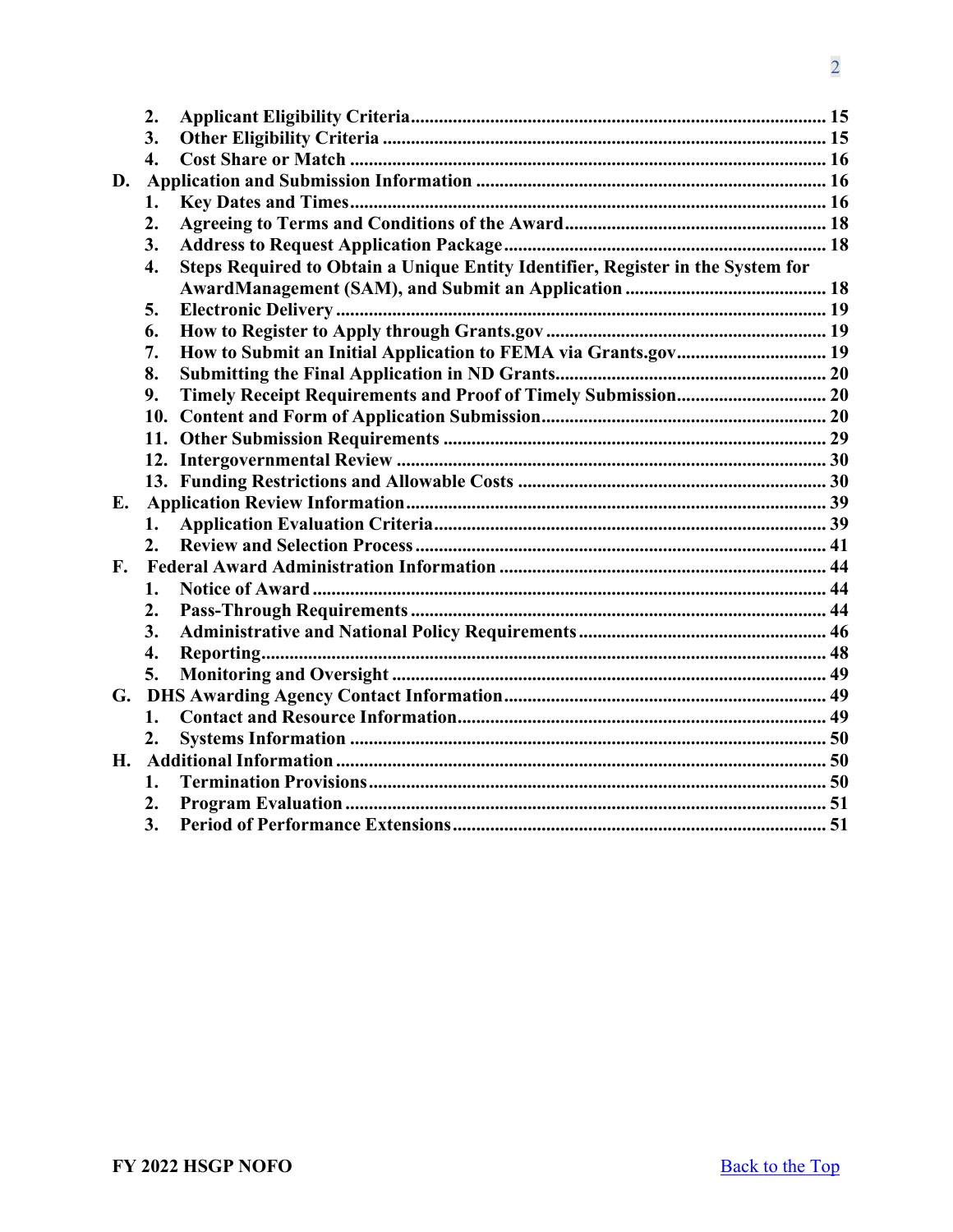### <span id="page-2-0"></span>**A. Program Description**

# <span id="page-2-1"></span>**1. Issued By**

U.S. Department of Homeland Security (DHS)/Federal Emergency Management Agency (FEMA)/Grant Programs Directorate (GPD)

- <span id="page-2-2"></span>**2. Assistance Listings Number** 97.067
- <span id="page-2-3"></span>**3. Assistance Listings Title**

Homeland Security Grant Program

### <span id="page-2-4"></span>**4. Funding Opportunity Title**

Fiscal Year 2022 Homeland Security Grant Program (HSGP)

- State Homeland Security Program (SHSP)
- Urban Area Security Initiative (UASI)
- Operation Stonegarden (OPSG)
- <span id="page-2-5"></span>**5. Funding Opportunity Number** DHS-22-GPD-067-000-02

#### <span id="page-2-6"></span>**6. Authorizing Authority for Program**

Section 2002 of the Homeland Security Act of 2002 (Pub. L. No. 107-296, as amended) (6 U.S.C. § 603)

- <span id="page-2-7"></span>**7. Appropriation Authority for Program** *Department of Homeland Security Appropriations Act, 2022 (Pub. L. No. 117-103)*
- <span id="page-2-8"></span>**8. Announcement Type** Initial
- <span id="page-2-9"></span>**9. Program Category** Preparedness: Community Security

#### <span id="page-2-10"></span>**10. Program Overview, Objectives, and Priorities**

#### **a.** *Overview*

The Fiscal Year (FY) 2022 Homeland Security Grant Program (HSGP) is one of three grant programs that constitute the DHS/FEMA focus on enhancing the ability of state, local, tribal, and territorial governments, as well as nonprofits, to prevent, protect against, respond to, and recover from terrorist attacks. These grant programs are part of a comprehensive set of measures authorized by Congress and implemented by DHS to help strengthen the Nation's communities against potential terrorist attacks. Among the five basic homeland security missions noted in the DHS Strategic Plan, the HSGP supports the goal to Strengthen National Preparedness and Resilience.

In FY 2022, there are three components of the HSGP: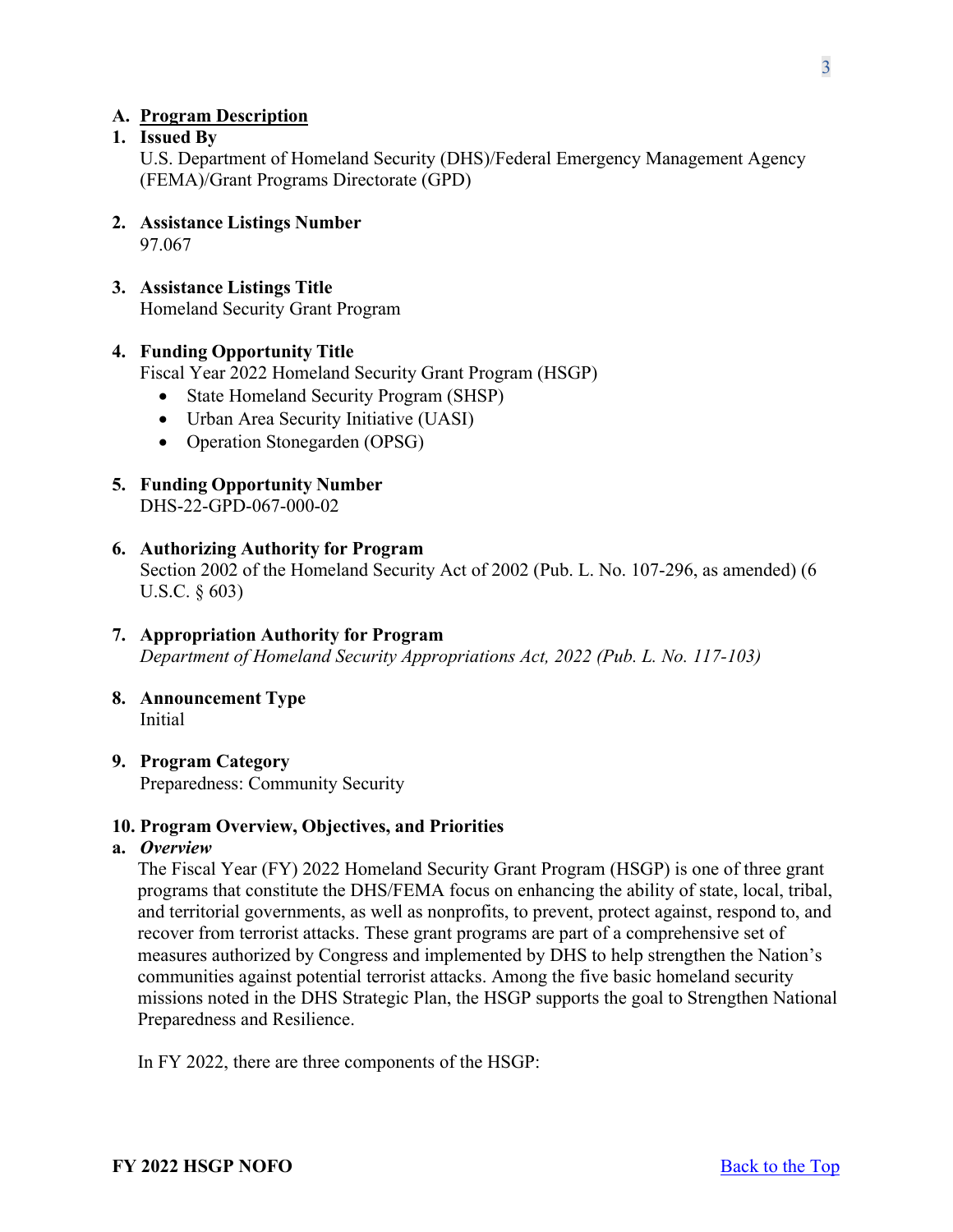- *1) State Homeland Security Program (SHSP):* SHSP assists state, local, tribal, and territorial (SLTT) efforts to build, sustain, and deliver the capabilities necessary to prevent, prepare for, protect against, and respond to acts of terrorism.
- *2) Urban Area Security Initiative (UASI):* UASI assists high-threat, high-density Urban Area efforts to build, sustain, and deliver the capabilities necessary to prevent, prepare for, protect against, and respond to acts of terrorism.
- *3) Operation Stonegarden (OPSG):* OPSG supports enhanced cooperation and coordination among Customs and Border Protection (CBP), United States Border Patrol (USBP), and federal, state, local, tribal, and territorial law enforcement agencies to improve overall border security. OPSG provides funding to support joint efforts to secure the United States' borders along routes of ingress/egress to and from international borders, to include travel corridors in states bordering Mexico and Canada, as well as states and territories with international water borders. SLTT law enforcement agencies utilize their inherent law enforcement authorities to support the border security mission and do not receive any additional authority as a result of participation in OPSG.

The [2022-2026 FEMA Strategic Plan](https://www.fema.gov/about/strategic-plan) outlines three goals designed to position FEMA to address the increasing range and complexity of disasters, support the diversity of communities we serve, and complement the nation's growing expectations of the emergency management community. The HSGP supports FEMA's efforts to achieve equitable outcomes for those we serve (Goal 1) and to promote and sustain a prepared nation (Goal 3). We invite our stakeholders and partners to also adopt these priorities and join us in building a more prepared and resilient nation.

Finally, for FY 2022, DHS is focused on the criticality of information sharing and collaboration to building a national culture of preparedness and protecting against terrorism and other threats to our national security. The threats to our nation have evolved during the past two decades. We now face continuous cyber threats by sophisticated actors, threats to soft targets and crowded places, and threats from domestic violent extremists who currently pose the greatest terrorism threat to the nation<sup>[1](#page-3-0)</sup>. Therefore, for FY 2022, DHS has identified six priority areas related to the most serious threats to the nation. Recipients are expected to address those priority areas with their HSGP funds.

# **b.** *Objective*

The objective of the FY 2022 HSGP is to fund SLTT efforts to prevent terrorism and prepare the Nation for threats and hazards that pose the greatest risk to the security of the United States.

# **c.** *Priorities*

# **SHSP and UASI Funding Priorities**

Given the evolving national security threat landscape, DHS/FEMA has evaluated the national risk profile and set priorities that help inform appropriate allocation of scarce security dollars. In assessing the national risk profile for FY 2022, six priority areas attract the most concern. Due to the unique threats that the nation faces in 2022, DHS/FEMA has determined that

<span id="page-3-0"></span><sup>&</sup>lt;sup>1</sup> Strategic Intelligence Assessment and Data on Domestic Terrorism, Federal Bureau of Investigation and Department of Homeland Security, May 2021.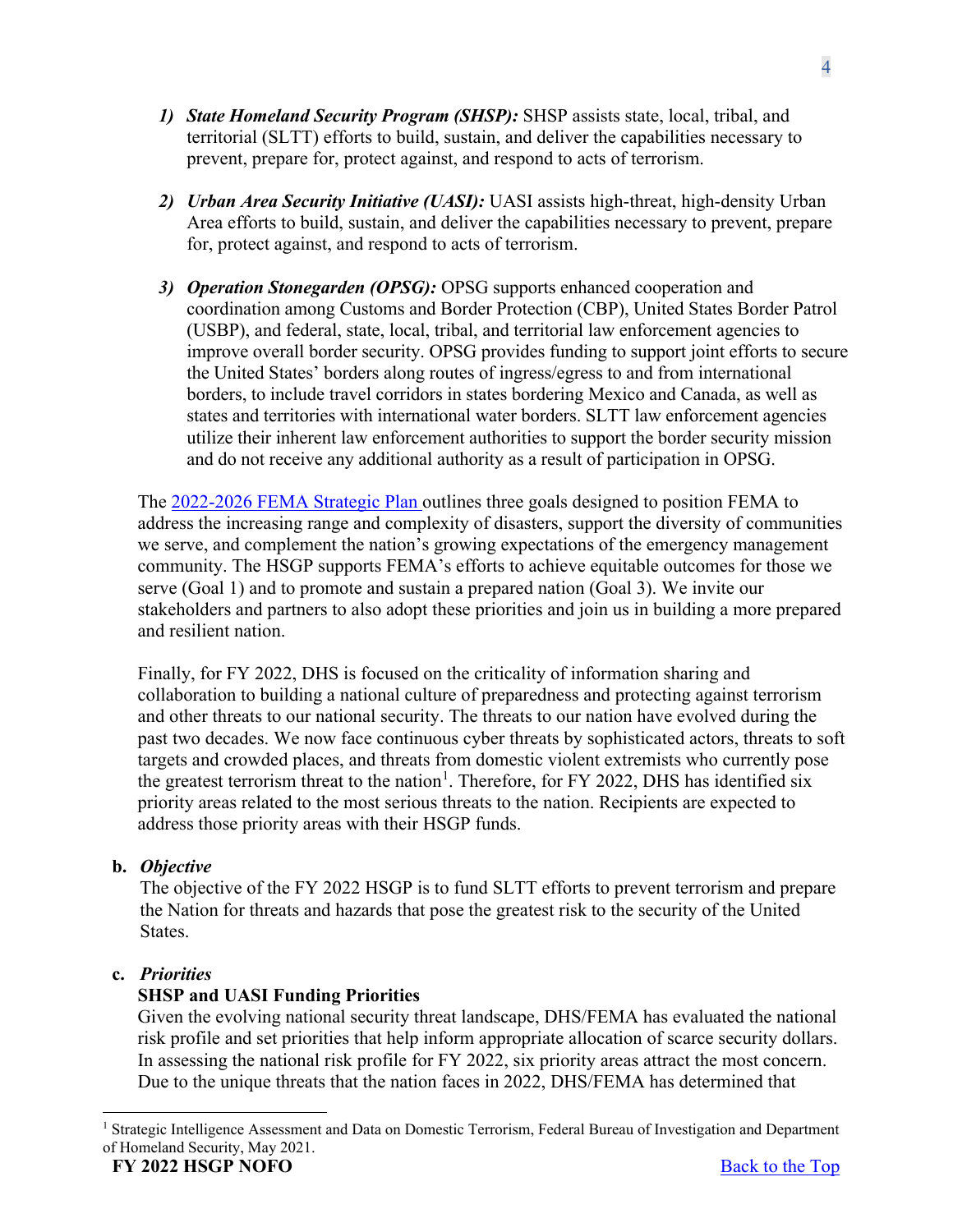recipients should allocate a total of 30 percent of their SHSP and UASI award funds across these six priority areas. As indicated below, four of the priorities have minimum spend requirements totaling 12 percent of SHSP and UASI awards. Recipients will have the flexibility to allocate the remaining 18 percent across the priorities. The following are the six priority areas for FY 2022, along with the minimum corresponding percentage of SHSP and UASI funds that each recipient will be required to allocate:

- 1) Enhancing the protection of soft targets/crowded places 3 percent
- 2) Enhancing information and intelligence sharing and analysis 3 percent
- 3) Combating domestic violent extremism 3 percent
- 4) Enhancing cybersecurity no minimum percent
- 5) Enhancing community preparedness and resilience 3 percent
- 6) Enhancing election security no minimum percent

Additional information about these priority areas and how they relate to achieving antiterrorism capabilities is included in Section D.10.b.II of this NOFO. Failure by a recipient to propose investments and projects that align with the priority areas and spending requirements will result in a recipient having a portion of their SHSP and UASI funds (up to 30 percent) placed on hold until they provide projects that sufficiently align to the National Priority Areas, and total at least the minimum percentages per National Priority Area priority area (as applicable) and overall 30 percent of total SHSP and UASI funds.

A state or high-risk urban area must allocate the remaining 70 percent of their funding to gaps identified through their Threat and Hazard Identification and Risk Assessment (THIRA) and Stakeholder Preparedness Review (SPR) process.

Likewise, there are several enduring security needs that crosscut the homeland security enterprise to which recipients should consider allocating funding across core capability gaps and national priorities. The following are enduring needs that help recipients implement a comprehensive approach to securing communities:

- 1) Effective planning<sup>[2](#page-4-0)</sup>
- 2) Training and awareness campaigns
- 3) Equipment and capital projects
- 4) Exercises

The table below provides a breakdown of the FY 2022 SHSP and UASI priorities (the focus of OPSG remains unique to border security), showing the core capabilities enhanced and lifelines supported, as well as examples of eligible project types for each area. A detailed description of allowable investments for each project type is included in the [Preparedness Grants Manual.](https://www.fema.gov/media-library/assets/documents/178291) DHS/FEMA anticipates that in future years, national priorities will continue to be included and will be updated as the threats evolve and as capability gaps are closed. Applicants are strongly encouraged to begin planning to sustain existing capabilities through funding mechanisms other than DHS preparedness grants. The example project types in the table below are allowable to prepare for disasters unrelated to acts of terrorism as long as they also help

<span id="page-4-0"></span><sup>2</sup> Including assessment of critical infrastructure system vulnerabilities and plans to reduce consequences of disruptions, using the Infrastructure Resilience Planning Framework and Regional Resiliency Assessment Methodology produced by the Cybersecurity and Infrastructure Security Agency.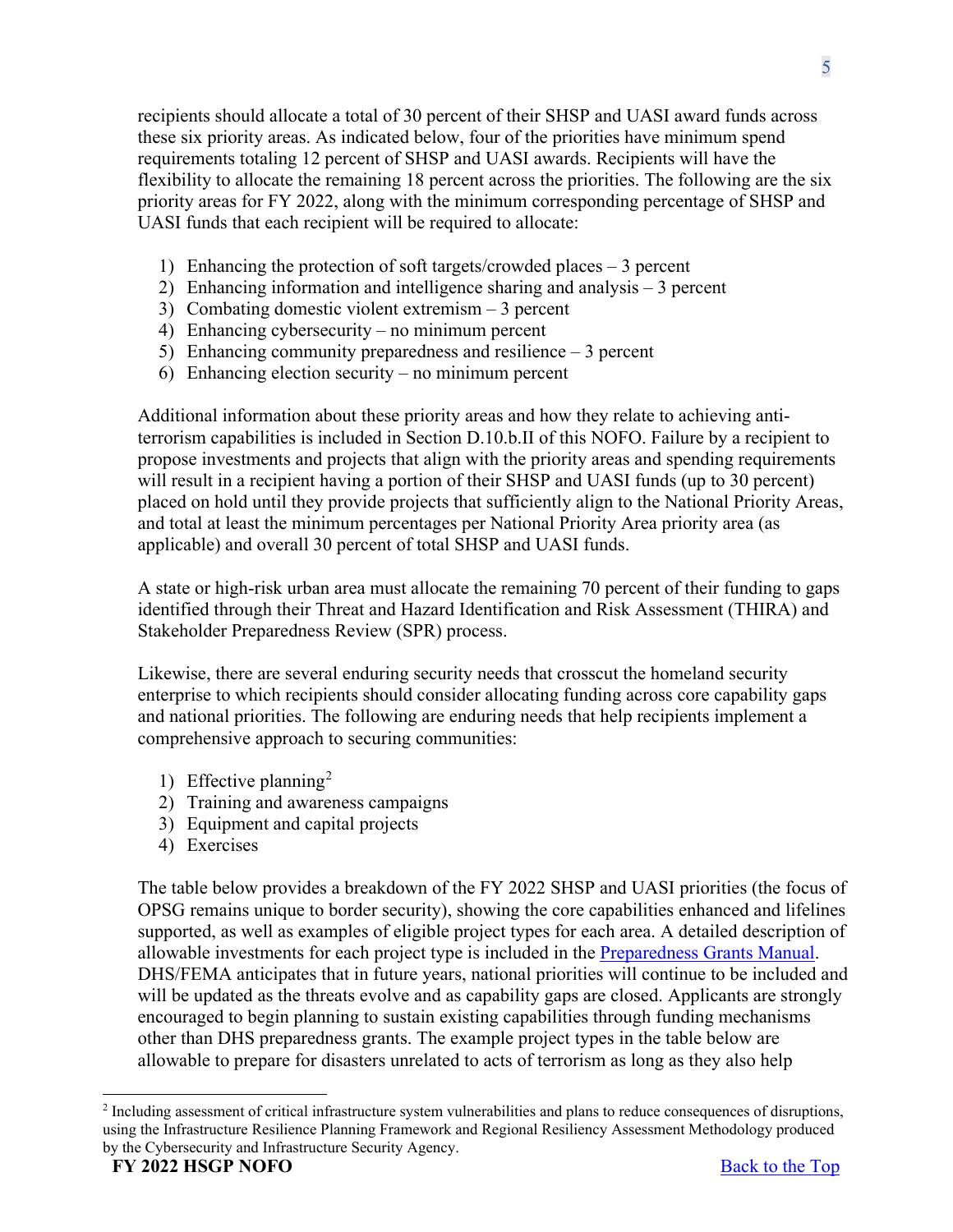achieve target capabilities related to preventing, preparing for, protecting against, or responding to acts of terrorism.

| <b>Priority Areas</b>                                                    | <b>Core Capabilities</b>                                                                                                                                                                                                                                                                                                                                                                                                                                  | <b>Lifelines</b>         | <b>Example Project Types</b>                                                                                                                                                                                                                                                                                                                                                                                                                                                                                                   |
|--------------------------------------------------------------------------|-----------------------------------------------------------------------------------------------------------------------------------------------------------------------------------------------------------------------------------------------------------------------------------------------------------------------------------------------------------------------------------------------------------------------------------------------------------|--------------------------|--------------------------------------------------------------------------------------------------------------------------------------------------------------------------------------------------------------------------------------------------------------------------------------------------------------------------------------------------------------------------------------------------------------------------------------------------------------------------------------------------------------------------------|
| <b>National Priorities</b>                                               |                                                                                                                                                                                                                                                                                                                                                                                                                                                           |                          |                                                                                                                                                                                                                                                                                                                                                                                                                                                                                                                                |
| Enhancing<br>Cybersecurity                                               | • Cybersecurity<br>• Intelligence and information<br>sharing<br>• Planning<br>· Public information and<br>warning<br>• Operational coordination<br>• Screening, search, and<br>detection<br>• Access control and identity<br>verification<br>• Supply chain integrity and<br>security<br>• Risk management for<br>protection programs and<br>activities<br>• Long-term vulnerability<br>reduction<br>· Situational assessment<br>• Infrastructure systems | • Safety and<br>Security | • Cybersecurity risk assessments<br>• Migrating online services to the ".gov"<br>internet domain<br>• Projects that address vulnerabilities<br>identified in cybersecurity risk<br>assessments<br>o Improving cybersecurity of critical<br>infrastructure to meet minimum levels<br>identified by the Cybersecurity and<br><b>Infrastructure Security Agency</b><br>(CISA), and the <b>National Institute of</b><br><b>Standards and Technology</b><br><b>Cybersecurity Framework</b><br>o Cybersecurity training and planning |
| Enhancing the<br>Protection of<br>Soft Targets/<br><b>Crowded Places</b> | • Operational communications<br>• Operational coordination<br>· Public information and<br>warning<br>• Intelligence and information<br>sharing<br>• Interdiction and disruption<br>• Screening, search, and<br>detection<br>• Access control and identity<br>verification<br>• Physical protective measures<br>• Risk management for<br>protection programs and<br>activities                                                                             | • Safety and<br>Security | • Operational overtime<br>• Physical security enhancements<br>o Closed-circuit television (CCTV)<br>security cameras<br>o Security screening equipment for<br>people and baggage<br>$\circ$ Lighting<br>o Access controls<br>o Fencing, gates, barriers, etc.<br>• Unmanned aircraft system detection<br>technologies                                                                                                                                                                                                          |
| Enhancing<br>information and<br>intelligence<br>sharing and<br>analysis  | • Intelligence and information<br>sharing<br>• Interdiction and disruption<br>· Planning<br>· Public information and<br>warning<br>• Operational coordination<br>• Risk management for<br>protection programs and<br>activities                                                                                                                                                                                                                           | • Safety and<br>Security | · Fusion center operations (Fusion Center<br>project will be required under this<br>investment, no longer as a stand-alone<br>investment)<br>• Information sharing with all DHS<br>components; fusion centers; other<br>operational, investigative, and analytic<br>entities; and other federal law<br>enforcement and intelligence entities<br>• Cooperation with DHS officials and other<br>entities designated by DHS in<br>intelligence, threat recognition,<br>assessment, analysis, and mitigation                       |

# **FY 2022 SHSP and UASI Funding Priorities**

6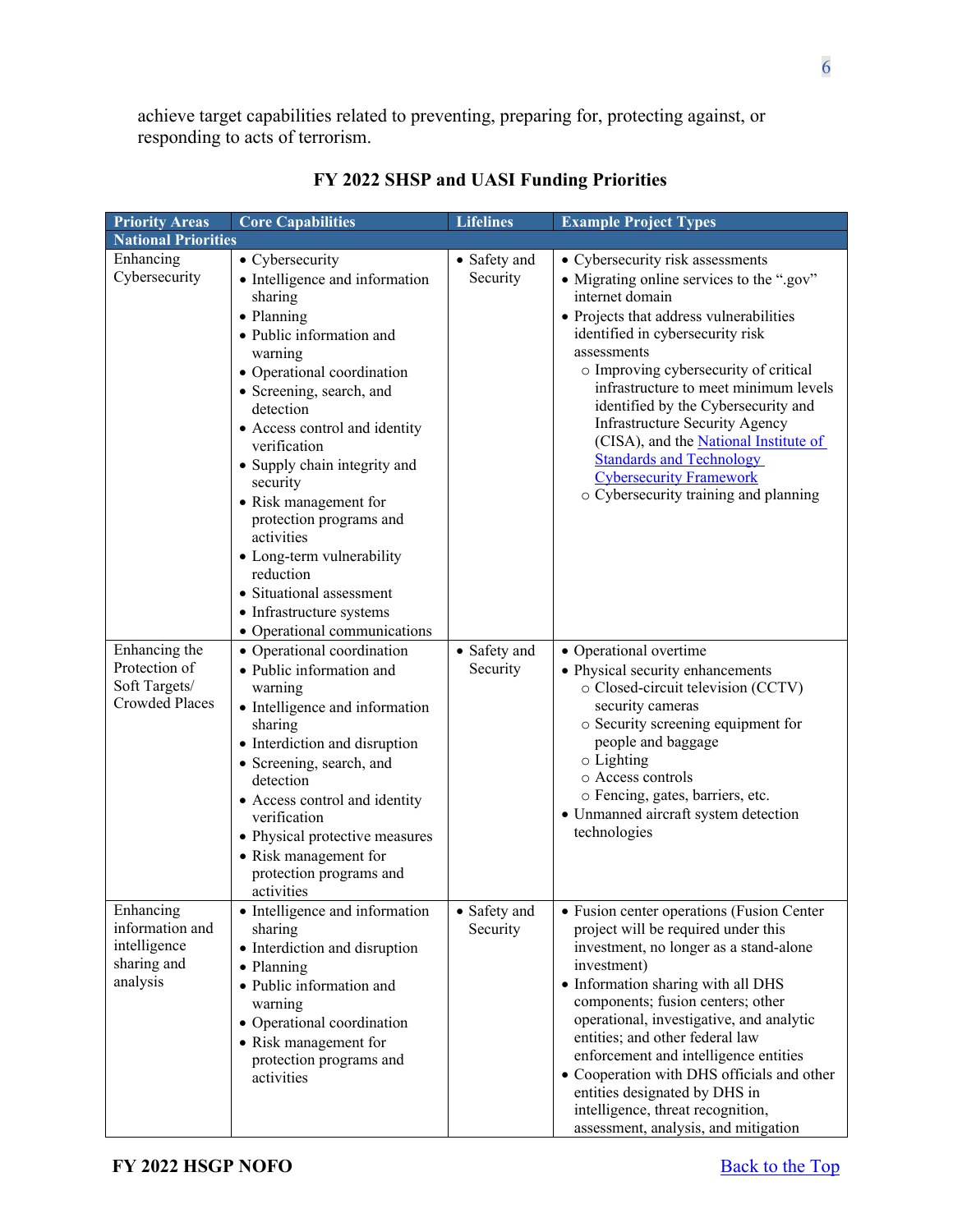| <b>Priority Areas</b>                                    | <b>Core Capabilities</b>                                                                                                                                                                                                                                                                                     | <b>Lifelines</b>         | <b>Example Project Types</b>                                                                                                                                                                                                                                                                                                                                                                                                                                                                                                                                                                                                                                                                                                                                                                                                                                                                                                                                                                                                                                                                                                  |
|----------------------------------------------------------|--------------------------------------------------------------------------------------------------------------------------------------------------------------------------------------------------------------------------------------------------------------------------------------------------------------|--------------------------|-------------------------------------------------------------------------------------------------------------------------------------------------------------------------------------------------------------------------------------------------------------------------------------------------------------------------------------------------------------------------------------------------------------------------------------------------------------------------------------------------------------------------------------------------------------------------------------------------------------------------------------------------------------------------------------------------------------------------------------------------------------------------------------------------------------------------------------------------------------------------------------------------------------------------------------------------------------------------------------------------------------------------------------------------------------------------------------------------------------------------------|
|                                                          |                                                                                                                                                                                                                                                                                                              |                          | • Identification, assessment, and reporting<br>of threats of violence                                                                                                                                                                                                                                                                                                                                                                                                                                                                                                                                                                                                                                                                                                                                                                                                                                                                                                                                                                                                                                                         |
|                                                          |                                                                                                                                                                                                                                                                                                              |                          | • Joint intelligence analysis training and<br>planning with DHS officials and other<br>entities designated by DHS                                                                                                                                                                                                                                                                                                                                                                                                                                                                                                                                                                                                                                                                                                                                                                                                                                                                                                                                                                                                             |
| Combating<br>Domestic<br>Violent<br>Extremism            | • Interdiction and disruption<br>• Intelligence and information<br>sharing<br>• Planning<br>· Public information and<br>warning<br>• Operational coordination<br>• Risk management for<br>protection programs and<br>activities                                                                              | • Safety and<br>Security | • Open-source analysis of disinformation<br>and misinformation campaigns, targeted<br>violence and threats to life, including<br>tips/leads, and online/social media-based<br>threats<br>• Sharing and leveraging intelligence and<br>information, including open-source<br>analysis<br>• Execution and management of threat<br>assessment programs to identify, evaluate,<br>and analyze indicators and behaviors<br>indicative of domestic violent extremists<br>• Training and awareness programs (e.g.,<br>through social media, suspicious activity<br>reporting [SAR] indicators and behaviors)<br>to help prevent radicalization<br>• Training and awareness programs (e.g.,<br>through social media, SAR indicators and<br>behaviors) to educate the public on<br>misinformation and disinformation<br>campaigns and resources to help them<br>identify and report potential instances of<br>domestic violent extremism                                                                                                                                                                                               |
| Enhancing<br>Community<br>Preparedness and<br>Resilience | • Planning<br>· Public Information and<br>Warning<br>• Community Resilience<br>• Risk Management for<br>Protection Programs and<br>Activities<br>• Mass Care Services<br>• Intelligence and Information<br>Sharing<br>• Risk and Disaster Resilience<br>Assessment<br>• Long Term Vulnerability<br>Reduction | • Safety and<br>Security | · Establish, train, and maintain Community<br>Emergency Response Teams (CERT) and<br>Teen CERT, with a focus on historically<br>undeserved communities, including<br>procurement of appropriate tools,<br>equipment and training aides<br>o Local delivery of CERT Train-the-<br>Trainer and CERT Program Manager<br>to build local program training and<br>maintenance capacity<br>• Provide continuity training, such as<br>FEMA's Organizations Preparing for<br>Emergency Needs training, to faith-based<br>organizations, local businesses, and<br>community-based organizations such as<br>homeless shelters, food pantries, nonprofit<br>medical providers and senior care<br>facilities to bolster their resilience to all<br>hazards<br>• Partner with local school districts to<br>deliver the Student Tools for Emergency<br>Planning curriculum or other educational<br>programming to guide students on how to<br>create emergency kits and family<br>communications plans<br>• Partner with key stakeholders to assist<br>with completing the Emergency Financial<br>First Aid Kit or a similar tool to bolster |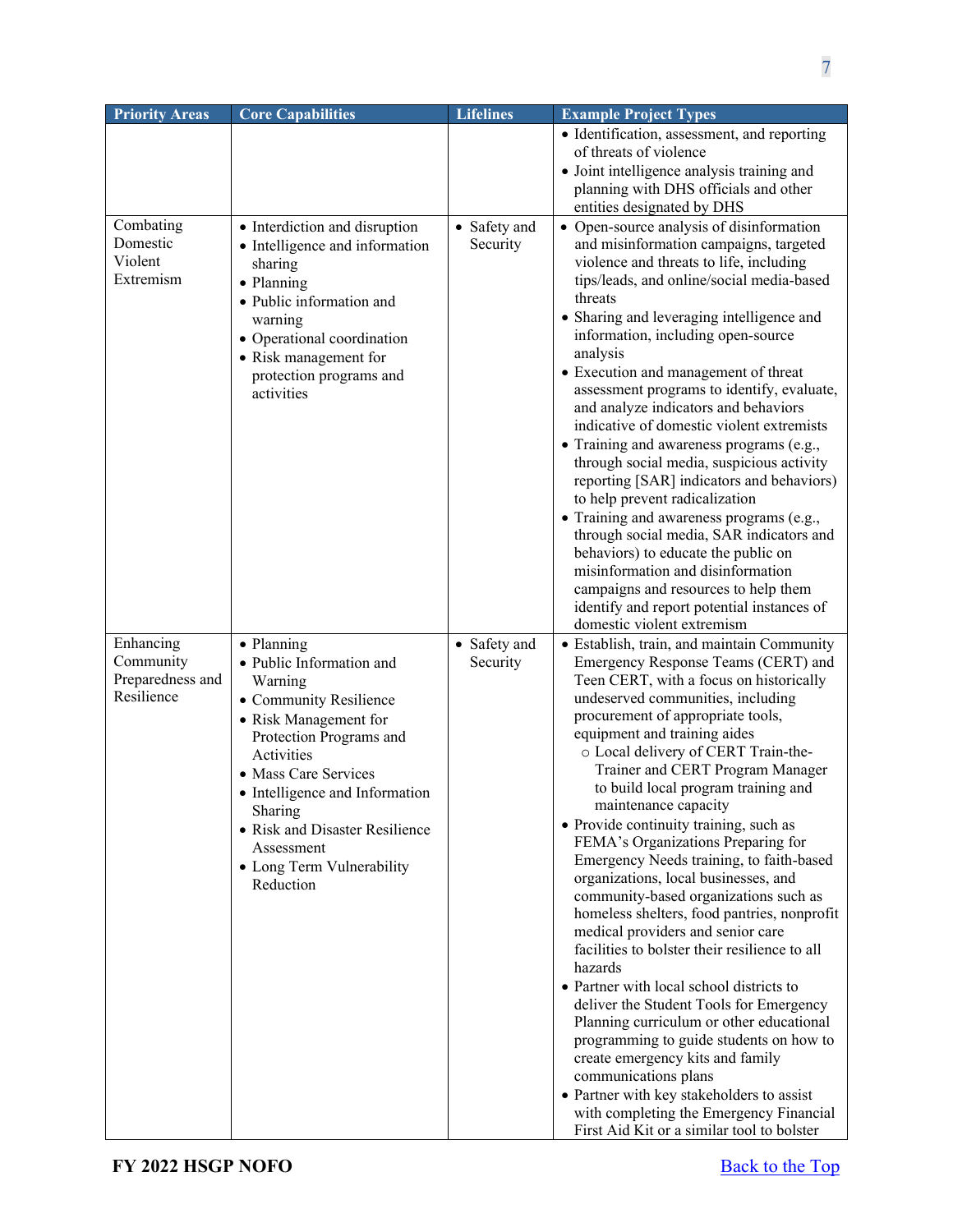| <b>Priority Areas</b>                 | <b>Core Capabilities</b>                                                                                                                                                                                                          | <b>Lifelines</b>         | <b>Example Project Types</b>                                                                                                                                                                                                                                                                                                                                                                                                                                                                                                                                                                                                                                                                                                                                                                                                                                                                                                                                                                                                                                                                                                                                                                                                                                                                                                                                                                                                                                                                                                                |
|---------------------------------------|-----------------------------------------------------------------------------------------------------------------------------------------------------------------------------------------------------------------------------------|--------------------------|---------------------------------------------------------------------------------------------------------------------------------------------------------------------------------------------------------------------------------------------------------------------------------------------------------------------------------------------------------------------------------------------------------------------------------------------------------------------------------------------------------------------------------------------------------------------------------------------------------------------------------------------------------------------------------------------------------------------------------------------------------------------------------------------------------------------------------------------------------------------------------------------------------------------------------------------------------------------------------------------------------------------------------------------------------------------------------------------------------------------------------------------------------------------------------------------------------------------------------------------------------------------------------------------------------------------------------------------------------------------------------------------------------------------------------------------------------------------------------------------------------------------------------------------|
| Enhancing<br><b>Election Security</b> | Cybersecurity<br>$\bullet$<br>Intelligence and<br>$\bullet$<br>information sharing<br>Planning<br>$\bullet$<br>Long-term vulnerability<br>reduction<br>Situational assessment<br>$\bullet$<br>Infrastructure systems<br>$\bullet$ | • Safety and<br>Security | the disaster centric financial resilience of<br>individuals and households<br>• Execute You are the Help Until the Help<br><b>Arrives</b> workshops in concert with<br>community-based organizations to bolster<br>individual preparedness<br>• Target youth preparedness using FEMA<br>programing such as Prepare with Pedro<br>resources and Ready2Help<br>• Promote community planning,<br>coordination, and integration of children's<br>needs during emergencies through<br>workshops like FEMA's Integrating the<br>Needs of Children<br>• Community Mapping: identify<br>community resources and characteristics<br>in order to identify gaps in resources,<br>identify hazards and vulnerabilities, and<br>inform action to promote resilience<br>• Provide training and awareness programs<br>with key stakeholders (e.g., through social<br>media, community and civic<br>organizations) to educate the public on<br>misinformation and disinformation<br>campaigns to increase individual and<br>community resilience.<br>• Physical security planning support<br>• Physical/site security measures $-$ e.g.,<br>locks, shatter proof glass, alarms, etc.<br>• General election security navigator<br>support<br>• Cyber navigator support<br>• Cybersecurity risk assessments, training,<br>and planning<br>• Projects that address vulnerabilities<br>identified in cybersecurity risk<br>assessments<br>• Iterative backups, encrypted backups,<br>network segmentation, software to<br>monitor/scan, and endpoint protection |
|                                       |                                                                                                                                                                                                                                   |                          | • Distributed Denial Of Service protection<br>• Migrating online services to the ".gov"<br>internet domain                                                                                                                                                                                                                                                                                                                                                                                                                                                                                                                                                                                                                                                                                                                                                                                                                                                                                                                                                                                                                                                                                                                                                                                                                                                                                                                                                                                                                                  |
| <b>Enduring Needs</b>                 |                                                                                                                                                                                                                                   |                          |                                                                                                                                                                                                                                                                                                                                                                                                                                                                                                                                                                                                                                                                                                                                                                                                                                                                                                                                                                                                                                                                                                                                                                                                                                                                                                                                                                                                                                                                                                                                             |
| Planning                              | • Planning<br>• Risk management for<br>protection programs and<br>activities<br>• Risk and disaster resilience<br>assessment<br>• Threats and hazards<br>identification<br>• Operational coordination<br>• Community resilience   | • Safety and<br>Security | • Development of:<br>o Security Risk Management Plans<br>o Threat Mitigation Plans<br>o Continuity of Operations Plans<br>o Response Plans<br>• Efforts to strengthen governance<br>integration between/among regional<br>partners<br>• Joint training and planning with DHS<br>officials and other entities designated by<br><b>DHS</b><br>• Cybersecurity training and planning                                                                                                                                                                                                                                                                                                                                                                                                                                                                                                                                                                                                                                                                                                                                                                                                                                                                                                                                                                                                                                                                                                                                                           |
|                                       |                                                                                                                                                                                                                                   |                          |                                                                                                                                                                                                                                                                                                                                                                                                                                                                                                                                                                                                                                                                                                                                                                                                                                                                                                                                                                                                                                                                                                                                                                                                                                                                                                                                                                                                                                                                                                                                             |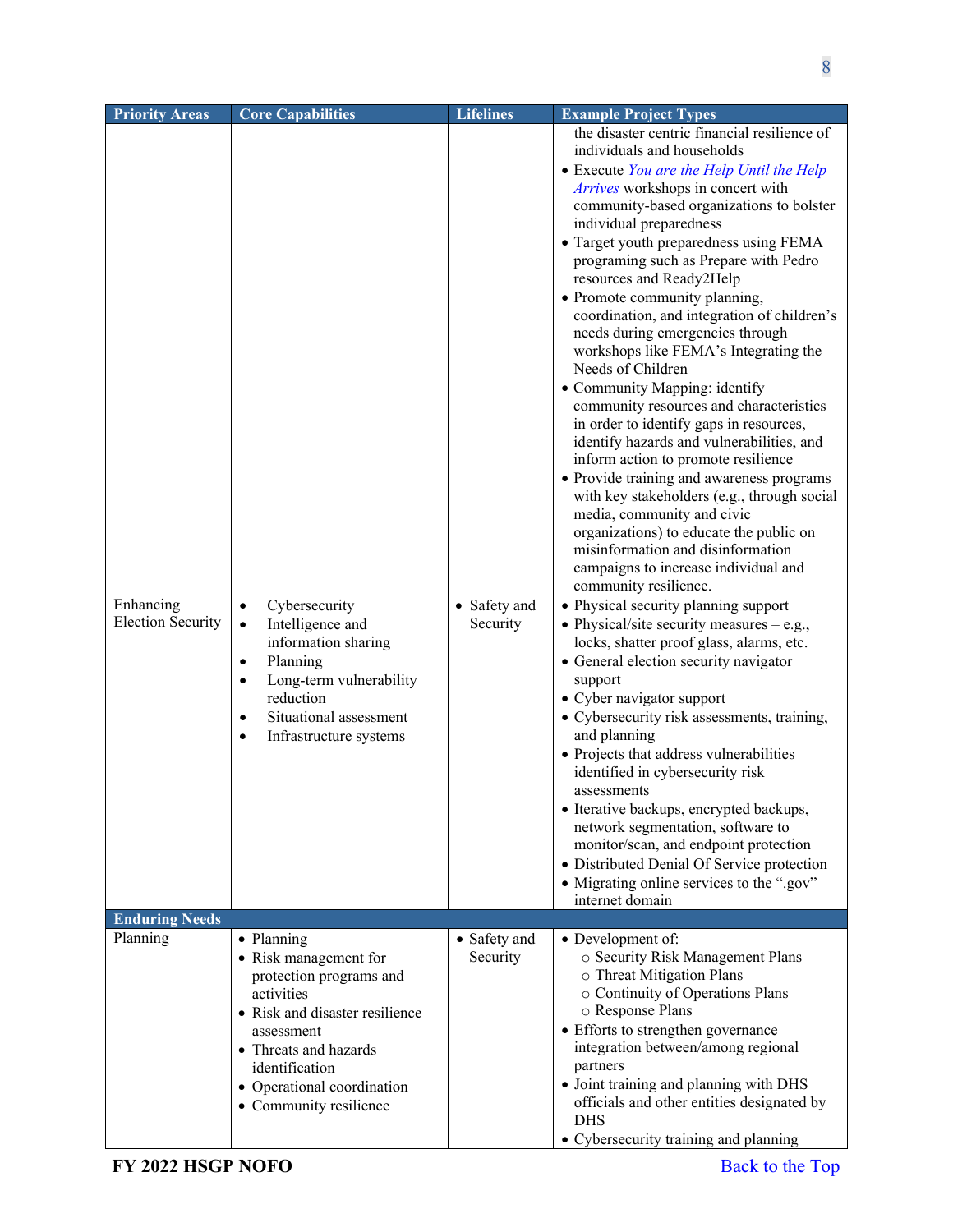| <b>Priority Areas</b>           | <b>Core Capabilities</b>                                                                                                                                                                                                                                       | <b>Lifelines</b>         | <b>Example Project Types</b>                                                                                                                                                                                                                                                                                                                                                                                                                                                                                                                                                                                                 |
|---------------------------------|----------------------------------------------------------------------------------------------------------------------------------------------------------------------------------------------------------------------------------------------------------------|--------------------------|------------------------------------------------------------------------------------------------------------------------------------------------------------------------------------------------------------------------------------------------------------------------------------------------------------------------------------------------------------------------------------------------------------------------------------------------------------------------------------------------------------------------------------------------------------------------------------------------------------------------------|
|                                 |                                                                                                                                                                                                                                                                |                          | • Revision of existing plans to strengthen<br>community resilience in underserved<br>communities                                                                                                                                                                                                                                                                                                                                                                                                                                                                                                                             |
| Training &<br>Awareness         | • Long-term vulnerability<br>reduction<br>• Public information and<br>warning<br>• Operational coordination<br>• Situational assessment<br>• Community resilience                                                                                              | • Safety and<br>Security | • Active shooter training<br>• Intelligence analyst training<br>• SAR and terrorism indicators/behaviors<br>training<br>• Security training for employees<br>· Public awareness/preparedness campaigns<br>• Joint training and planning with DHS<br>officials and other entities designated by<br><b>DHS</b><br>• Cybersecurity training and planning<br>• Sharing and leveraging intelligence and<br>information<br>• Targeted outreach and preparedness<br>training for underserved communities in<br>conjunction with community-based<br>organizations                                                                    |
| Equipment &<br>Capital Projects | • Long-term vulnerability<br>reduction<br>• Infrastructure systems<br>• Operational communications<br>• Interdiction and disruption<br>• Screening, search and<br>detection<br>• Access control and identity<br>verification<br>• Physical protective measures | • Safety and<br>Security | · Protection of high-risk, high-consequence<br>areas or systems that have been identified<br>through risk assessments<br>• Physical security enhancements<br>o Security cameras (CCTV)<br>o Security screening equipment for<br>people and baggage<br>$\circ$ Lighting<br>o Access Controls<br>Fencing, gates, barriers, etc.<br>• Enhancing Weapons of Mass Destruction<br>(WMD) and/or improvised explosive<br>device (IED) prevention, detection,<br>response and recovery capabilities<br>o Chemical/Biological/Radiological/<br>Nuclear/Explosive (CBRNE)<br>detection, prevention, response, and<br>recovery equipment |
| Exercises                       | • Long-term vulnerability<br>reduction<br>• Operational coordination<br>• Operational communications<br>• Community resilience                                                                                                                                 | • Safety and<br>Security | · Response exercises, including exercise<br>planning with community-based<br>organizations                                                                                                                                                                                                                                                                                                                                                                                                                                                                                                                                   |

For FY 2022, each SHSP and UASI recipient is required to submit an Investment Justification (IJ) for the four National Priority Areas with associated minimum spend requirements. Each of these four investments must also account for at least the relevant minimum percentage (12 percent) of the applicant's SHSP and UASI allocation. State Administrative Agencies (SAAs) may submit complete project-level information at the time of application, including the National Priority Area IJs, but are not required to do so. **As a reminder, all SHSP- and UASI-funded projects must have a demonstrated nexus to achieving target capabilities related to preventing, preparing for, protecting against, and responding to acts of terrorism**. However, such projects may simultaneously support enhanced preparedness for disasters unrelated to acts of terrorism.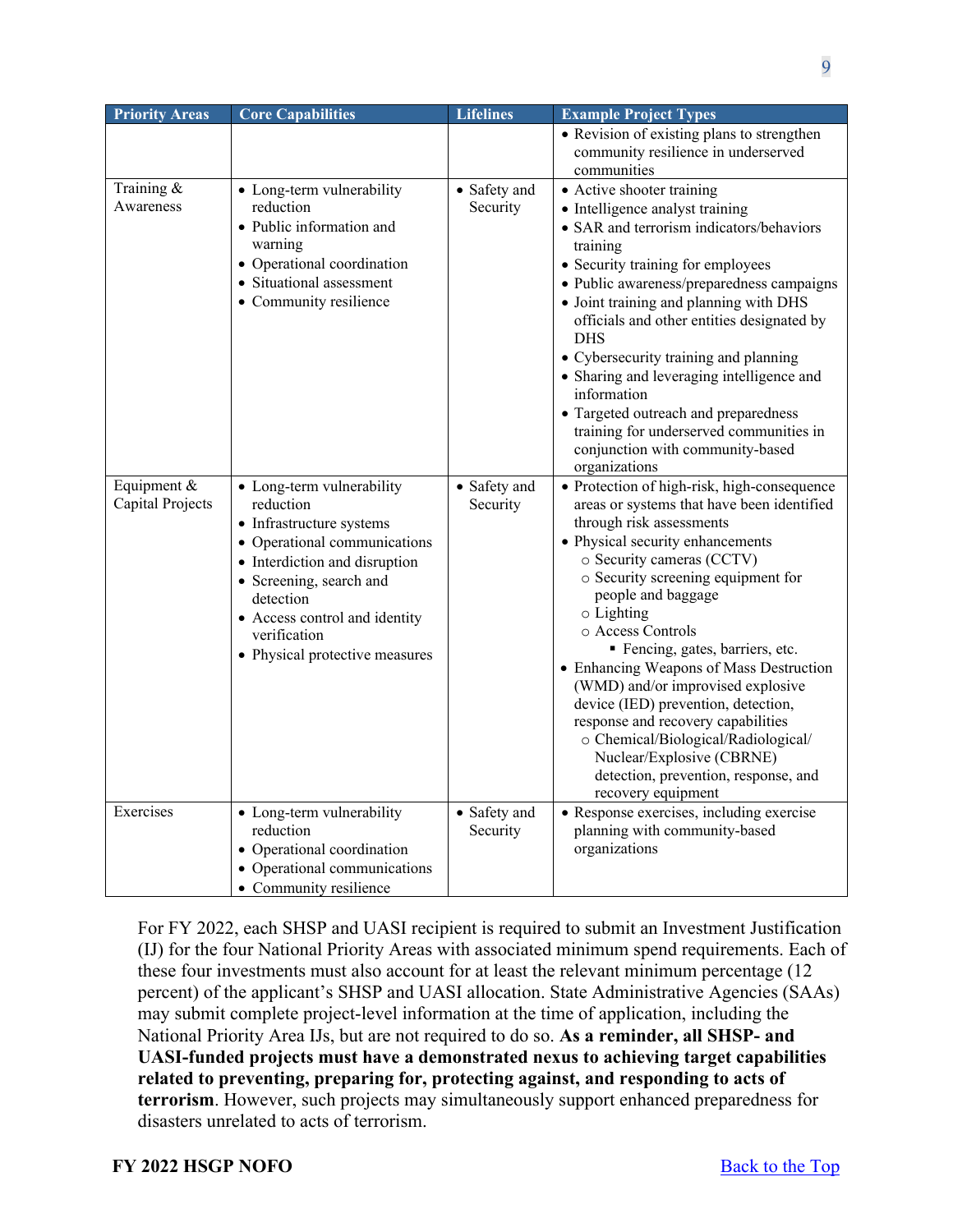DHS/FEMA also requires SHSP and UASI recipients (states, territories, and high-risk urban areas) to complete a THIRA/SPR and prioritize grant funding to support closing capability gaps or sustaining capabilities that address national priorities and/or support enduring needs. Additional information on the THIRA/SPR process, including other National Preparedness System (NPS) tools and resources, can be found at [https://www.fema.gov/national](https://www.fema.gov/national-preparedness-system)[preparedness-system.](https://www.fema.gov/national-preparedness-system) Detailed information on THIRA/SPR timelines and deadlines can be found in the [Preparedness Grants Manual.](https://www.fema.gov/media-library/assets/documents/178291)

### **OPSG Funding Priorities**

The table below provides a breakdown of the FY 2022 OPSG funding priority, which remains focused on and unique to border security.

| <b>Priority Areas</b>                                                                                                                  | <b>Core Capabilities</b>                  | <b>Lifelines</b>         | <b>Example Project Types</b>                                                                                                                                                                                                                                                                                                                                                                                                                                                                                                                                                                                             |  |  |
|----------------------------------------------------------------------------------------------------------------------------------------|-------------------------------------------|--------------------------|--------------------------------------------------------------------------------------------------------------------------------------------------------------------------------------------------------------------------------------------------------------------------------------------------------------------------------------------------------------------------------------------------------------------------------------------------------------------------------------------------------------------------------------------------------------------------------------------------------------------------|--|--|
|                                                                                                                                        | <b>National Priorities</b>                |                          |                                                                                                                                                                                                                                                                                                                                                                                                                                                                                                                                                                                                                          |  |  |
| Enhancing<br>information and<br>intelligence<br>sharing and<br>analysis, and<br>cooperation with<br>federal agencies,<br>including DHS | • Intelligence and<br>information sharing | • Safety and<br>Security | • Participation in the DHS/ICE $287(g)$<br>training program<br>• Information sharing with all DHS<br>components; fusion centers; other<br>operational, investigative, and analytic<br>entities; and other federal law<br>enforcement and intelligence entities<br>• Cooperation with DHS officials and other<br>entities designated by DHS in<br>intelligence, threat recognition,<br>assessment, analysis, and mitigation<br>• Identification, assessment, and reporting<br>of threats of violence<br>• Joint intelligence analysis training and<br>planning with DHS officials and other<br>entities designated by DHS |  |  |

**FY 2022 OPSG Funding Priority**

For FY 2022, each OPSG applicant is required to clearly articulate and identify how the Concept of Operations addresses the national priority identified above.

### <span id="page-9-0"></span>**11. Performance Measures**

Performance metrics for this program:

SHSP and UASI:

- Percentage of funding allocated by the recipient to core capabilities to build or sustain national priorities identified in the section above
- Percentage of funding and projects allocated by the recipient that align to capability gaps identified through the THIRA/SPR process
- Percentage of projects identified by the recipient that address a capability gap in a core capability that has a target(s) rated as high

FEMA will calculate and analyze the above metrics through a review of state/territory and urban area SPR submissions and required programmatic reports. OPSG:

### **FY** 2022 **HSGP NOFO** Back to the Top

10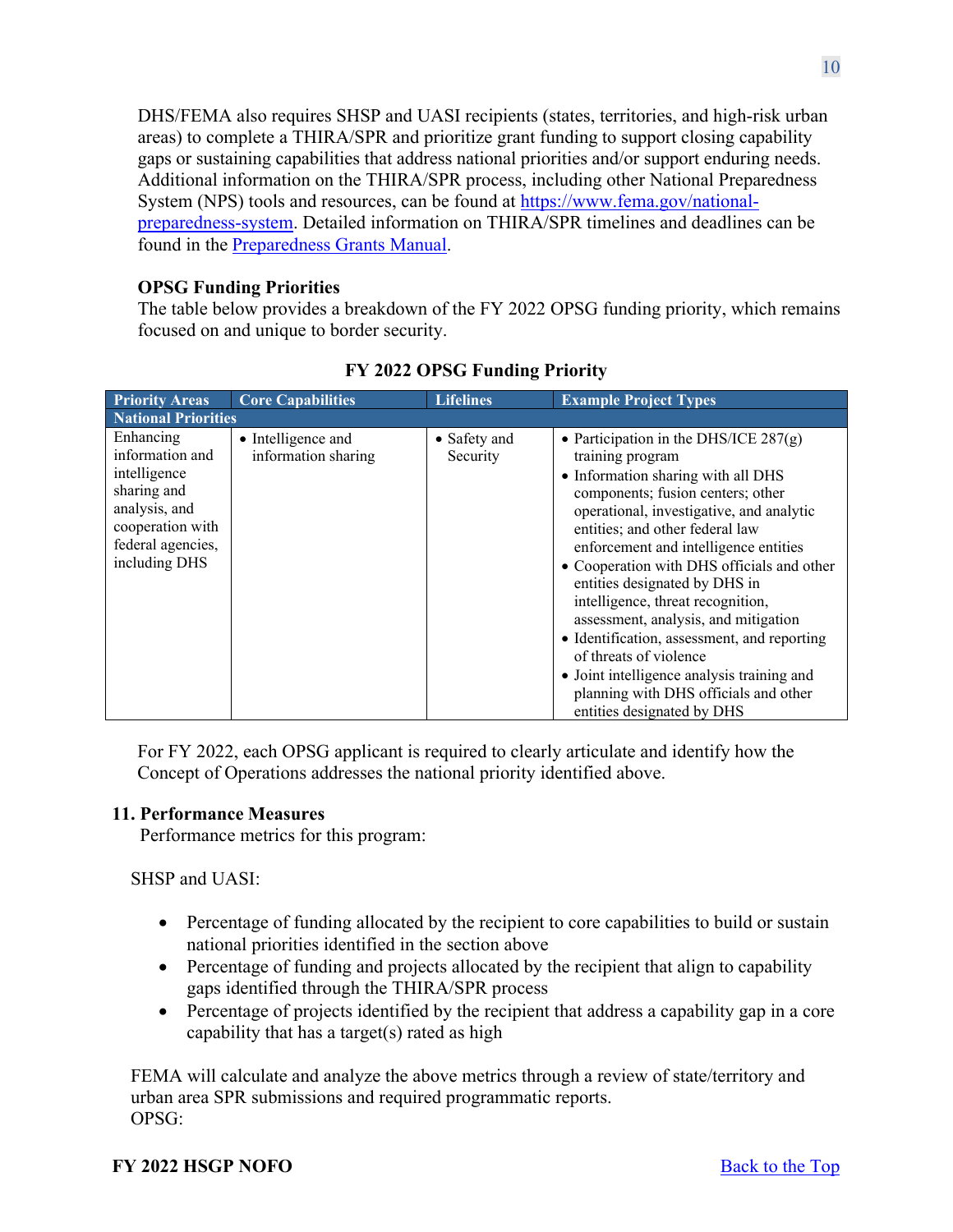- Number of contacts that occurred as a result of OPSG deployments
	- o Number of arrests that resulted from OPSG contacts
	- o Value of drug seizures that resulted from OPSG contacts

# <span id="page-10-0"></span>**B. Federal Award Information**

<span id="page-10-1"></span>**1. Available Funding for the NOFO: \$1,120,000,000**

| <b>HSGP Programs</b> | <b>FY 2022 Allocation</b> |
|----------------------|---------------------------|
| <b>SHSP</b>          | \$415,000,000             |
| UASI                 | \$615,000,000             |
| OPSG                 | \$90,000,000              |
| <b>Total</b>         | \$1,120,000,000           |

# **SHSP Allocations**

For FY 2022, DHS/FEMA will award SHSP funds based on DHS/FEMA's relative risk methodology and statutory minimums pursuant to the *Homeland Security Act of 2002*, as amended. **THIRA/SPR results do not impact grant allocations or awards.**

Each state and territory will receive a minimum allocation under the SHSP using thresholds established in the *Homeland Security Act of 2002*, as amended. All 50 States, the District of Columbia, and the Commonwealth of Puerto Rico will receive 0.35 percent of the total funds allocated for grants under Section 2003 and Section 2004 of the *Homeland Security Act of 2002*, as amended. Each of the four territories (American Samoa, Guam, the Northern Mariana Islands, and the U.S. Virgin Islands) will receive a minimum allocation of 0.08 percent of the total funds allocated for grants under Section 2003 and 2004 of the *Homeland Security Act of 2002*, as amended.

Each state must include a separate IJ for each of the four National Priority Areas with a minimum spend requirement. **All projects related to the minimum spend for the National Priority Area** *must* **be included in the IJ.** For the National Priority Areas that have a minimum spend percentage requirement, the funding level in each of those National Priority Area investments **must equal or exceed** the percentage for that respective National Priority Area, calculated as a percentage of the state's SHSP allocation in the table below. The funding levels across all six National Priority Areas **must equal or exceed 30 percent** of the total SHSP allocation.

| <b>State/Territory</b> | <b>FY 2022</b><br><b>Allocation</b> | <b>State/Territory</b> | <b>FY 2022</b><br><b>Allocation</b> |
|------------------------|-------------------------------------|------------------------|-------------------------------------|
| Alabama                | \$4,847,500                         | Montana                | \$4,847,500                         |
| Alaska                 | \$4,847,500                         | Nebraska               | \$4,847,500                         |
| American Samoa         | 1,108,000                           | Nevada                 | \$4,847,500                         |
| Arizona                | \$4,847,500                         | New Hampshire          | \$4,847,500                         |
| Arkansas               | \$4,847,500                         | New Jersey             | \$7,074,841                         |
| California             | \$57,035,623                        | New Mexico             | \$4,847,500                         |
| Colorado               | \$4,847,500                         | New York               | \$68,033,267                        |
| Connecticut            | \$4,847,500                         | North Carolina         | \$5,085,387                         |

# **FY 2022 SHSP ALLOCATIONS**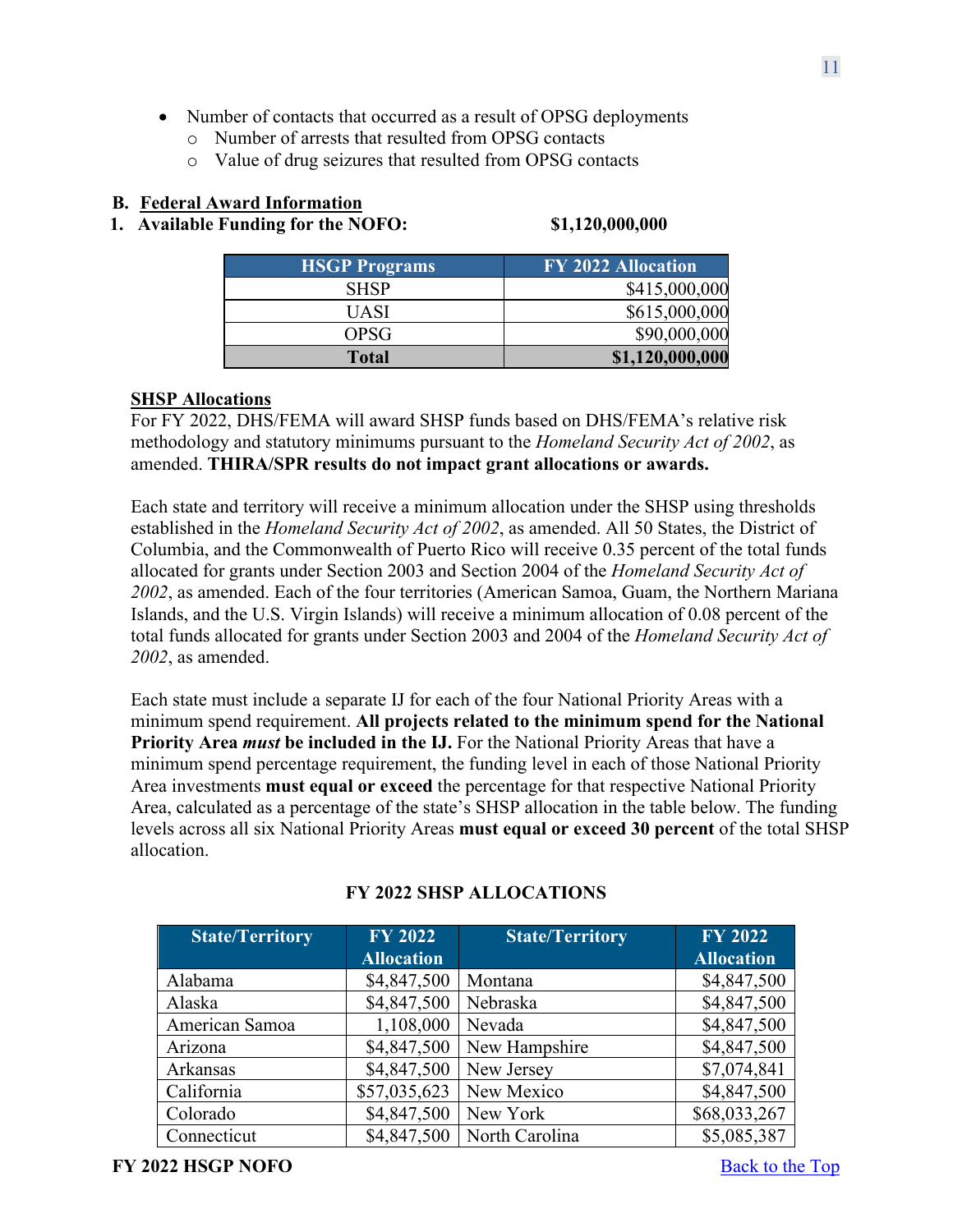| <b>State/Territory</b> | <b>FY 2022</b>    | <b>State/Territory</b>   | <b>FY 2022</b>    |
|------------------------|-------------------|--------------------------|-------------------|
|                        | <b>Allocation</b> |                          | <b>Allocation</b> |
| Delaware               | \$4,847,500       | North Dakota             | \$4,847,500       |
| District of Columbia   | \$5,085,387       | Northern Mariana Islands | \$1,108,000       |
| Florida                | \$9,343,905       | Ohio                     | \$6,190,947       |
| Georgia                | \$5,288,656       | Oklahoma                 | \$4,847,500       |
| Guam                   | \$1,108,000       | Oregon                   | \$4,847,500       |
| Hawaii                 | \$4,847,500       | Pennsylvania             | \$8,136,252       |
| Idaho                  | \$4,847,500       | Puerto Rico              | \$4,847,500       |
| Illinois               | \$13,894,910      | Rhode Island             | \$4,847,500       |
| Indiana                | \$4,847,500       | South Carolina           | \$4,847,500       |
| Iowa                   | \$4,847,500       | South Dakota             | \$4,847,500       |
| Kansas                 | \$4,847,500       | Tennessee                | \$4,847,500       |
| Kentucky               | \$4,847,500       | Texas                    | \$18,210,451      |
| Louisiana              | \$4,847,500       | U.S. Virgin Islands      | \$1,108,000       |
| Maine                  | \$4,847,500       | Utah                     | \$4,847,500       |
| Maryland               | \$7,074,841       | Vermont                  | \$4,847,500       |
| Massachusetts          | \$6,190,947       | Virginia                 | \$8,136,252       |
| Michigan               | \$5,085,387       | Washington               | \$6,190,947       |
| Minnesota              | \$4,847,500       | West Virginia            | \$4,847,500       |
| Mississippi            | \$4,847,500       | Wisconsin                | \$4,847,500       |
| Missouri               | \$4,847,500       | Wyoming                  | \$4,847,500       |
| <b>Total</b>           |                   |                          | \$415,000,000     |

### **UASI Allocations**

Eligible candidates for the FY 2022 UASI program are identified in the table below. Eligibility has been determined through an analysis of relative risk of terrorism faced by the 100 most populous Metropolitan Statistical Areas (MSAs) in the United States, in accordance with the *Homeland Security Act of 2002*, as amended. Detailed information on MSAs is publicly available from the United States Census Bureau at [https://www.census.gov/programs](https://www.census.gov/programs-surveys/metro-micro.html)[surveys/metro-micro.html.](https://www.census.gov/programs-surveys/metro-micro.html) **THIRA/SPR results do not impact grant allocations or awards.**

The following table identifies the UASI allocations for each high-risk urban area based on DHS/FEMA's relative risk methodology pursuant to the *Homeland Security Act of 2002*, as amended.

In its application, each high-risk urban area, through the state, must include a separate IJ for each of the four National Priority Areas with minimum spend requirements. **All projects related to the minimum spend for the National Priority Area** *must* **be included in the IJ.** For the National Priority Areas that have a minimum spend percentage requirement, the funding level in each of those National Priority Area investments **must equal or exceed** the percentage for that respective National Priority Area, calculated as a percentage of the urban area's UASI allocation in the table below. The funding levels across all six National Priority Areas **must equal or exceed 30 percent** of the total UASI allocation.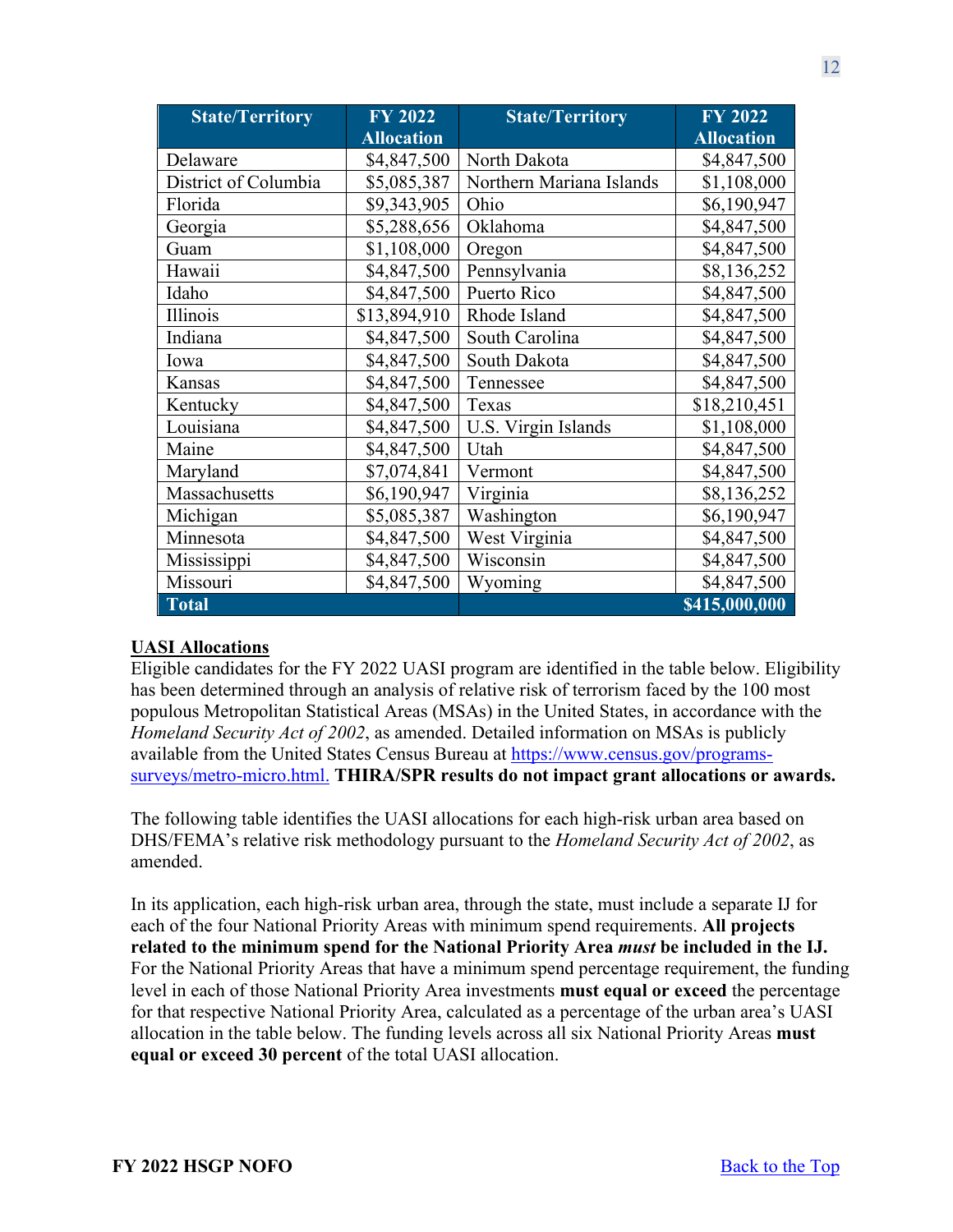| <b>State/Territory</b>              | <b>Urban Area</b>                | <b>FY 2022 UASI Allocation</b> |
|-------------------------------------|----------------------------------|--------------------------------|
| Arizona                             | Phoenix Area                     | \$5,250,000                    |
|                                     | Anaheim/Santa Ana Area           | \$5,250,000                    |
|                                     | Bay Area                         | \$37,049,000                   |
|                                     | Los Angeles/Long Beach Area      | \$67,182,000                   |
| California                          | Riverside Area                   | \$3,900,000                    |
|                                     | Sacramento Area                  | \$3,800,000                    |
|                                     | San Diego Area                   | \$16,696,000                   |
| Colorado                            | Denver Area                      | \$3,900,000                    |
| District of Columbia                | National Capital Region          | \$51,127,000                   |
|                                     | Miami/Fort Lauderdale Area       | \$14,750,000                   |
| Florida                             | Orlando Area                     | \$3,800,000                    |
|                                     | Tampa Area                       | \$3,800,000                    |
| Georgia                             | Atlanta Area                     | \$6,700,000                    |
| Illinois                            | Chicago Area                     | \$67,182,000                   |
| Indiana                             | Indianapolis Area                | \$1,500,000                    |
| Louisiana                           | New Orleans Area                 | \$1,500,000                    |
| <b>Baltimore</b> Area<br>Maryland   |                                  | \$3,800,000                    |
| Massachusetts<br><b>Boston Area</b> |                                  | \$16,900,000                   |
| Michigan<br>Detroit Area            |                                  | \$5,250,000                    |
| Minnesota                           | <b>Twin Cities Area</b>          | \$5,250,000                    |
| Missouri                            | Kansas City Area                 | \$1,500,000                    |
|                                     | St. Louis Area                   | \$3,800,000                    |
| Nevada                              | Las Vegas Area                   | \$5,250,000                    |
| New Jersey                          | Jersey City/Newark Area          | \$18,915,000                   |
| New York                            | New York City Area               | \$176,599,000                  |
| North Carolina                      | Charlotte Area                   | \$3,800,000                    |
| Ohio                                | Cincinnati Area                  | \$1,500,000                    |
|                                     | Cleveland Area                   | \$1,500,000                    |
| Oregon                              | Portland Area                    | \$3,800,000                    |
|                                     | Philadelphia Area                | \$16,900,000                   |
| Pennsylvania                        | Pittsburgh Area                  | \$1,500,000                    |
|                                     | Dallas/Fort Worth/Arlington Area | \$16,900,000                   |
| Texas                               | Houston Area                     | \$24,600,000                   |
|                                     | San Antonio Area                 | \$3,800,000                    |
| Virginia                            | Hampton Roads Area               | \$3,800,000                    |
| Seattle Area<br>Washington          |                                  | \$6,250,000                    |
| <b>Total</b>                        |                                  | \$615,000,000                  |

# **FY 2022 UASI ALLOCATIONS**

# **OPSG Allocations**

For FY 2022, DHS/FEMA will award OPSG funds based on risk and the anticipated effectiveness of the proposed use of grant funds upon completion of the application review process. The FY 2022 OPSG risk assessment is designed to identify the risk to border security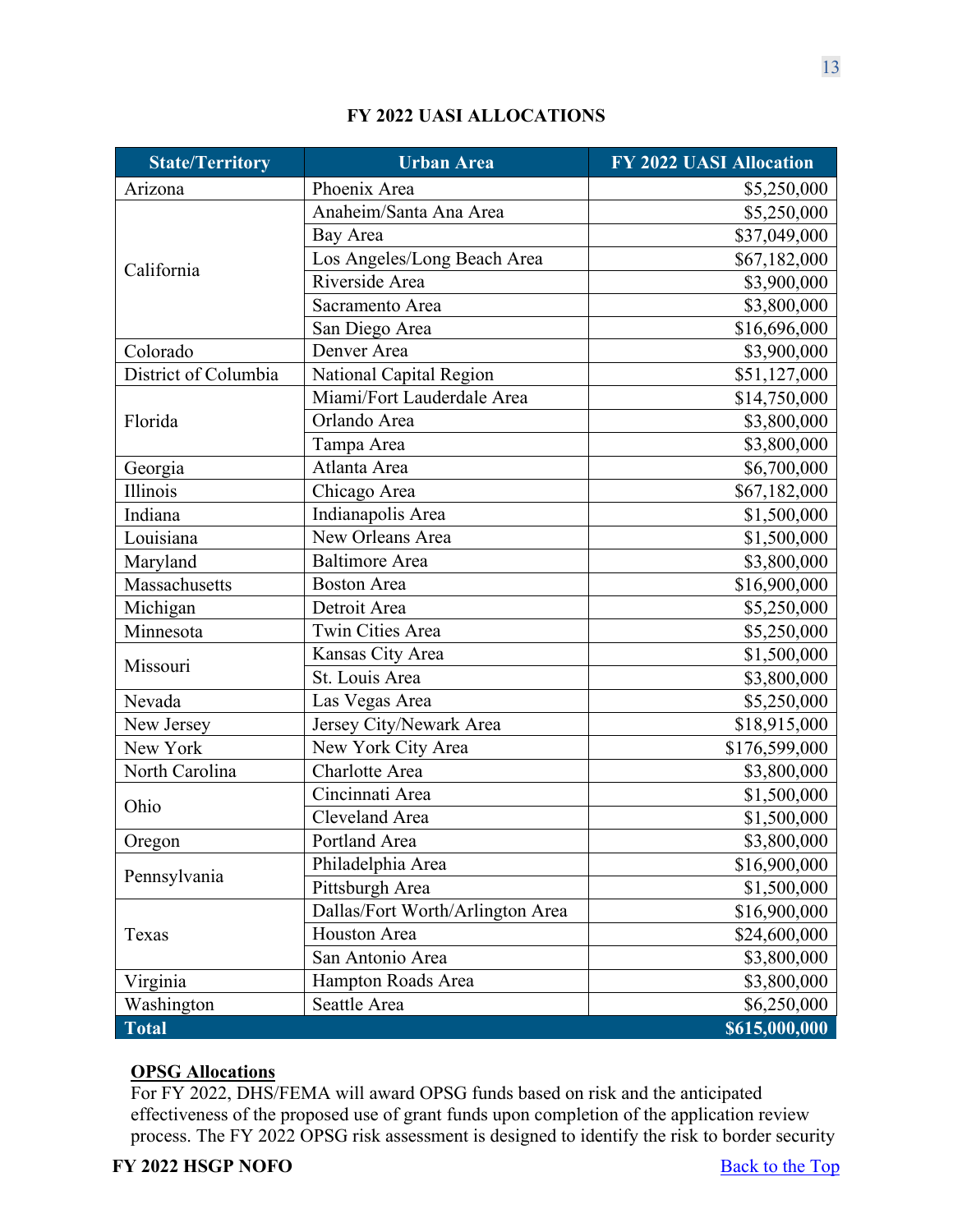and to assist with the distribution of funds for the grant program. Funding under OPSG is distributed based on the risk to the security of the border and the effectiveness of the proposed projects. Entities eligible for funding are the state, local, and tribal law enforcement agencies that are located along the border of the United States. DHS/FEMA will make final award determinations based upon a review of the anticipated effectiveness of the state's application as described in Section D, below. **The THIRA/SPR process is not required for OPSG.**

For the purposes of OPSG, the risk is defined as the potential for an adverse outcome assessed as a function of threats, vulnerabilities, and consequences associated with an incident, event, or occurrence.

Based upon ongoing intelligence analysis and extensive security reviews, DHS/CBP continues to focus the bulk of OPSG funds based upon risk analyses. The risk model used to allocate OPSG funds considers the potential risk that certain threats pose to border security and estimates the relative risk faced by a given area. In evaluating risk, DHS/CBP considers intelligence, situational awareness, criminal trends, and statistical data specific to each of the border sectors, and the potential impacts that these threats pose to the security of the border area. For vulnerability and consequence, DHS/CBP considers the expected impact and consequences of successful border events occurring in specific areas.

Threat and vulnerability are evaluated based on specific operational data from DHS/CBP. Threat components present in each of the sectors are used to determine the overall threat score. These components are terrorism, criminal aliens, drug trafficking organizations, and alien smuggling organizations.

Effectiveness of the proposed investments will be evaluated based on the recipient's investment strategy, budget, collaboration, and past performance.

- <span id="page-13-0"></span>**2. Projected Number of Awards: 56**
- <span id="page-13-1"></span>**3. Period of Performance: 36 months**

Extensions to the period of performance are allowed. For additional information on period of performance extensions, please refer to Section H of this NOFO and the [Preparedness Grants](https://www.fema.gov/media-library/assets/documents/178291)  [Manual.](https://www.fema.gov/media-library/assets/documents/178291)

FEMA awards under most programs, including this program, only include one budget period, so it will be same as the period of performance. *See* 2 C.F.R. § 200.1 for definitions of "budget period" and "period ofperformance."

- <span id="page-13-2"></span>**4. Projected Period of Performance Start Date(s): September 1, 2022**
- <span id="page-13-3"></span>**5. Projected Period of Performance End Date(s): August 31, 2025**
- <span id="page-13-4"></span>**6. Funding Instrument Type: Grant**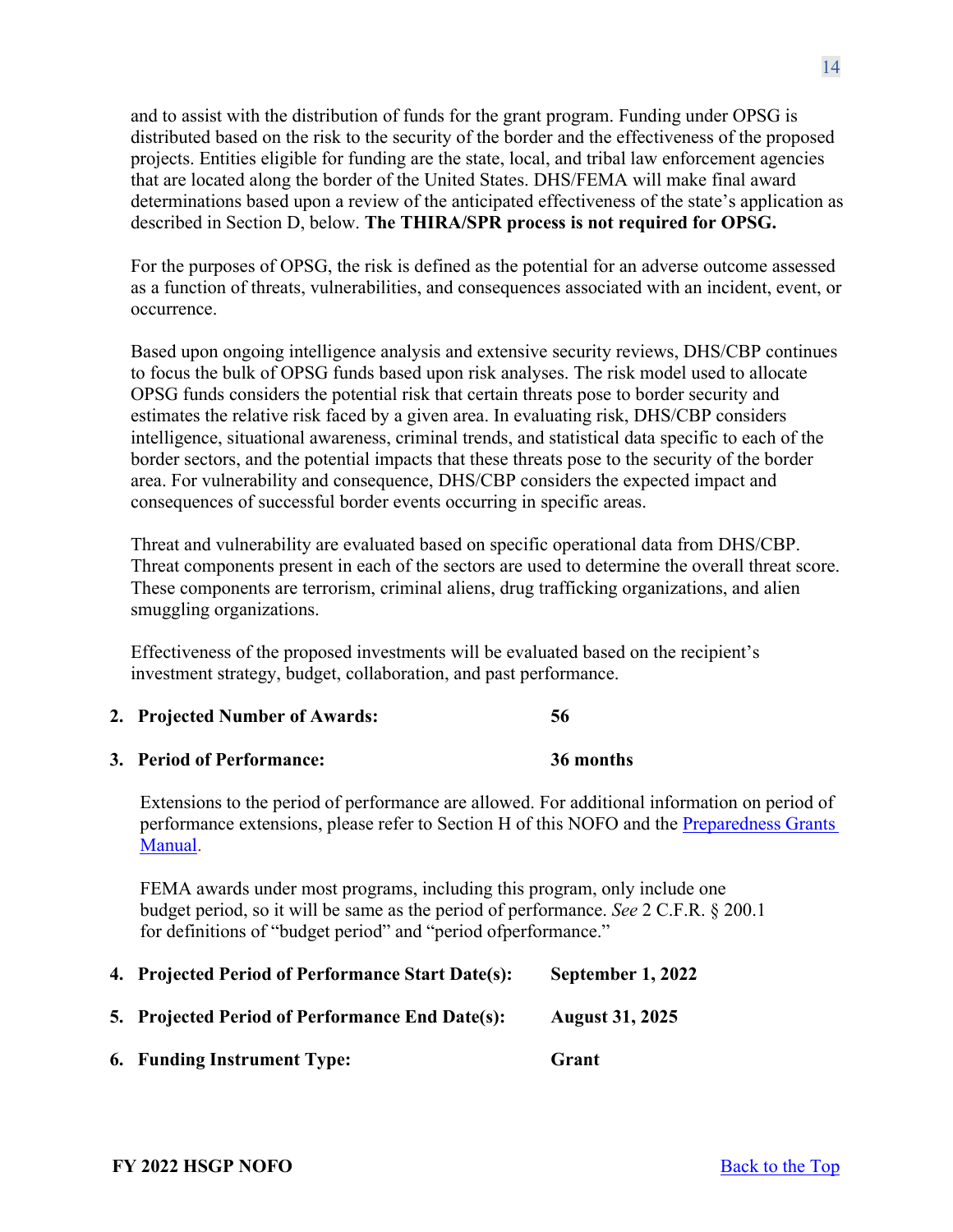# <span id="page-14-0"></span>**C. Eligibility Information**

# <span id="page-14-1"></span>**1. Eligible Applicants**

The SAA is the only entity eligible to submit HSGP applications to DHS/FEMA, including those applications submitted on behalf of UASI and OPSG applicants. All 56 states and territories, including any state of the United States, the District of Columbia, the Commonwealth of Puerto Rico, the U.S. Virgin Islands, Guam, American Samoa, and the Commonwealth of the Northern Mariana Islands, are eligible to apply for SHSP funds. Tribal governments may not apply directly for HSGP funding; however, funding may be available to tribes under SHSP and OPSG through the SAA.

### <span id="page-14-2"></span>**2. Applicant Eligibility Criteria**

Eligible high-risk urban areas for the FY 2022 UASI program have been determined through an analysis of relative risk of terrorism faced by the 100 most populous MSAs in the United States. Subawards will be made by the SAAs to the designated high-risk urban areas.

In FY 2022, OPSG eligible subrecipients are local units of government at the county level or equivalent level of government and federally recognized tribal governments in states bordering Canada or Mexico and states and territories with international water borders. All applicants must have active ongoing USBP operations coordinated through a CBP sector office to be eligible for OPSG funding.

In FY 2022, OPSG subrecipients eligible to apply for and receive a subaward directly from the SAAs are divided into three Tiers. Tier 1 entities are local units of government at the county level or equivalent and federally recognized tribal governments that are on a physical border in states bordering Canada, states bordering Mexico, and states and territories with international water borders. Tier 2 eligible subrecipients are those not located on the physical border or international water but are contiguous to a Tier 1 county. Tier 3 eligible subrecipients are those not located on the physical border or international water but are contiguous to a Tier 2 eligible subrecipient. The tier structure is only applicable with regard to eligibility. OPSG funding allocations are based on the assessed border security risks as determined by the USBP.

An application submitted by an otherwise eligible non-federal entity (i.e., the applicant) may be deemed ineligible when the person that submitted the application is not: 1) a *current employee, personnel, official, staff, or leadership* of the non-federal entity; and 2) *duly authorized to apply* for an award on behalf of the non-federal entity at the time of application.

Further, the Authorized Organization Representative (AOR) must be a duly authorized current employee, personnel, official, staff, or leadership of the recipient and *provide an email address unique to the recipient at the time of application and upon any change in assignment during the period of performance. Consultants or contractors of the recipient are not permitted to be the AOR of the recipient.*

### <span id="page-14-3"></span>**3. Other Eligibility Criteria**

# **a.** *National Incident Management System (NIMS) Implementation*

Prior to allocation of any federal preparedness awards, recipients must ensure and maintain adoption and implementation of NIMS. The list of objectives used for progress and achievement reporting is on FEMA's website at [https://www.fema.gov/emergency-](https://www.fema.gov/emergency-managers/nims/implementation-training)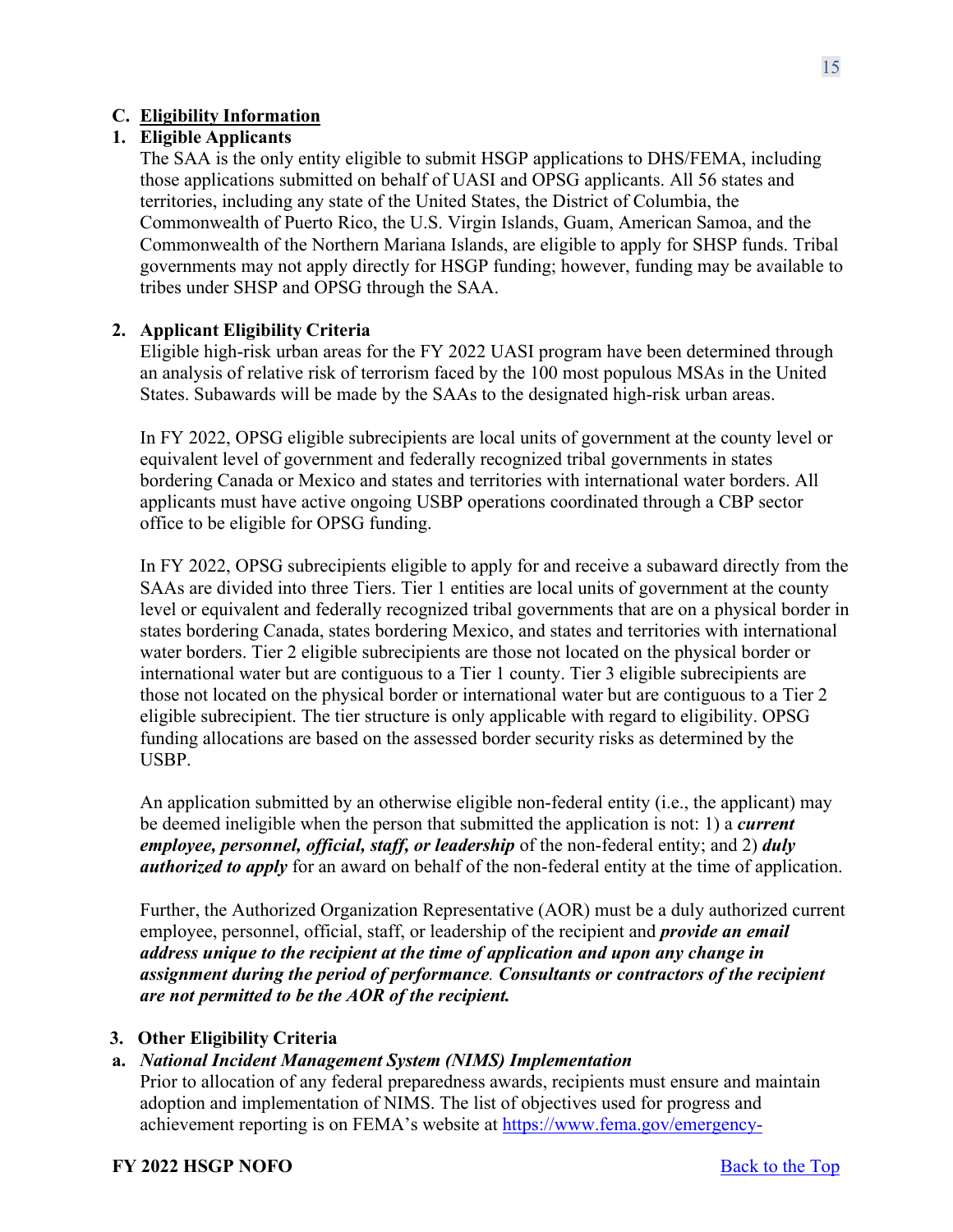#### [managers/nims/implementation-training.](https://www.fema.gov/emergency-managers/nims/implementation-training)

Please see the [Preparedness](https://www.fema.gov/media-library/assets/documents/178291) Grants Manual for more information on NIMS.

#### **b.** *Emergency Management Assistance Compact (EMAC) Membership*

In support of the National Preparedness Goal (the Goal), SHSP recipients must belong to, be in, or act as a temporary member of EMAC, except for American Samoa and the Commonwealth of the Northern Mariana Islands, which are not required to belong to EMAC at this time. All assets supported in part or entirely with FY 2022 HSGP funding must be readily deployable and NIMS-typed, when possible, to support emergency or disaster operations per existing EMAC agreements. In addition, funding may be used for the sustainment of core capabilities that, while they may not be physically deployable, support national response capabilities, such as Geographic/Geospatial Information Systems (GIS), interoperable communications systems, capabilities as defined under the Mitigation Mission Area of the Goal, and fusion centers.

#### **c.** *Law Enforcement Terrorism Prevention Activities (LETPA)*

Per section 2006 of the *Homeland Security Act of 2002*, as amended (6 U.S.C. § 607), DHS/FEMA is required to ensure that at least 25 percent of grant funding appropriated for grants awarded under HSGP's authorizing statute are used for LETPAs. *For FY 2022, DHS/FEMA is requiring that at least 30 percent of grant funding appropriated under HSGP is used for LETPA.* DHS/FEMA meets this requirement, in part, by requiring all recipients allocate at least **30 percent** of the combined HSGP funds allocated under SHSP and UASI towards LETPAs, as defined in 6 U.S.C. § 607. The LETPA allocation can be from SHSP, UASI, or both. The 30 percent LETPA allocation may be met by funding projects in any combination of the six National Priority Areas identified above and any other investments. The 30 percent LETPA allocation requirement is in addition to the 80 percent pass-through requirement to local units of government and tribes, referenced below. The [Preparedness](https://www.fema.gov/media-library/assets/documents/178291)  [Grants Manual](https://www.fema.gov/media-library/assets/documents/178291) includes additional information on project selection considerations and allowable activities for LETPA investments.

The [National Prevention Framework](https://www.fema.gov/sites/default/files/2020-04/National_Prevention_Framework2nd-june2016.pdf) describes those activities that should be executed upon the discovery of intelligence or information regarding an imminent threat to the homeland, to thwart an initial or follow-on terrorist attack and provides guidance to ensure the Nation is prepared to identify, prevent, avoid, or stop a threatened or actual act of terrorism. Activities outlined in the National Prevention Framework are eligible for use as LETPA-focused funds. Also, where capabilities are shared with the protection mission area, the National Protection Framework activities are also eligible. All other terrorism prevention activities proposed for funding under LETPA must be approved by the FEMA Administrator.

#### <span id="page-15-0"></span>**4. Cost Share or Match**

There is no cost share or match requirement for the FY 2022 HSGP.

<span id="page-15-2"></span><span id="page-15-1"></span>

| D. Application and Submission Information |              |
|-------------------------------------------|--------------|
| 1. Key Dates and Times                    |              |
| a. <i>Application Start Date:</i>         | May 13, 2022 |
|                                           |              |

**b.** *Application Submission Deadline: June 13, 2022 at 5 p.m. ET*

**FY** 2022 **HSGP NOFO** Back to the Top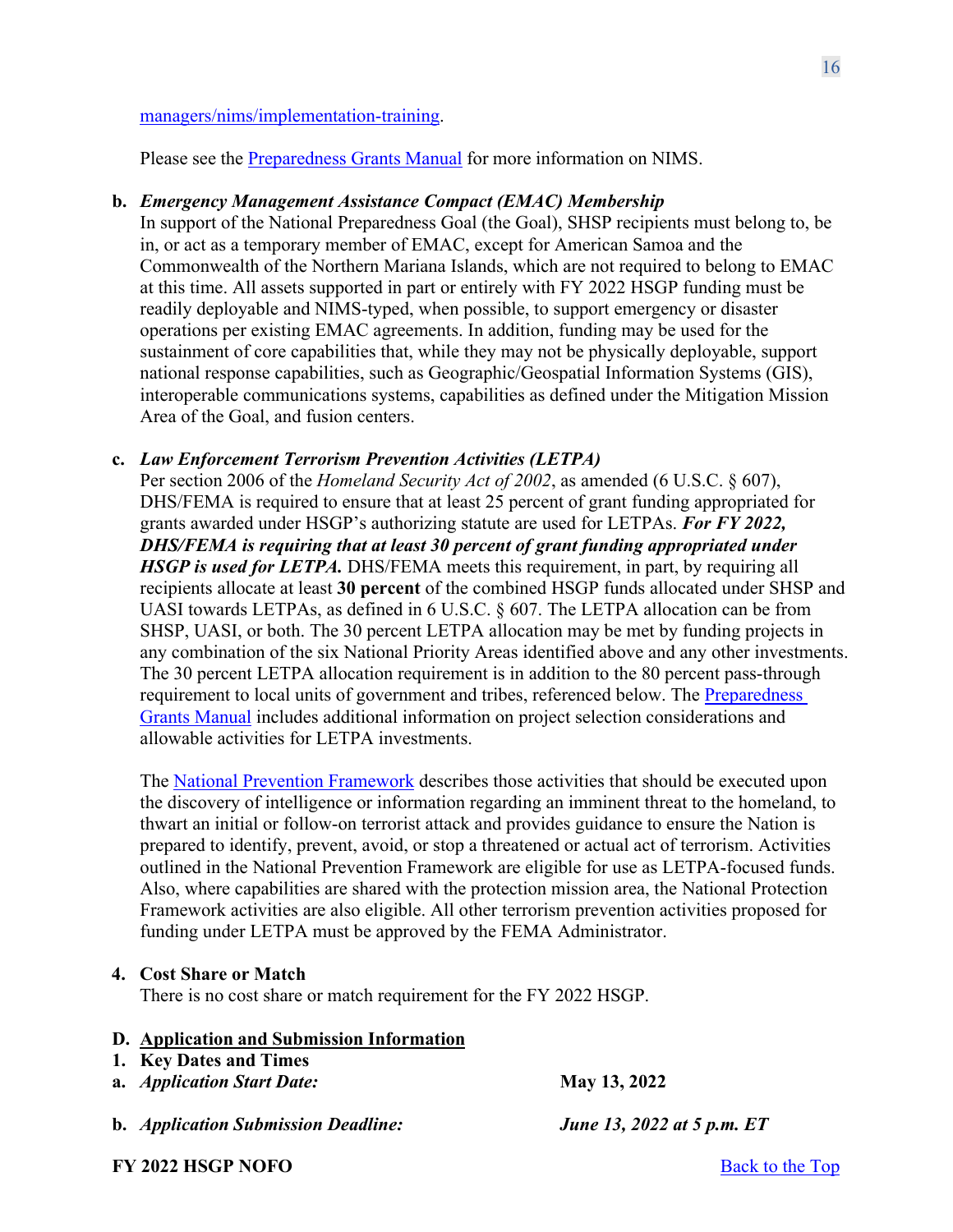All applications **must** be received by the established deadline. The Non-Disaster (ND) Grants System has a date stamp that indicates when an application is submitted. Applicants will receive an electronic message confirming receipt of their submission. For additional information on how an applicant will be notified of application receipt, see the subsection titled "Timely Receipt Requirements and Proof of Timely Submission" in Section D of this NOFO.

**FEMA will not review applications that are received after the deadline or consider these late applications for funding**. FEMA may, however, extend the application deadline on request for any applicant who can demonstrate that good cause exists to justify extendingthe deadline. Good cause for an extension may include technical problems outside of the applicant's control that prevent submission of the application by the deadline, other exigent or emergency circumstances, or statutory requirements for FEMA to make an award. **Applicants experiencing technical problems outside of their control must notify FEMA as soon as possible and before the application deadline**. Failure to timely notify FEMA of the issue that prevented the timely filing of the application may preclude consideration of the award. "Timely notification" of FEMA means prior to the application deadline and within 48 hours after the applicant became aware of the issue.

A list of FEMA contacts can be found in Section G of this NOFO, "DHS Awarding Agency Contact Information." For additional assistance using the ND Grants System, please contact the ND Grants Service Desk at (800) 865-4076 or [NDGrants@fema.dhs.gov.](mailto:NDGrants@fema.dhs.gov) The ND Grants Service Desk is available Monday through Friday, 9:00 AM – 6:00 PM Eastern Time (ET). For programmatic or grants management questions, please contact your Program Analyst or Grants Specialist. If applicants do not know who to contact or if there are programmatic questions or concerns, please contact the Centralized Scheduling and Information Desk (CSID) by phone at (800) 368-6498 or by e-mail at  $askcsid@fema.dhs.gov$ , Monday through Friday, 9:00 AM – 5:00 PM ET.

### **c.** *Anticipated Funding Selection Date:* No later than August 17, 2022

**d.** *Anticipated Award Date:* No later than September 30, 2022

**e.** *Other Key Dates:*

| Event                                                     | <b>Suggested Deadline for Completion</b>     |
|-----------------------------------------------------------|----------------------------------------------|
| Obtaining UEI number                                      | Four weeks before actual submission deadline |
| Obtaining a valid Employer<br>Identification Number (EIN) | Four weeks before actual submission deadline |
| Creating an account with login.gov                        | Four weeks before actual submission deadline |
| Registering in SAM or Updating<br>SAM registration        | Four weeks before actual submission deadline |
| Registering in Grants.gov                                 | Four weeks before actual submission deadline |
| Starting application in Grants.gov                        | One week before actual submission deadline   |
| Submitting the final application in<br><b>ND</b> Grants   | By the submission deadline                   |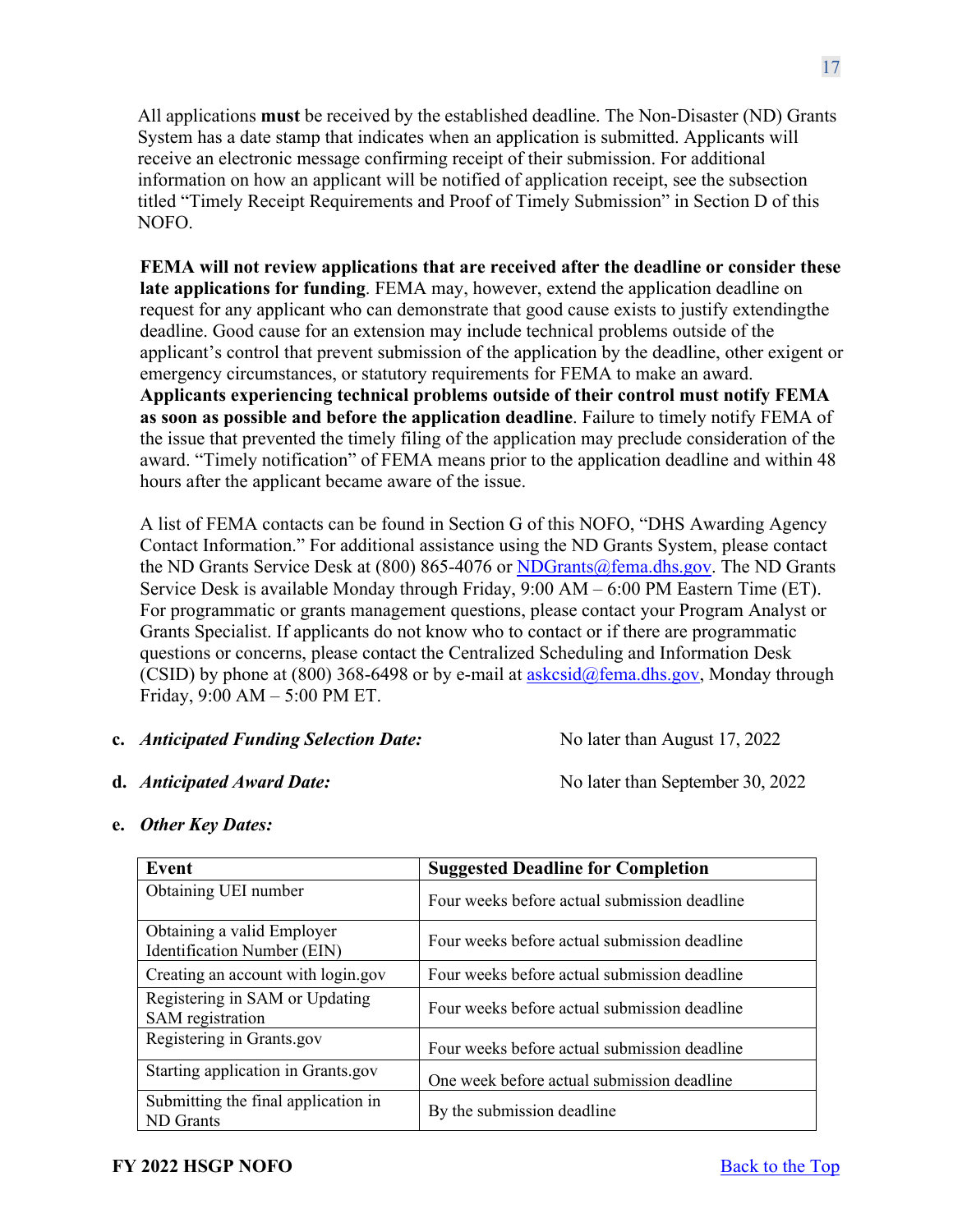### <span id="page-17-0"></span>**2. Agreeing to Terms and Conditions of the Award**

By submitting an application, applicants agree to comply with the requirements of thisNOFO and the terms and conditions of the award, should they receive an award.

### <span id="page-17-1"></span>**3. Address to Request Application Package**

See the [Preparedness](https://www.fema.gov/media-library/assets/documents/178291) Grants Manual for requesting and submitting an application.

Initial applications are processed through the [Grants.gov](https://www.grants.gov/) portal. Final applications are completed and submitted through FEMA's Non-Disaster Grants (ND Grants) System. Application forms and instructions are available at Grants.gov. To access these materials, go to [http://www.grants.gov.](http://www.grants.gov/)

Hard copies of the NOFO can be downloaded at [Grants.gov](https://www.grants.gov/) or obtained via email from the Awarding Office points of contact listed in Section G of this NOFO, "DHS Awarding Agency Contact Information" or by TTY (800) 462-7585.

<span id="page-17-2"></span>**4. Steps Required to Obtain a Unique Entity Identifier, Register in the System for Award Management (SAM), and Submit an Application**

Applying for an award under this program is a multi-step process and requires time to complete. Applicants are encouraged to register early as the registration process can take four weeks or more to complete. Therefore, registration should be done in sufficient time to ensure it does not impact your ability to meet required submission deadlines.

Please review the table above for estimated deadlines to complete each of the steps listed. Failure of an applicant to comply with any of the required steps before the deadline for submitting an application may disqualify that application from funding.

To apply for an award under this program, all applicants must:

- **a.** Apply for, update, or verify their UEI number and Employer Identification Number (EIN) fromthe Internal Revenue Service;
- **b.** In the application, provide an UEI number;
- **c.** Have an account with  $login.gov$ ;
- **d.** Register for, update, or verify their SAM account and ensure the account is active before submitting the application;
- **e.** Create a Grants.gov account;
- **f.** Add a profile to a Grants.gov account;
- **g.** Establish an Authorized Organizational Representative (AOR) in Grants.gov;
- **h.** Register in ND Grants
- **i.** Submit an initial application in Grants.gov;
- **j. Submit the final application in ND Grants, including electronically signing applicableforms; and**
- **k.** Continue to maintain an active SAM registration with current information at all times during which they have an active federal award or an application or plan under considerationby a federal awarding agency. As part of this, applicants must also provide information on their immediate and highest-level owner and subsidiaries, as well as on all predecessors that have been awarded federal contracts or federal financial assistance within the last three years, if applicable.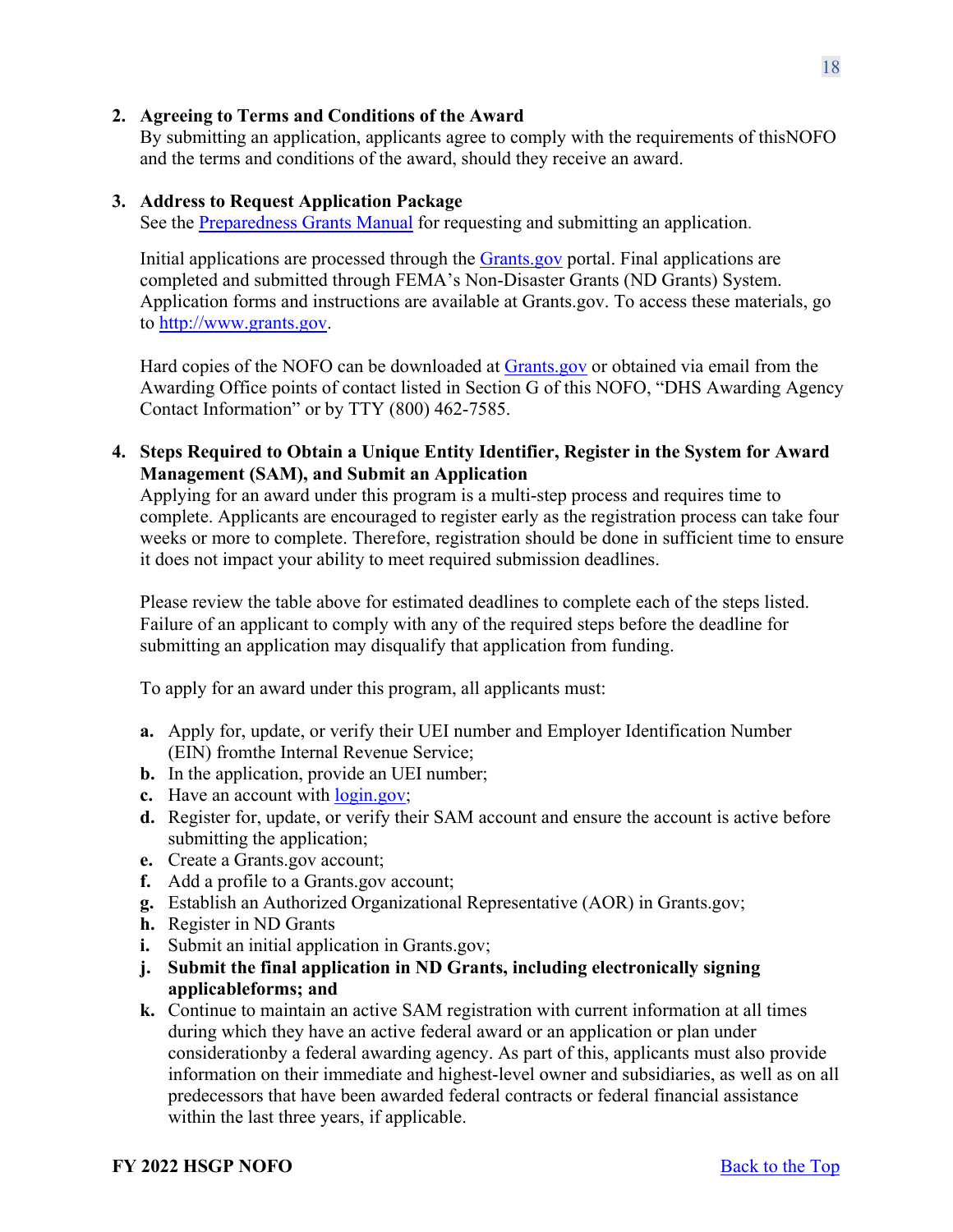Specific instructions on how to apply for, update, or verify a UEI number or SAM registration or establish an AOR are included below in the steps for applying through Grants.gov.

Applicants are advised that FEMA may not make a federal award until the applicant has complied with all applicable SAM requirements. Therefore, an applicant's SAM registration must be active not only at the time of application, but also during the application review period and when FEMA is ready to make a federal award. Further, as noted above, an applicant's or recipient's SAM registration must remain active for the duration of an active federal award. If an applicant's SAM registration is expired at the time of application, expires during application review, or expires any other time before award, FEMA may determine that the applicant is not qualified to receive a federal award and use that determination as a basis for making a federal award to another applicant.

Per 2 C.F.R. § 25.110(c)(2)(iii), if an applicant is experiencing exigent circumstances that prevents it from obtaining an UEI number and completing SAM registration prior to receiving a federal award, the applicant must notify FEMA as soon as possible by contacting  $askcsid@fema.dhs.gov$  and providing the details of the circumstances that prevent completion of these requirements. If FEMA determines that there are exigent circumstances and FEMA has decided to make an award, the applicant will be required to obtain an UEI number, if applicable, and complete SAM registration within 30 days of the federal award date.

# <span id="page-18-0"></span>**5. Electronic Delivery**

DHS is participating in the Grants.gov initiative to provide the grant community with a single site to find and apply for grant funding opportunities. DHS encourages or requires applicants to submit their applications online through Grants.gov, depending on the funding opportunity.

For this funding opportunity, FEMA requires applicants to submit initial applications through Grants.gov and a final application through ND Grants.

# <span id="page-18-1"></span>**6. How to Register to Apply through Grants.gov**

For information on how to register to apply through Grants.gov, please see the [Preparedness](https://www.fema.gov/media-library/assets/documents/178291) Grants [Manual.](https://www.fema.gov/media-library/assets/documents/178291)

### <span id="page-18-2"></span>**7. How to Submit an Initial Application to FEMA via Grants.gov**

Standard Form 424 (SF-424) is the initial application for this NOFO.

Grants.gov applicants can apply online using a workspace. A workspace is a shared, online environment where members of a grant team may simultaneously access and edit different web forms within an application. For each Notice of Funding Opportunity, applicants can create individual instances of a workspace. Applicants are encouraged to submit their initial applications in Grants.gov at least seven days before the application deadline.

In Grants.gov, applicants need to submit the following forms:

- SF-424, Application for Federal Assistance
- Grants.gov Lobbying Form, Certification Regarding Lobbying

For further information on how to submit an initial application via Grants.gov, please see the Preparedness [Grants Manual.](https://www.fema.gov/media-library/assets/documents/178291)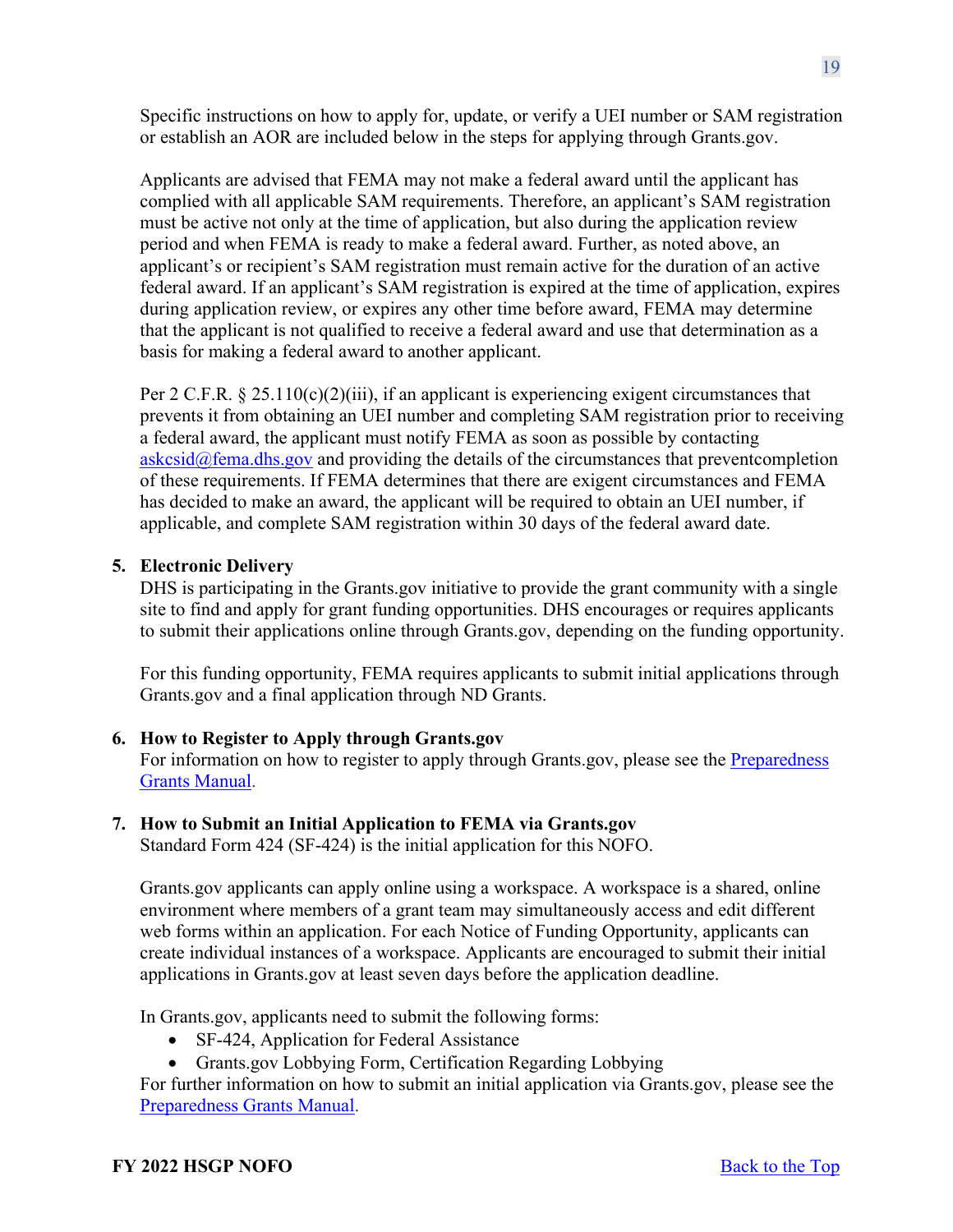### <span id="page-19-0"></span>**8. Submitting the Final Application in ND Grants**

After submitting the initial application in Grants.gov, eligible applicants will be notified by FEMA and asked to proceed with submitting their complete application package in ND Grants. Applicants can register early with ND Grants and are encouraged to begin their ND Grants registration at the time of this announcement or, at the latest, seven days before the application deadline. Early registration will allow applicants to have adequate time to start and complete their applications.

Applicants needing assistance registering for the ND Grants system should contact [ndgrants@fema.dhs.gov](mailto:ndgrants@fema.dhs.gov) or (800) 865-4076. For step-by-step directions on using the ND Grants system and other guides, please see [https://www.fema.gov/grants/guidance-tools/non](https://www.fema.gov/grants/guidance-tools/non-disaster-grants-management-system)[disaster-grants-management-system.](https://www.fema.gov/grants/guidance-tools/non-disaster-grants-management-system)

In ND Grants, applicants will be prompted to submit the standard application information and any program-specific information required as described in Section D.10 of this NOFO, "Content and Form of Application Submission." The Standard Forms (SF) are auto generated in ND Grants, but applicants may access these forms in advance through the Forms tab under the [SF-424 family on Grants.gov.](https://www.grants.gov/forms/sf-424-family.html) Applicants should review these forms before applying to ensure they have all the information required.

For additional application submission requirements, including program-specific requirements, please refer to the subsection titled "Content and Form of Application Submission" under Section D of this NOFO.

### <span id="page-19-1"></span>**9. Timely Receipt Requirements and Proof of Timely Submission**

As application submission is a two-step process, the applicant with the AOR role who submitted the application in Grants.gov will receive an acknowledgement of receipt and a tracking number (GRANTXXXXXXXX) from Grants.gov with the successful transmission of its initial application. **This notification does not serve as proof of timely submission, as the application is not complete until it is submitted in ND Grants.** Applicants can also view the ND Grants Agency Tracking Number by accessing the Details tab in the submitted workspace section in Grants.gov, under the Agency Tracking Number column. Should the Agency Tracking Number not appear, the application has not yet migrated from Grants.gov into the ND Grants System. Please allow 24 hours for your ND Grants application tracking number to migrate.

All applications must be received in ND Grants by **5:00 PM ET** on the application deadline date.Proof of timely submission is automatically recorded by ND Grants. An electronic date/timestamp is generated within the system when the application is successfully received by ND Grants. Additionally, the applicant(s) listed as contacts on the application will receive a system-generated email to confirm receipt.

### <span id="page-19-2"></span>**10. Content and Form of Application Submission**

### **a.** *Standard Required Application Forms and Information*

The following forms or information are required to be submitted in either Grants.gov or ND Grants. The Standard Forms (SF) are submitted either through Grants.gov, through forms generated in ND Grants, or as an attachment in ND Grants. Applicants may also access the SFs at [https://www.grants.gov/web/grants/forms/sf-424-family.html.](https://www.grants.gov/web/grants/forms/sf-424-family.html)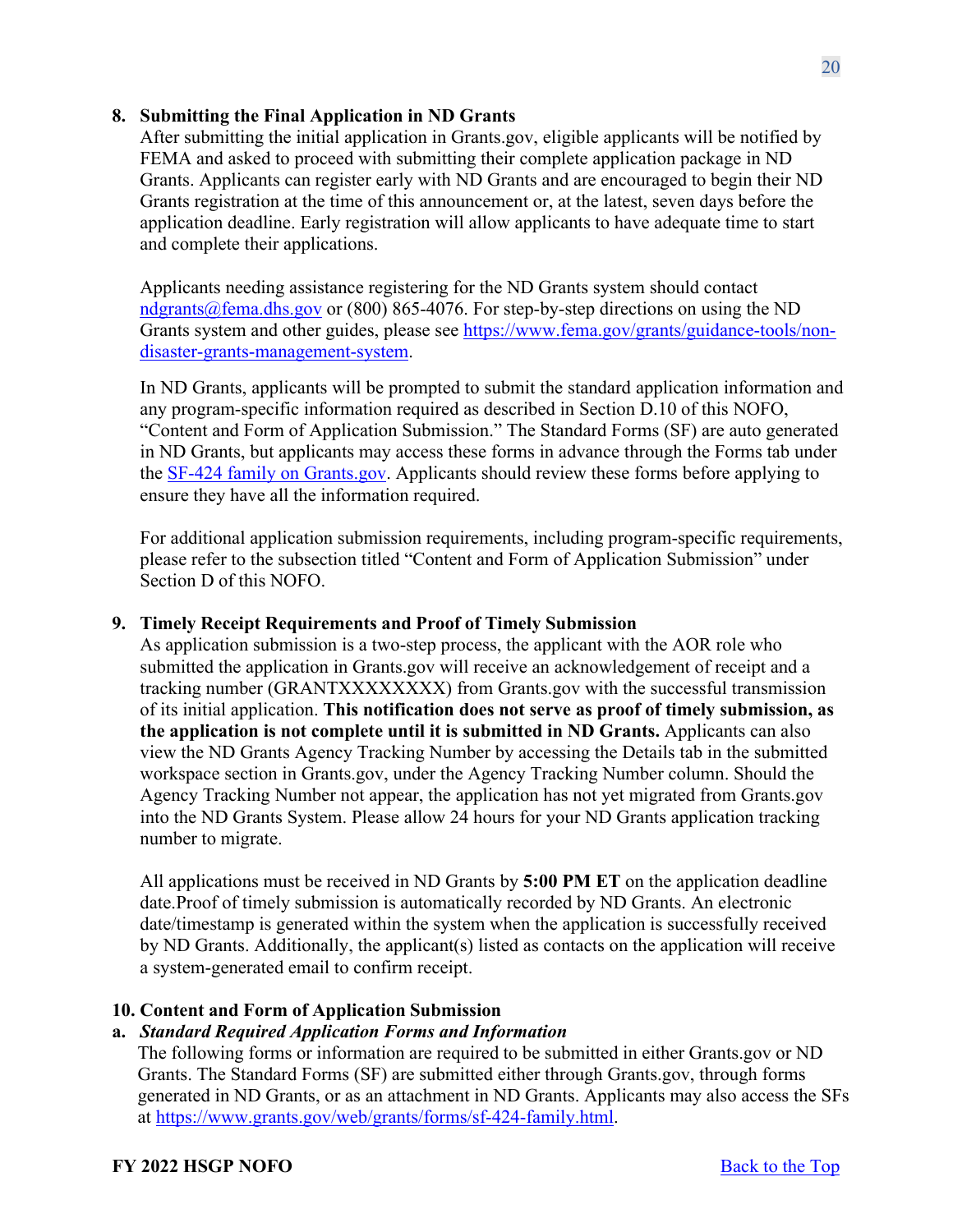### **I. GRANTS.GOV**

- **SF-424, Application for Federal Assistance**, initial application submitted through Grants.gov
- **Grants.gov Lobbying Form, Certification Regarding Lobbying**, submitted through Grants.gov

### **II. ND GRANTS**

- **SF-424A, Budget Information (Non-Construction)**, submitted via the forms generated by ND Grants
	- o **For construction under an award, submit SF-424C, Budget Information (Construction)**, submitted via the forms generated by ND Grants, in addition toor instead of SF-424A
	- $\circ$  To comply with 2 C.F.R. § 200.402 2 C.F.R. § 200.405, HSGP applicants must complete and submit an SF-424A or SF-424C, as appropriate, reflecting cost breakdown per budget cost categories per sub-program (SHSP, UASI, OPSG) and Management and Administration costs as applicable to align with the SHSP and UASI allocations and OPSG requests. The SF-424A or SF-424C with the pre-filled requirements can be found with the HSGP NOFO and associated attachments on grants.gov. Adjustments to the SF-424A or SF-424 C may be required after the FY 2022 OPSG allocations are finalized. GPD Grants Management Specialists will contact applicants for any necessary revisions.
- **SF-424B, Standard Assurances (Non-Construction)**, submitted via the forms generated by ND Grants
	- o **For construction under an award, submit SF-424D, Standard Assurances (Construction)**, submitted via the forms generated by ND Grants, in addition toor instead of SF-424B
- **SF-LLL, Disclosure of Lobbying Activities**, submitted via the forms generated by ND **Grants**
- **Indirect Cost Agreement or Proposal**, submitted as an attachment in ND Grants if the budget includesindirect costs and the applicant is required to have an indirect cost rate agreement or proposal. If the applicant does not have or is not required to have an indirect cost rate agreement or proposal, please see Section D.13 of this NOFO, "Funding Restrictions andAllowable Costs," for further information regarding allowability of indirect costs and whether alternatives to an indirect cost rate agreement or proposal might be available or contact the relevant FEMA staff identified in Section G of this NOFO, "DHS Awarding Agency Contact Information" for further instructions.

Generally, applicants have to submit either the non-construction forms (i.e., SF-424A and SF-424B) or construction forms (i.e., SF-424C and SF-424D), meaning that applicants that only have construction work and do not have any non-construction work need only submit the construction forms (i.e., SF-424C and SF-424D) and not the non-construction forms (i.e.,SF-424A and SF-424B), and vice versa. However, applicants who have both construction and non-construction work under this program need to submit both the construction and nonconstruction forms.

# **b.** *Program-Specific Required Forms and Information*

**I. IJ DEVELOPMENT: SHSP AND UASI**

As part of the FY 2022 HSGP application process for SHSP and UASI funds, applicants must

### **FY** 2022 **HSGP NOFO** Back to the Top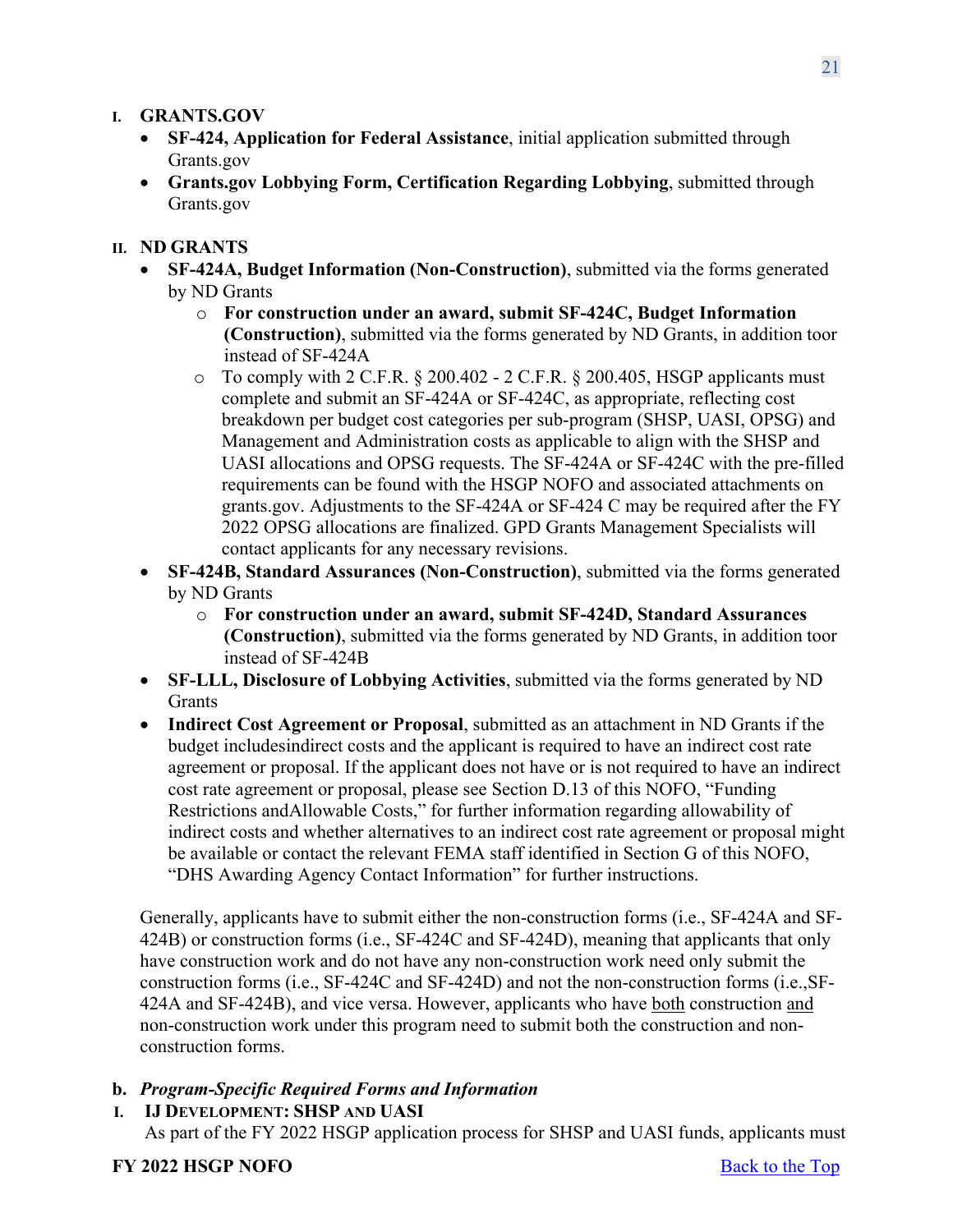develop formal IJs that address the proposed investments. Failure to fulfill all of the terms contained in this section will be considered by DHS/FEMA in its evaluation of the effectiveness of the IJs submitted to meet the minimum percent spend requirement for the National Priority Areas. Failure to sufficiently align projects to the National Priority Areas and meet the minimum percent spend requirement will result in funds being placed on hold until those issues are addressed.

FY 2022 SHSP and UASI applications must include one (1) IJ and at least one (1) respective project for each of the four National Priority Areas with a minimum spend requirement (Soft Targets/Crowded Places, Intelligence and Information Sharing, Countering Domestic Violent Extremism, and Community Preparedness and Resilience) identified in this NOFO. Each of these IJs must also meet or exceed the minimum percent spend requirement based on the applicant's SHSP and UASI allocation stated in this NOFO. **All projects associated with the minimum spend of a National Priority Area** *must* **be submitted in the same IJ.** SAAs may submit complete project-level information at the time of application but are not required to do so at the time of application. However, any SHSP or UASI application that does not include an IJ for each National Priority Area that meets the minimum spend requirement will have that funding placed on hold (up to the National Priority Area minimum percent and up to 30 percent of the total SHSP or UASI allocations) until those IJs and project-level details that sufficiently address the National Priority Areas are received and approved by DHS/FEMA.

Each IJ must *demonstrate* how proposed investments:

- Support terrorism preparedness; and
- Support closing capability gaps or sustaining capabilities identified in the community's THIRA/SPR process.

Each IJ must *explain* how the proposed investments will support the applicant's efforts to:

- Prevent a threatened or an actual act of terrorism;
- Prepare for all hazards and threats, while explaining the nexus to terrorism preparedness;
- Protect citizens, residents, visitors, and assets against the greatest threats and hazards, relating to acts of terrorism; and/or
- Respond quickly and equitably to save lives, protect property and the environment, and meet basic human needs in the aftermath of an act of terrorism or other catastrophic incidents.

If not included in the application, SHSP and UASI recipients must submit complete projectlevel information for each SHSP and UASI IJ as part of the Biannual Strategy Implementation Report (BSIR) due by January 30, 2022. This includes IJs for the National Priority Areas.

DHS/FEMA will evaluate the effectiveness of the projects submitted in support of the National Priority Areas, either at the time of application or as part of the December 2022 BSIR. DHS/FEMA will not reduce FY 2022 HSGP awards based on the effectiveness review but will work with recipients to ensure compliance with the National Priority Area requirements based on the results of the effectiveness review. Recipients and subrecipients will not be permitted to expend funding under the National Priority Areas until the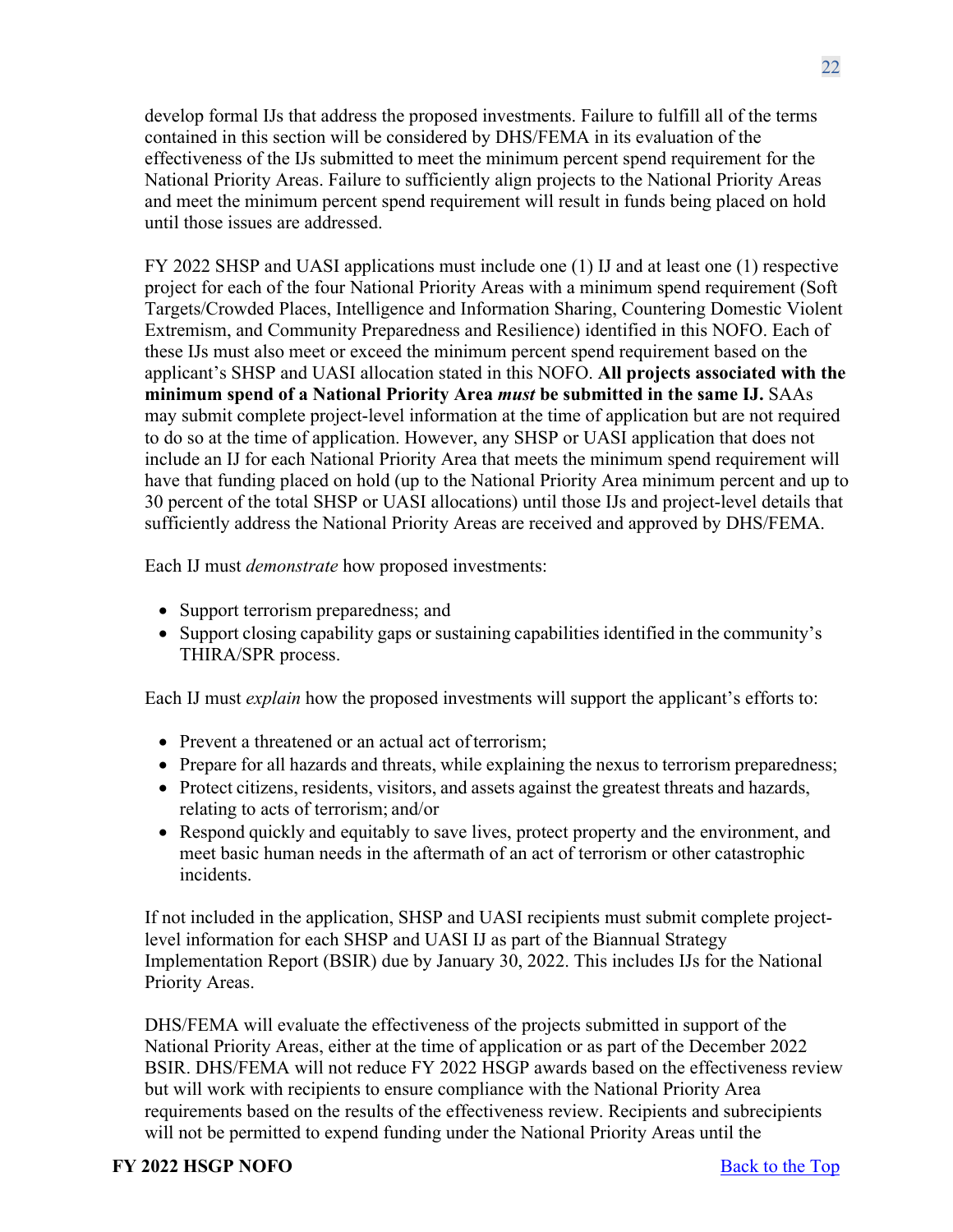effectiveness of the proposed projects has been reviewed and confirmed by FEMA.

### **II. DEVELOPMENT OF INVESTMENTS AND PROJECTS: SHSP AND UASI**

- Applicants must propose at least four and may include up to 12 investments.
- Within each investment, applicants must propose at least one project to describe the activities they plan to implement with SHSP and UASI funds. There is no limit to the number of projects that may be submitted.
- Required National Priority Area IJs must include the name of the priority in the investment name for easy identification.
- All requested funding must be associated with specific projects. For each project, several pieces of information must be provided to submit the project for consideration in the application, including:
	- o Project name;
	- o Project description;
	- o Subrecipient name, if applicable;
	- o Recipient type (e.g., state or local);
	- o Project location (zip code of the primary location of the project);
	- o Primary core capability the project supports;
	- o Whether the project activities are shareable and deployable; and
	- o Which National Priority Area (if any) the project supports.
- Projects should describe how the proposed investment supports closing capability gaps or sustaining capabilities identified in the THIRA/SPR process.
- FEMA encourages states to use any DHS provided assessments, such as those performed by DHS's Protective Security Advisors and Cybersecurity Advisors, when developing their IJs.

# **III. NATIONAL PRIORITY AREA INVESTMENTS: SHSP AND UASI**

States are encouraged to review the [Strategic Framework for Countering Terrorism and](https://www.dhs.gov/publication/dhs-strategic-framework-countering-terrorism-and-targeted-violence)  [Targeted Violence](https://www.dhs.gov/publication/dhs-strategic-framework-countering-terrorism-and-targeted-violence) when developing investments.

# • **Soft Targets/Crowded Places (3 percent)**

Soft targets and crowded places are increasingly appealing to terrorists and other violent extremist actors because of their relative accessibility and the large number of potential targets. This challenge is complicated by the prevalent use of simple tactics and less sophisticated attacks. Segments of our society are inherently open to the general public, and by nature of their purpose do not incorporate strict security measures. Given the increased emphasis by terrorists and other violent extremist actors to leverage less sophisticated methods to inflict harm in public areas, it is vital that the public and private sectors collaborate to enhance security of locations such as transportation centers, parks, restaurants, shopping centers, special event venues, polling places, and similar facilities.

The malicious use of unmanned aircraft systems poses a threat to the safety and security of the American people, communities, and institutions. Technologies to detect or mitigate unmanned aircraft systems are an allowable use under the HSGP in accordance with the Domestic Counter-Unmanned Aircraft Systems (UAS) National Action Plan. Recipients should ensure that, prior to the testing, acquisition, installation, or use of UAS detection and/or mitigation systems, they seek the advice of counsel experienced with both federal and state criminal, surveillance, and communications laws which may apply to the use of such technologies.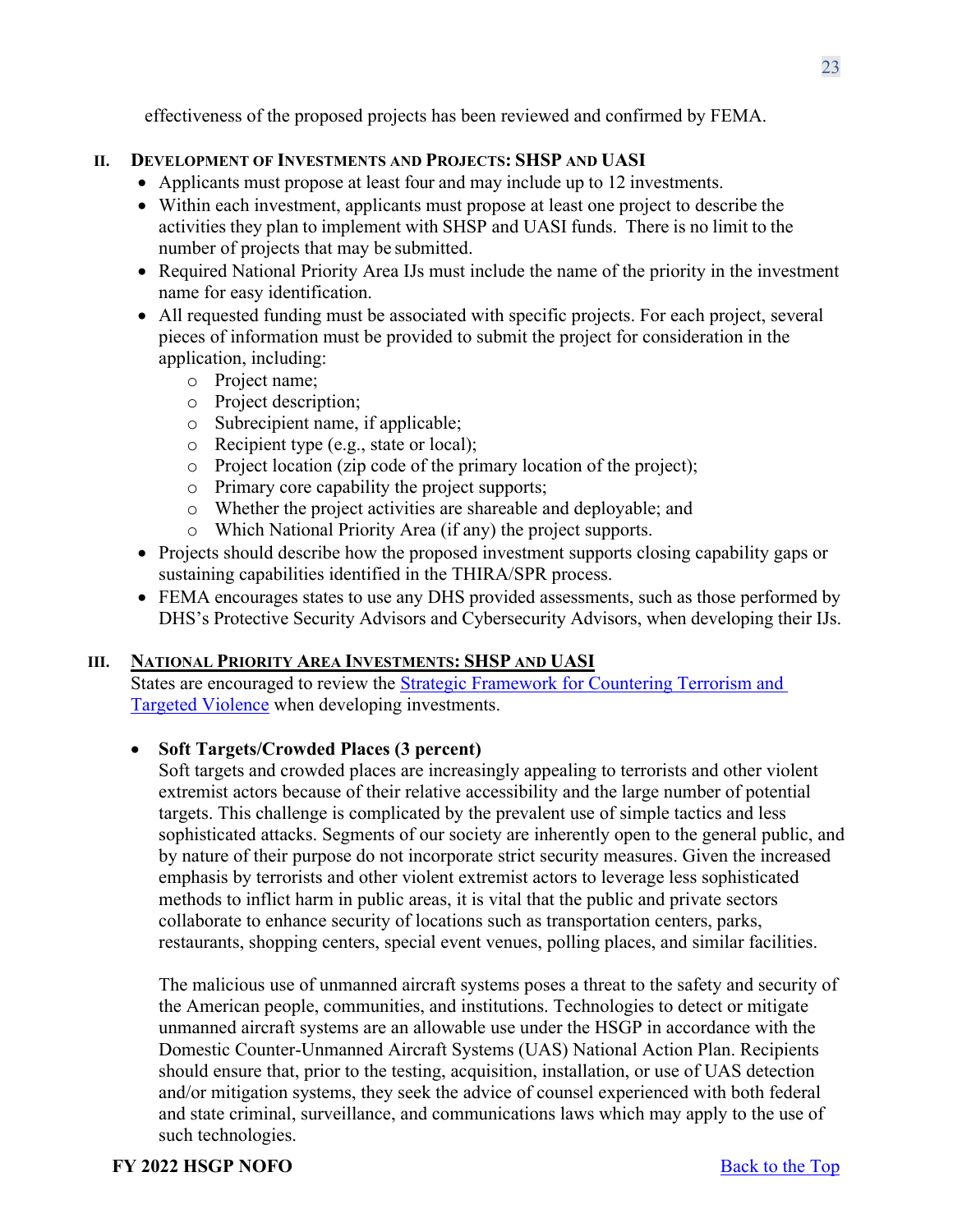Given the increased risk to soft targets and crowded places, at least one investment must be in support of the state's and high-risk urban area's efforts to protect soft targets/crowded places. Additionally, the proposed investment must meet or exceed the FY 2022 national priority percentage for soft targets/crowded places and will also be subject to DHS/FEMA's evaluation of the effectiveness of the proposed investments. States are also encouraged to engage DHS' Protective Security Advisors' security assessments of soft targets to ensure that recommendations from those assessments are taken into consideration when allocating grant funding.

Additional resources and information regarding securing soft targets and crowded places are available through the [Cybersecurity and Infrastructure Security Agency](https://www.cisa.gov/securing-public-gatherings) and the [National](https://www.nist.gov/cyberframework)  [Institute of Standards and Technology.](https://www.nist.gov/cyberframework)

### • **Information and Intelligence Sharing (3 percent)**

Effective homeland security operations rely on access to, analysis of, and the timely sharing of open source, unclassified, and classified information, suspicious activity reports, tips/leads, and actionable intelligence on indicators and behaviors to accurately identify, assess, and mitigate a wide array of threats against the United States, including terrorism, threats to life, targeted violence, and other threats within the DHS mission space. Accordingly, DHS works diligently to enhance intelligence collection, integration, analysis, and information sharing capabilities to ensure partners, stakeholders, and senior leaders receive actionable intelligence and information necessary to inform their decisions and operations. A critical and statutorily charged mission of DHS is to deliver intelligence and information to federal, state, local, and tribal governments and private sector partners. Cooperation and information sharing among state, federal, and local partners across all areas of the homeland security enterprise, including counterterrorism – including both international and domestic terrorism, cybersecurity, border security, transnational organized crime, immigration enforcement, economic security, and other areas, while upholding privacy, civil rights and civil liberties protections, is critical to homeland security operations and the prevention of, preparation for, protection against, and response to acts of terrorism, and other threats to life and criminal acts of targeted violence.

Given the importance of information sharing and collaboration to effective homeland security solutions, at least one investment must be in support of the state's and high-risk urban area's efforts to enhance information sharing and cooperation with DHS and other federal agencies. As noted above, this requirement must include at least one dedicated fusion center project. Additional instructions on development of the fusion center project can be found below. Applicants must justify persuasively how they will contribute to the information sharing and collaboration purposes of the investment and a culture of national preparedness. Additionally, the proposed investment must meet or exceed the FY 2022 national priority percentage for information sharing and will also be subject to DHS/FEMA's evaluation of the effectiveness of the proposed investments.

Additional resources and information regarding collaboration and information sharing are available through the Department's [Office of Intelligence and Analysis.](https://www.dhs.gov/building-law-enforcement-and-homeland-security-partnerships)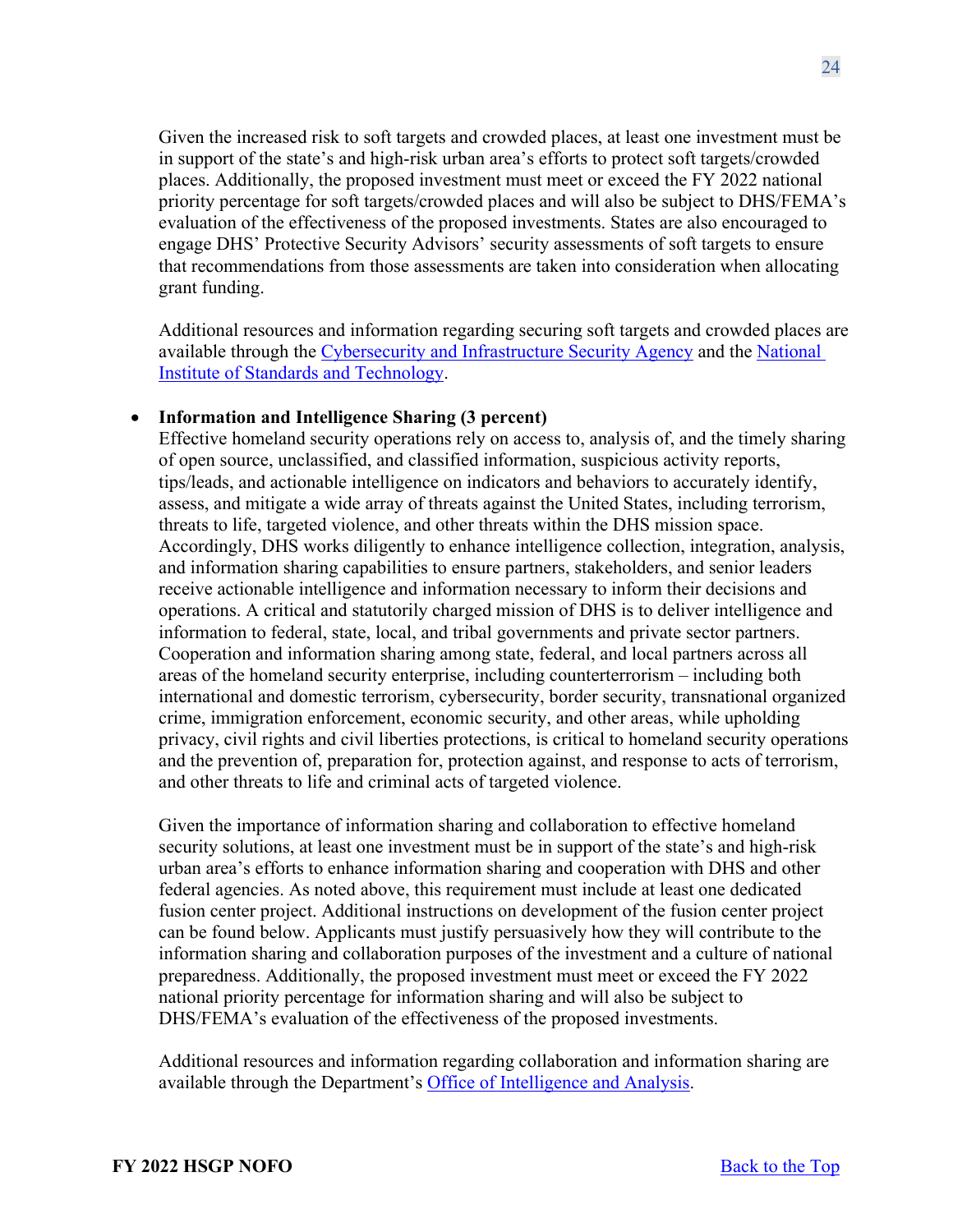### • **Domestic Violent Extremism (3 percent)**

As stated in the October 2020 DHS Homeland Threat Assessment, domestic violent extremists, including ideologically motivated lone offenders and small groups, present the most persistent and lethal terrorist threat to the Homeland. These violent extremists capitalize on social and political tensions, which have resulted in an elevated threat environment. They utilize social media platforms and other technologies to spread violent extremist ideologies that encourage violence and influence action within the United States. The COVID-19 pandemic has further created an environment that may lead to accelerated mobilization to targeted violence and/or radicalization to domestic terrorism, including leveraging lawful protests to incite violence, intimidate targets, and promote their violent extremist ideologies.

Given the rise of domestic violent extremism in recent years, at least one investment must be in support of the state's and high-risk urban area's efforts to combat the rise, influence, and spread of domestic violent extremism. Additionally, the proposed investment must meet or exceed the FY 2022 national priority percentage for domestic violent extremism and will also be subject to DHS/FEMA's evaluation of the effectiveness of the proposed investments.

Additional resources and information regarding domestic violent extremism are available through [Center for Prevention Programs and Partnerships | Homeland Security \(dhs.gov\).](https://www.dhs.gov/CP3)

### • **Cybersecurity (no minimum percent)**

Today's world is more interconnected than ever before, but with increased connectivity comes increased risk of our adversaries, including terrorists, exploiting cyber vulnerabilities and weaknesses to disrupt our way of life. While not required, applicants are encouraged to submit an investment related to their ongoing or near-term high priority cybersecurity projects. The investment will be subject to DHS/FEMA's evaluation of the effectiveness of the proposed investments. Cybersecurity investments must support the security and functioning of critical infrastructure and core capabilities as they relate to preventing, preparing for, protecting against, or responding to acts of terrorism. Recipients and subrecipients of FY 2022 HSGP grant awards will be required to complete the 2022 [Nationwide Cybersecurity Review \(](https://www.cisecurity.org/ms-isac/services/ncsr/)NCSR), enabling agencies to benchmark and measure progress of improving their cybersecurity posture. The Chief Information Officer (CIO), Chief Information Security Officer (CISO) or equivalent for each recipient should complete the NCSR. If there is no CIO or CISO, the most senior cybersecurity professional should complete the assessment. The NCSR is available at no cost to the user and takes approximately 2-3 hours to complete. The 2022 NCSR is estimated to be open from October 2022 – February 2023.

The NCSR is an annual requirement for recipients and subrecipients of HSGP funds. Additionally, FEMA recognizes that some subawards will not be issued until after the NCSR has closed. In such cases, such subrecipients will be required to complete the first available NCSR offered after the subaward has been issued by the pass-through entity. Although not required by SLTTs that did not receive HSGP funds, all SLTT agencies with preparedness responsibilities are highly encouraged to participate and complete the NCSR to evaluate their cybersecurity posture. For detailed information and background on the NCSR, please see [IB 439.](https://www.fema.gov/sites/default/files/2020-08/ib_439_fy_2019__supplemental_ncsr_cybersecurity_041219.pdf)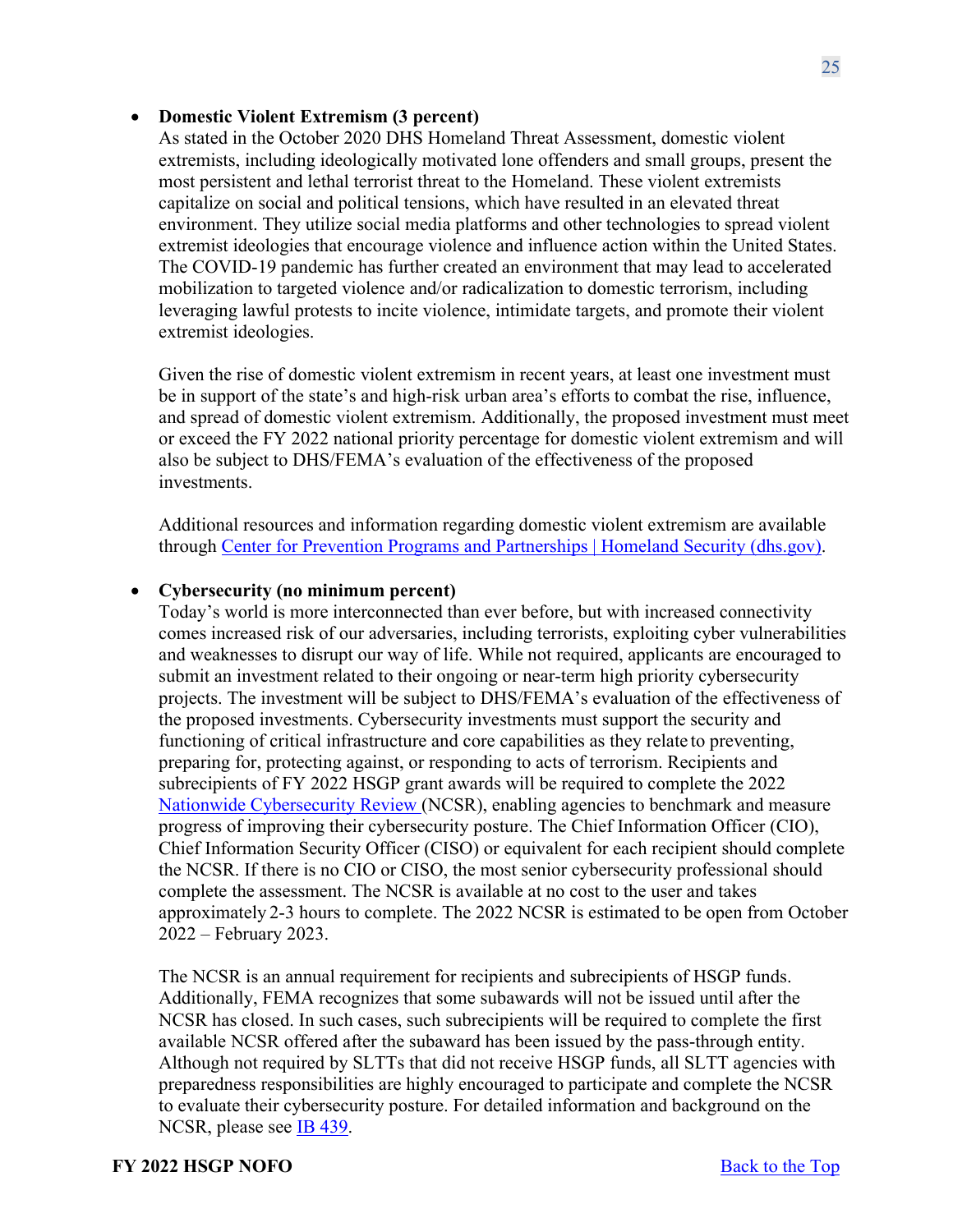Additional resources and information regarding cybersecurity are available through the [Cybersecurity and Infrastructure Security Agency](https://www.cisa.gov/cybersecurity) and the [National Institute of Standards](https://www.nist.gov/cyberframework)  [and Technology.](https://www.nist.gov/cyberframework)

#### • **Community Preparedness and Resilience (3 percent)**

Community organizations are the backbones of American civic life, both during "blue skies" and in the aftermath of terrorist attacks. Community organizations, such as homeless shelters, food banks, public libraries, faith-based institutions, and nonprofit medical providers must have the capabilities to withstand acts of terrorism and provide essential services, especially to members of underserved communities, in the aftermath of an attack. In addition, individual citizens and volunteer responders, such as Community Emergency Response Teams, are often the first on the scene after a terrorist attack. The ability of these volunteers to provide assistance to their fellow citizens prior to the arrival of professional first responders is paramount to a community's resilience. FEMA's [2021 National](https://fema-community-files.s3.amazonaws.com/2021-National-Household-Survey.pdf)  [Household Survey](https://fema-community-files.s3.amazonaws.com/2021-National-Household-Survey.pdf) recorded an 11% decline in the number of Americans that have taken at least three preparedness actions to bolster individual and household resilience. In addition, the COVID-19 pandemic has placed a significant burden on community-based organizations such as homeless shelters, food banks, public libraries, faith-based institutions, and nonprofit medical providers to continue to provide key services during and after disasters, including acts of terrorism. This National Priority Area will bolster community preparedness and resilience by investing in local, community-driven capabilities.

Additionally, equity in emergency management requires proactively prioritizing actions that reinforce cultural competency, accessibility, and inclusion, as well as reflect the historical context of specific groups of people. To that end, states, territories, and high-risk urban areas are strongly encouraged to explore how SHSP- and UASI-funded activities can address the needs of underserved, at-risk communities to help ensure consistent and systematic, fair, just, and impartial treatment of all individuals before, during, and after a disaster.

The focus on equity and investing in strategies that meet the needs of underserved communities will strengthen the whole of community system of emergency management. Substantial and ongoing prioritization of, and investment in, underserved communities is essential for the entire system to be effective and efficient. Engaging the whole community requires all members of the community to be part of the emergency management team, including representatives of underserved communities, diverse community members, social and community service groups and institutions, faith-based and disability advocacy groups, academia, professional associations, the private and nonprofit sectors, and government agencies that may not traditionally have been directly involved in emergency management. The whole community includes children; older adults; individuals with disabilities and others with access and functional needs; those from religious, racial, and ethnically diverse backgrounds; people with limited English proficiency; and owners of animals including household pets and service animals.

These factors underpin the requirement that at least one investment must be in support of the state's and urban area's efforts to address community preparedness and resilience. Additionally, the proposed investment must meet or exceed the FY 2022 national priority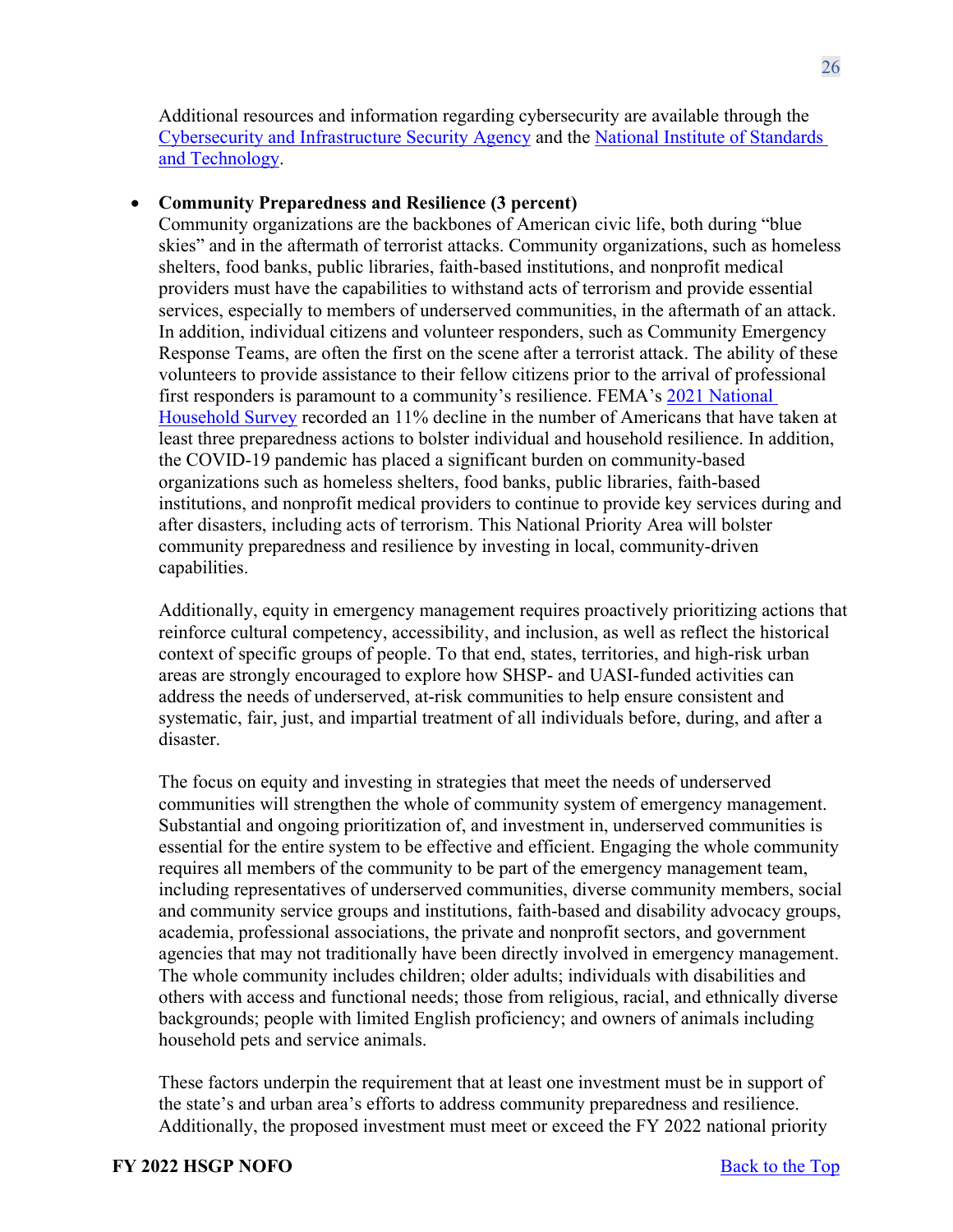percentage for community preparedness and resilience and will also be subject to DHS/FEMA's evaluation of the effectiveness of the proposed investments.

Additional resources and information regarding community preparedness and resilience are available through [Individuals and Communities | FEMA.gov.](https://www.fema.gov/emergency-managers/individuals-communities)

# • **Election Security (no minimum percent)**

In January 2017, DHS designated the infrastructure used to administer the Nation's elections as critical infrastructure. This designation recognizes that the United States' election infrastructure is of such vital importance to the American way of life that its incapacitation or destruction would have a devastating effect on the country. Securing election infrastructure and ensuring an election free from foreign interference are national security priorities. Threats to election systems are constantly evolving, so defending these systems requires constant vigilance, innovation, and adaptation. As such, while not required, applicants are encouraged to submit an investment related to their election security needs.

If submitted, the investment will be subject to DHS/FEMA's evaluation of the effectiveness of the proposed investments. **Any activities proposed that could be used to suppress voter registration or turnout will not be approved.**

Additional resources and information regarding election security are available through the [Cybersecurity and Infrastructure Security Agency.](https://www.cisa.gov/election-security-library#wcm-survey-target-id)

### **IV. DEVELOPMENT OF FUSION CENTER PROJECTS: SHSP AND UASI**

Each applicant must identify a fusion center project that will:

- Indicate alignment to a designated Fusion Center; and
- Provide both a brief narrative description and funding itemization for the proposed project activities that directly support the designated fusion center.

The descriptive narrative and the financial itemization should align improvement or sustainment requests with fusion center activities as they relate to the Fusion Center Performance Measures found in the [Preparedness Grants Manual.](https://www.fema.gov/media-library/assets/documents/178291)

### *Sample Fusion Center Funding Itemization*

A sample project description and funding itemization are below. For the itemized projects, clearly identify the anticipated fusion center performance improvement or sustainment as a result of the proposed funding.

*The X Fusion enhancement project will fund:*

- *Salaries, benefits, and training for X number of Fusion Center intelligence analysts*
- *Travel costs associated with fusion center analyst training*
- *This project will directly sustain the Center's current capabilities and performance and directly aligns with performance measures 2022.XXX*
- *We anticipate seeing an improvement in the quality and quantity of analytic production and responses to requests for information as a direct result of the funding of this project*

### **FY** 2022 **HSGP NOFO** Back to the Top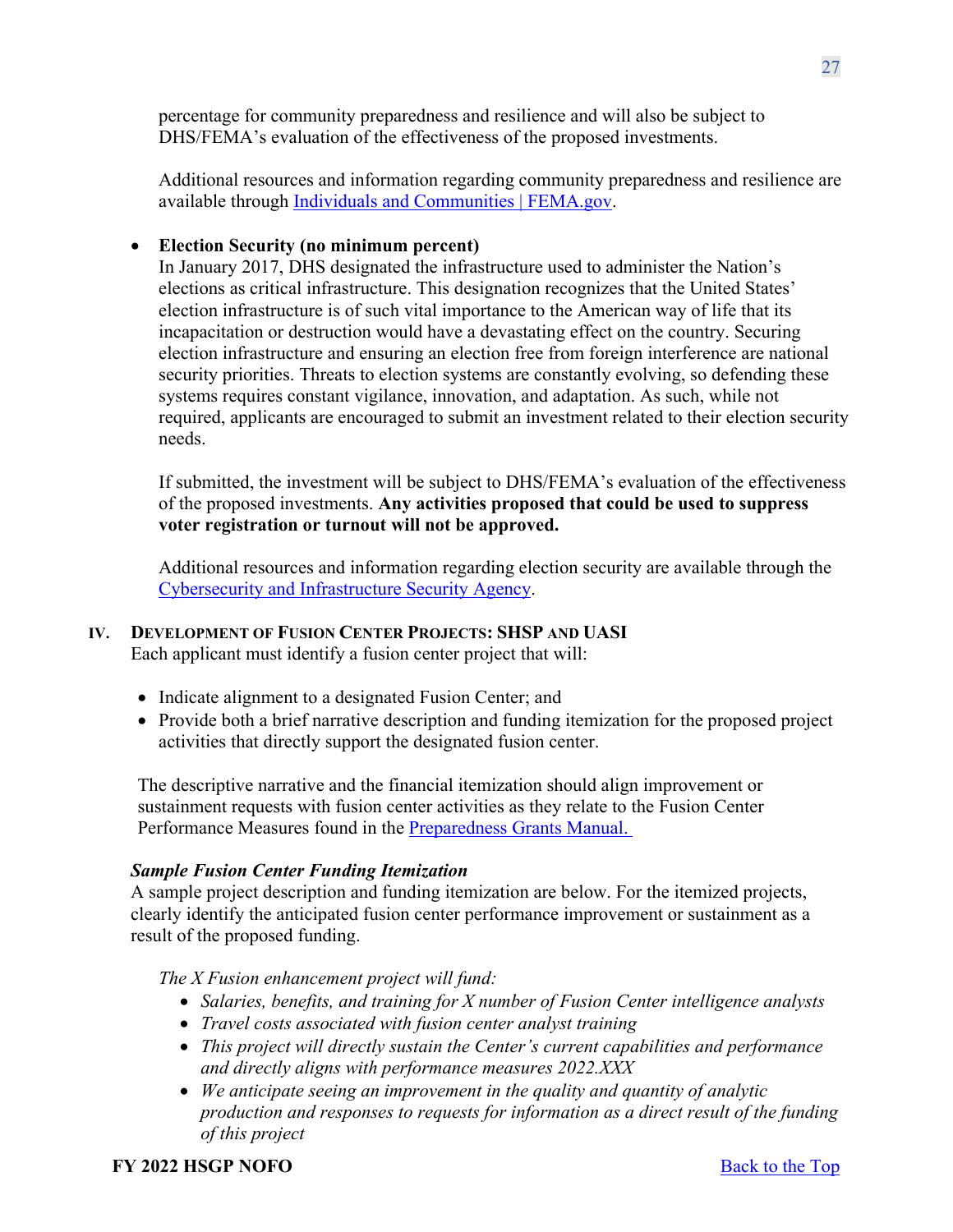| <b>Solution Area and Amount of Proposed</b><br><b>Funding</b> |           | <b>Percent of Proposed</b><br><b>Funding</b> |  |  |
|---------------------------------------------------------------|-----------|----------------------------------------------|--|--|
| Planning:                                                     | \$10,000  | 2%                                           |  |  |
| Organization:                                                 | \$200,000 | 48%                                          |  |  |
| Equipment:                                                    | \$200,000 | 48%                                          |  |  |
| Training:                                                     | \$10,000  | 2%                                           |  |  |
| Exercises:                                                    | 80        | $0\%$                                        |  |  |
| Total:                                                        | \$420,000 | $100\%$                                      |  |  |

The funding itemization for a fusion center project should include the amount and percent of each relevant solution area. As an example:

### **V. COMPLETING IJS IN THE GRANT REPORTING TOOL (GRT): SHSP AND UASI**

In the Related Documents section of the [Grants.gov](http://www.grants.gov/) posting, applicants can find the IJ template and instructions for collecting the required information for investments and projects. Additionally, applicants should utilize the Project Worksheet located in [Grants.gov](http://www.grants.gov/) posting to assemble the information required for each project, which will facilitate the input of that information into the GRT.

Applicants must ensure the appropriate National Priority Area "Investment Type" (*Overview Tab – Investment Information Section)* is selected for the corresponding National Priority Area.

### **VI. DEVELOPMENT OF CONCEPT OF OPERATIONS FOR OPSG**

As part of the FY 2022 OPSG application process, each eligible local unit of government at the county or federally recognized tribal government level must develop a strategic plan called a Concept of Operations (CONOP)/Application, which is a formal proposal of action to address a specific situation and forms the basis for Operations Orders, in coordination with state and federal law enforcement agencies, to include, but not limited to CBP/USBP. CONOPs that are developed at the county level should be inclusive of city, county, tribal, and other local law enforcement agencies that are eligible to participate in OPSG operational activities, and the CONOP/Application should describe participating agencies in the Executive Summary.

CONOP/Application details should include the names of the agencies, points of contact, and individual funding requests. All CONOPs/Applications must be developed in collaboration with the local USBP sector office, the SAA, and the local unit of government. Requests for funding in CONOPs/Applications must be based on risks and the operational enforcement support requirements of its corresponding USBP Sector, as well as the national priorities identified below. USBP Sector offices will forward the CONOPs to USBP Headquarters for vetting and coordination. Applicants will forward corresponding OPSG Applications to the SAA for submission to FEMA. USBP Headquarters will reconcile all submitted CONOPs with the OPSG Applications. FEMA will review and evaluate all CONOPs and OPSG Applications and funding will be allocated based on the review and selection criteria identified in this NOFO.

### **OPSG Applicants will be required to clearly articulate and identify how the CONOPs will address the national priority identified below:**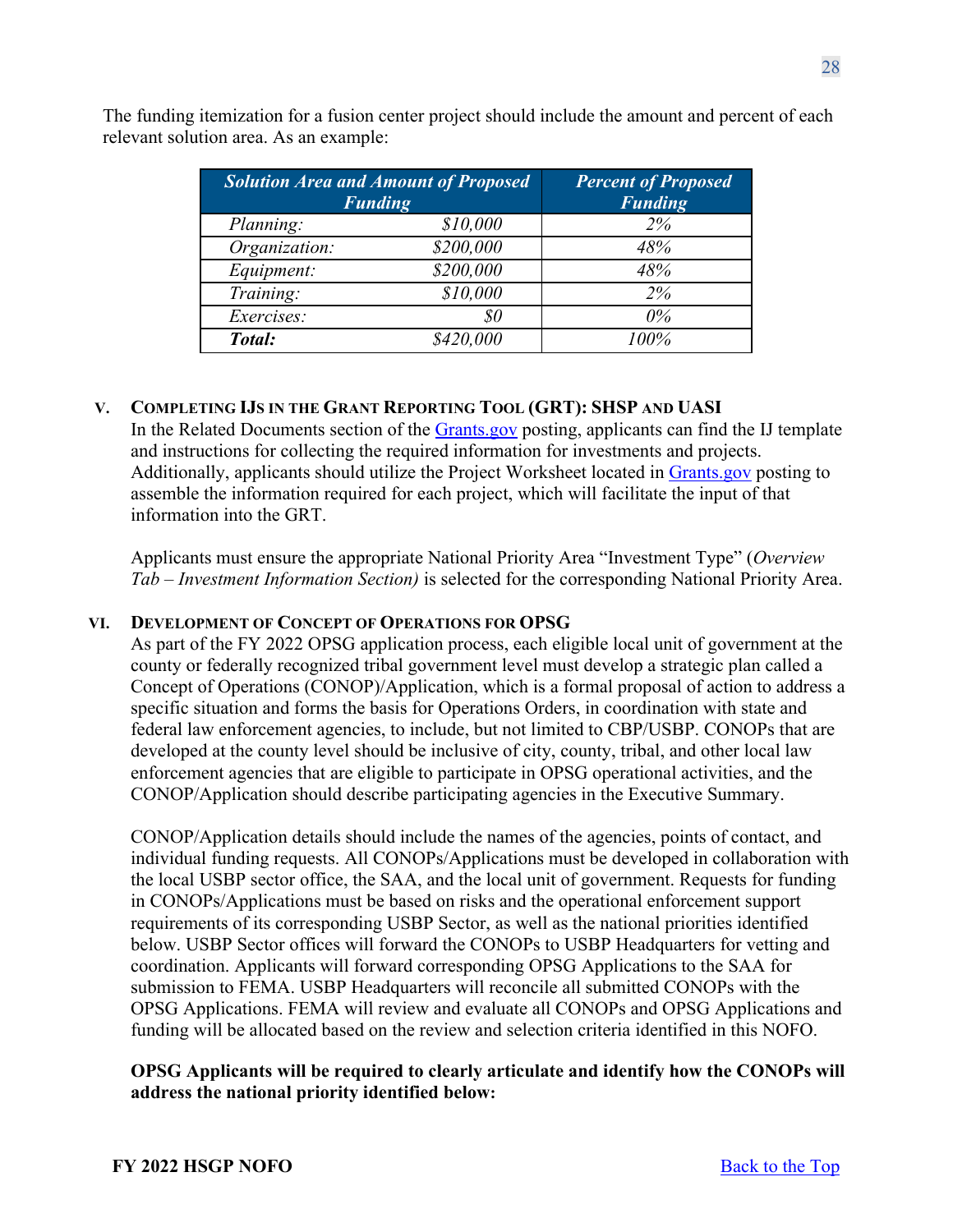### • **Information and Intelligence Sharing and Cooperation**

Effective border security operations rely on access to, analysis of, and the timely sharing of open source, unclassified, and classified information, suspicious activity reports, tips/leads, and actionable intelligence on indicators and behaviors to accurately identify, assess, and mitigate a wide array of threats against the United States, including terrorism, threats to life, targeted violence, and other threats within the DHS mission space. Accordingly, DHS works diligently to enhance intelligence collection, integration, analysis, and information sharing capabilities to ensure partners, stakeholders, and senior leaders receive actionable intelligence and information necessary to inform their decisions and operations. One critical, statutorily required mission of DHS is to deliver intelligence and information to federal, state, local, and tribal governments and private sector partners. Cooperation and information sharing among state, federal, and local partners across all areas of the homeland security enterprise, including both international and domestic terrorism, cybersecurity, transnational organized crime, economic security, border security, immigration enforcement, and other areas, while upholding privacy, civil rights and civil liberties protections, is critical to homeland security operations and the prevention of, preparation for, protection against, and responding to acts of terrorism, and other threats to life and criminal acts of targeted violence.

 Given the importance of information sharing and collaboration to effective homeland security solutions, the CONOP must support the recipient's efforts to enhance information sharing and cooperation with DHS and other federal agencies. Applicants must justify persuasively how they will contribute to the information sharing and collaboration purposes of the OPSG program and a culture of national preparedness.

Additional resources and information regarding collaboration and information sharing are available through the Department's [Office of Intelligence and Analysis.](https://www.dhs.gov/building-law-enforcement-and-homeland-security-partnerships)

#### **VII. DETAILED Budget**

Applicants must provide budget summary worksheets for all funds requested at the time of application. The budget summary worksheets must be complete, reasonable, and cost-effective in relation to the proposed project and should provide the basis of computation of all projectrelated costs (including management and administrative costs) and any appropriate narrative. FEMA must be able to thoroughly evaluate the projects being submitted based on the information provided. FEMA must be able to determine how much funding is being passed through to subrecipients for each sub-program (UASI, SHSP, OPSG). Consequently, applicants must provide an appropriate level of detail within the budget summary worksheets to clarify what will be purchased and spent. Sample budget summary worksheets are available on the [grants.gov](http://www.grants.gov/) posting for the HSGP in the Related Documents tab and may be used as a guide to assist applicants in the preparation of budgets and budget narratives.

# <span id="page-28-0"></span>**11. Other Submission Requirements**

# **Fusion Center Investments**

Of the proposed SHSP- and UASI-funded investments, one single project must be in support of a designated fusion center. Recipients must coordinate with the fusion center when developing a fusion center project prior to submission. See additional information on how to develop the fusion center projects below and in the **Preparedness Grants Manual**.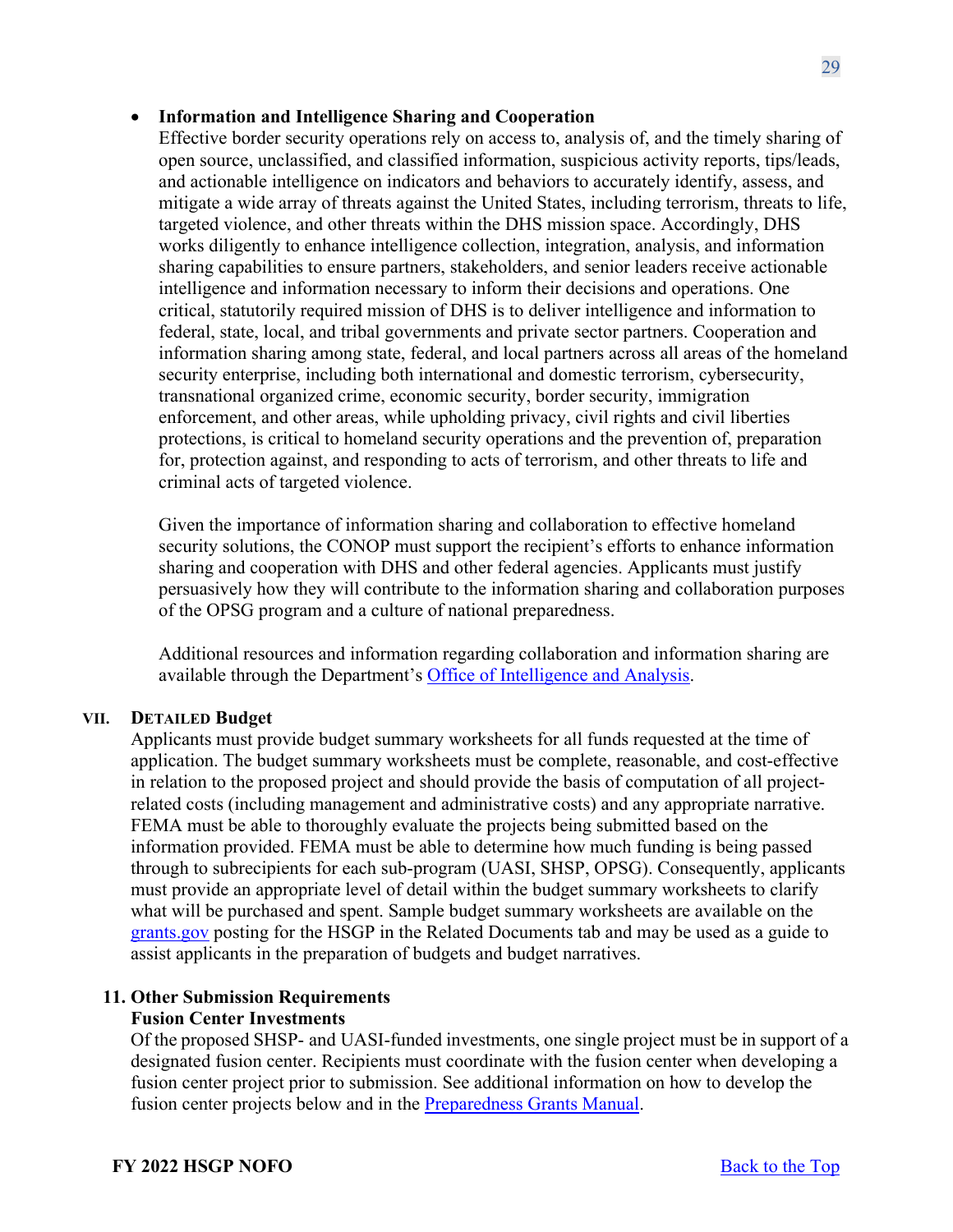#### **Emergency Communications Investments**

All emergency communications investments must describe how such activities align with needs identified in their Statewide Communication Interoperability Plan (SCIP). Recipients must coordinate with their Statewide Interoperability Coordinator (SWIC) and/or Statewide Interoperability Governing Body (SIGB) when developing an emergency communications investment prior to submission to ensure the project supports the statewide strategy to improve emergency communications and is compatible and interoperable with surrounding systems. Effective project alignment will require advance coordination with the SWIC and consultation with governing bodies such as the SIGB or Statewide Interoperability Executive Committee (SIEC), as they serve as the primary steering group for the statewide interoperability strategy. Additionally, recipients should consult subject matter experts serving on governance bodies, such as broadband experts, chief information officers, representatives from utilities, or legal and financial experts, when developing proposals. The investment name must include the words "emergency communications" to easily identify any emergency communications investments.

#### <span id="page-29-0"></span>**12. Intergovernmental Review**

An intergovernmental review may be required. Applicants must contact their state's Single Point of Contact (SPOC) to comply with the state's process under Executive Order 12372 (See [https://www.archives.gov/federal-register/codification/executive-order/12372.html;](https://www.archives.gov/federal-register/codification/executive-order/12372.html) https:/[/www.whitehouse.gov/wp-content/uploads/2020/04/SPOC-4-13-20.pdf \)](http://www.whitehouse.gov/wp-content/uploads/2020/04/SPOC-4-13-20.pdf).

#### <span id="page-29-1"></span>**13. Funding Restrictions and Allowable Costs**

All costs charged to awards covered by this NOFO must comply with the Uniform Administrative Requirements, Cost Principles, and Audit Requirements at 2 C.F.R. Part 200, unless otherwise indicated in the NOFO, the terms and conditions of the award, or the Preparedness Grants Manual. This includes, among other requirements, that costs must be incurred, and products and services must be delivered, within the period of performance of the award. *See* 2 C.F.R. § 200.403(h) (referring to budget periods, which for FEMA awards under most programs, including this program, is the same as the period of performance).

Federal funds made available through this award may be used for the purpose set forth in this NOFO, the [Preparedness Grants Manual,](https://www.fema.gov/media-library/assets/documents/178291) and the terms and conditions of the award and must be consistent with the statutory authority for the award. Award funds may not be used for matching funds for any other federal awards, lobbying, or intervention in federal regulatory or adjudicatory proceedings. In addition, federal funds may not be used to sue the Federal Government or any other government entity. See the [Preparedness Grants Manual](https://www.fema.gov/media-library/assets/documents/178291) for more information on funding restrictions and allowable costs.

### **a.** *Prohibitions on Expending FEMA Award Funds for Covered Telecommunications Equipment or Services*

Recipients and subrecipients of FEMA federal financial assistance are subject to the prohibitions described in section 889 of the [John S. McCain National Defense AuthorizationAct](https://www.congress.gov/bill/115th-congress/house-bill/5515/text?format=txt)  [for Fiscal Year 2019 \(FY 2019 NDAA\),](https://www.congress.gov/bill/115th-congress/house-bill/5515/text?format=txt) Pub. L. No. 115-232 (2018) and 2 C.F.R. §§ 200.216, 200.327, 200.471, and Appendix II to 2 C.F.R. Part 200. Beginning August 13, 2020, the statute – as it applies to FEMA recipients, subrecipients, and their contractors and subcontractors – prohibits obligating or expending federal award funds on certain telecommunications and video surveillance products and contracting with certain entities fornational security reasons.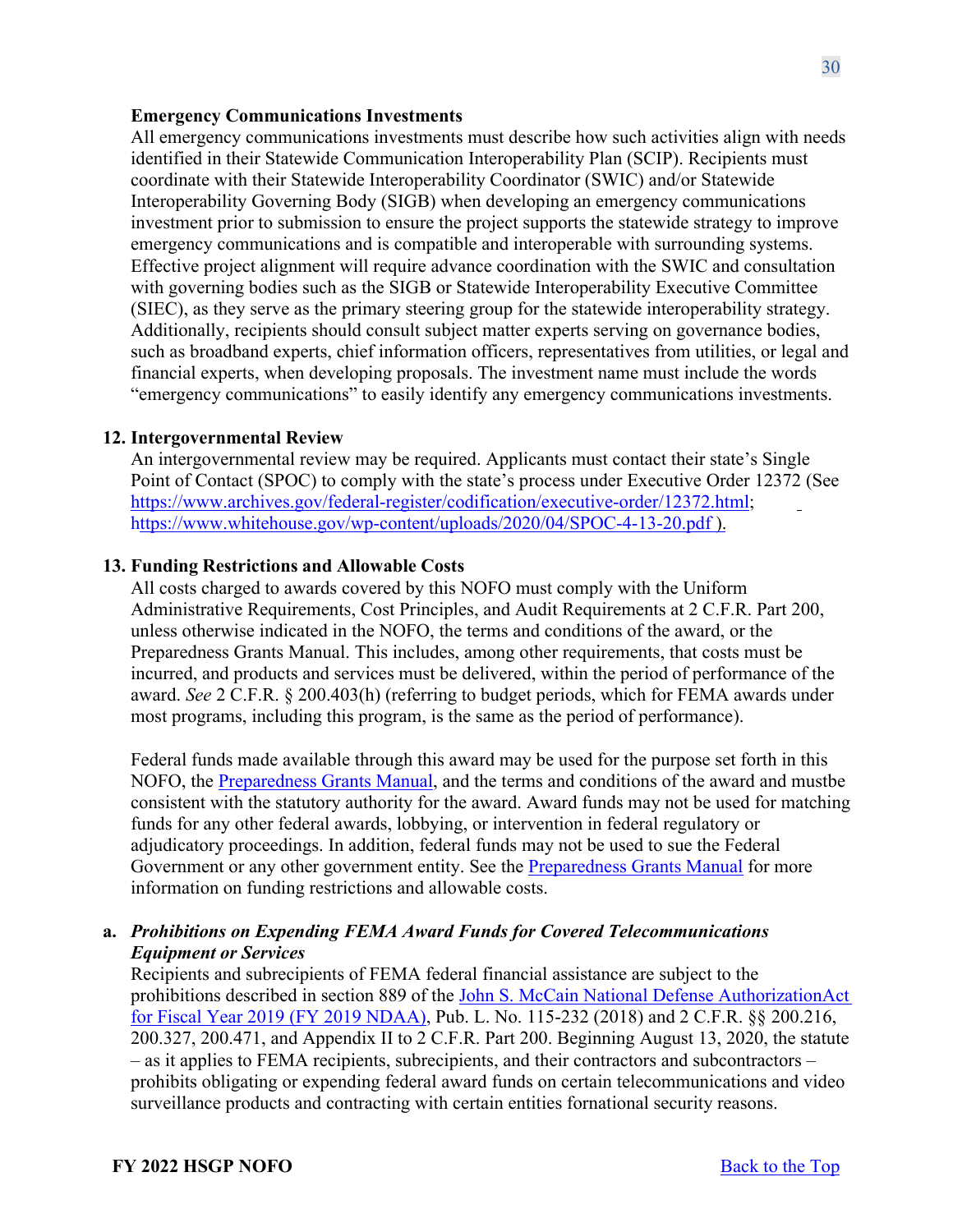Guidance is available at [Prohibitions on Expending FEMA Award Funds for Covered](https://www.fema.gov/sites/default/files/documents/fema_prohibitions-expending-fema-award-funds-covered-telecommunications-equipment-services.pdf) [Telecommunications Equipment or Services \(Interim\) FEMA Policy](https://www.fema.gov/sites/default/files/documents/fema_prohibitions-expending-fema-award-funds-covered-telecommunications-equipment-services.pdf) #405-143-1, or superseding document.

Additional guidance is available [Contract Provisions Guide: Navigating Appendix II to Part](https://www.fema.gov/sites/default/files/documents/fema_contract-provisions-guide_6-14-2021.pdf) 200 - [Contract Provisions for Non-Federal Entity Contracts Under Federal Awards](https://www.fema.gov/sites/default/files/documents/fema_contract-provisions-guide_6-14-2021.pdf) [\(fema.gov\).](https://www.fema.gov/sites/default/files/documents/fema_contract-provisions-guide_6-14-2021.pdf)

**Effective August 13, 2020**, FEMA recipients and subrecipients **may not** use any FEMAfunds under open or new awards to:

- (1) Procure or obtain any equipment, system, or service that uses covered telecommunications equipment or services as a substantial or essential component of any system, or as critical technology of any system;
- (2) Enter into, extend, or renew a contract to procure or obtain any equipment, system, or service that uses covered telecommunications equipment or services as a substantial or essential component of any system, or as critical technology of any system; or
- (3) Enter into, extend, or renew contracts with entities that use covered telecommunications equipment or services as a substantial or essential component of any system, or as critical technology as part of any system.

# **I. REPLACEMENT EQUIPMENT AND SERVICES**

FEMA grant funding may be permitted to procure replacement equipment and services impacted by this prohibition, provided the costs are otherwise consistent with the requirements of the NOFO and the [Preparedness](https://www.fema.gov/media-library/assets/documents/178291) Grants Manual.

# **II. DEFINITIONS**

Per section 889(f)(2)-(3) of the FY 2019 NDAA and 2 C.F.R. § 200.216, covered telecommunications equipment or services means:

- i. Telecommunications equipment produced by Huawei Technologies Company or ZTE Corporation, (or any subsidiary or affiliate of such entities);
- ii. For the purpose of public safety, security of Government facilities, physical security surveillance of critical infrastructure, and other national security purposes, video surveillance and telecommunications equipment produced by Hytera Communications Corporation, Hangzhou Hikvision Digital Technology Company, or Dahua Technology Company (or any subsidiary or affiliate of such entities);
- iii. Telecommunications or video surveillance services provided by such entities or using such equipment; or
- iv. Telecommunications or video surveillance equipment or services produced or provided by an entity that the Secretary of Defense, in consultation with the Director of National Intelligence or the Director of the Federal Bureau of Investigation, reasonably believes to be an entity owned or controlled by, or otherwise connected to, the People's Republic of China.

Examples of the types of products covered by this prohibition include phones, internet, video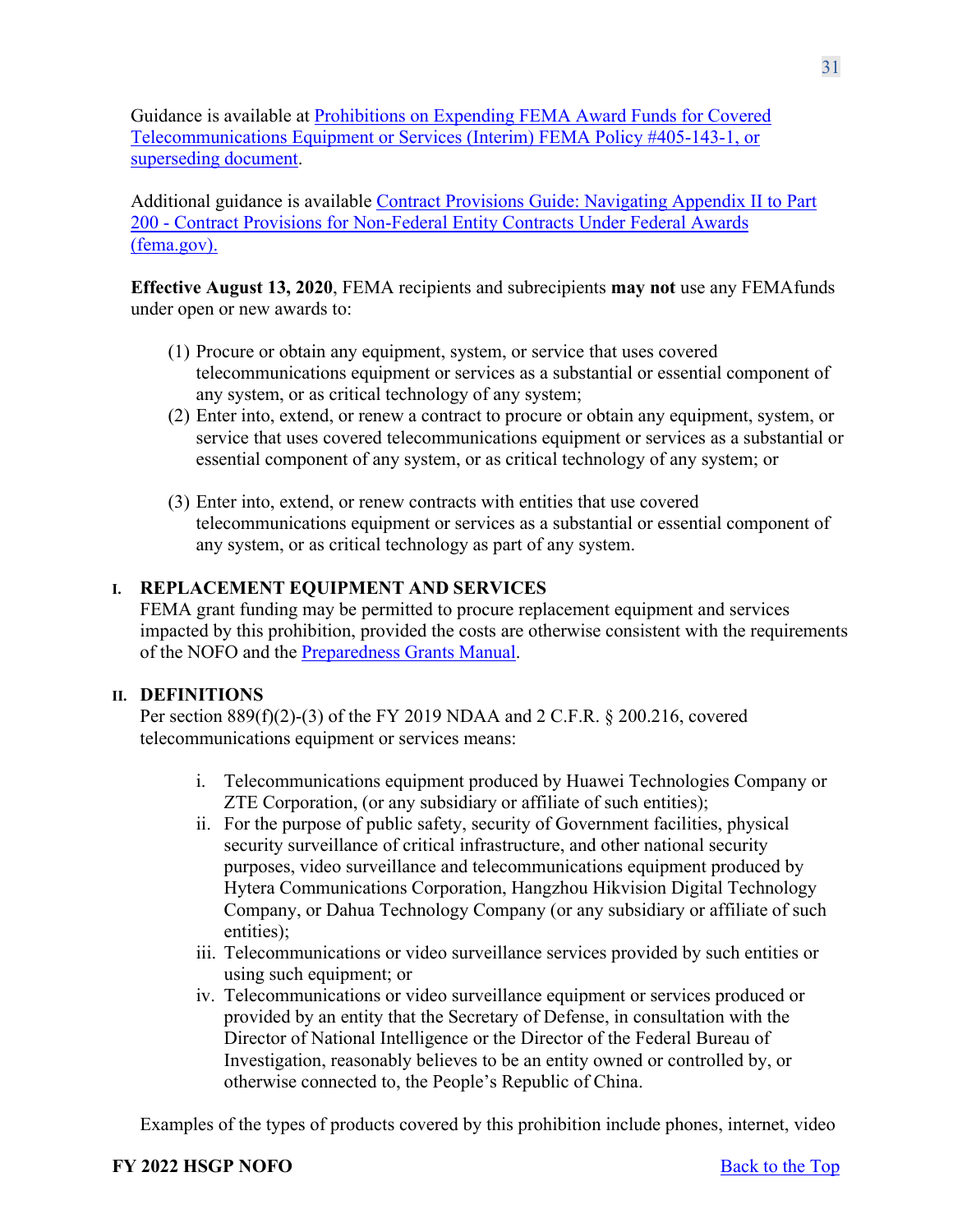surveillance, and cloud servers when produced, provided, or used by the entities listed in the definition of "covered telecommunications equipment or services." *See* 2 C.F.R. § 200.471.

### **b.** *Pre-Award Costs*

Pre-award costs are allowable only with the prior written approval of DHS/FEMA and as included in the award agreement. To request pre-award costs, a written request must be included with the application, signed by the AOR of the entity. The letter must outline what the pre-award costs are for, including a detailed budget break-out of pre-award costs from the postaward costs, and a justification for approval.

### **c.** *Management and Administration (M&A) Costs*

M&A costs are allowed. Recipients may use a maximum of up to 5% of HSGP funds awarded for their M&A, and any funds retained are to be used solely for M&A purposes associated with the HSGP award. Subrecipients may also use a maximum of up to 5% of the funding passed through by the state solely for M&A purposes associated with the HSGP award. M&A activities are those directly relating to themanagement and administration of HSGP funds, such as financial management and monitoring. M&A expenses must be based on actual expenses or known contractual costs. M&A requests that are simple percentages of the award, without supporting justification, will not be allowed or considered for reimbursement. A maximum of up to five percent of HSGP funds awarded may be retained by the state, and any funds retained are to be used solely for M&A purposes associated with the HSGP award. Subrecipients may also retain a maximum of up to five percent of the funding passed through by the state solely for M&A purposes associated with the HSGP award.

M&A costs are not operational costs. They are the necessary costs incurred in direct support of the grant or as a consequence of the grant and should be allocated across the entire lifecycle of the grant. Examples include preparing and submitting required programmatic and financial reports, establishing and/or maintaining equipment inventory, documenting operational and equipment expenditures for financial accounting purposes, responding to official informational requests from state and federal oversight authorities, including completing the Civil Rights Evaluation Tool as required by DHS, and grant performance measurement or evaluation activities. Please see the [Preparedness Grants Manual](https://www.fema.gov/grants/preparedness/manual) for additional information on direct costs.

Recipients or subrecipients may apply or credit M&A funding toward the recipient's requirement to allocate funding toward the five National Priority Areas. For example, if a recipient spends \$5,000 to manage or administer its funding dedicated toward its soft targets/crowded places investment, the recipient may credit that funding toward its requirement to allocate at least 3 percent of its award to the enhancing the protection of soft targets and crowded places National Priority Area.

A state's HSGP funds for M&A calculation purposes includes the total of its SHSP, UASI, and OPSG awards. While the SAA may retain up to five percent of this total for M&A, the state must still ensure that all subrecipient award amounts meet the mandatory minimum passthrough requirements that are applicable to each HSGP program. To meet this requirement, the percentage of SHSP and UASI funds passed through to local or tribal jurisdictions must be based on the state's total HSGP award prior to withholding any M&A.

In retaining these funds, states may retain a maximum of 2.5 percent of the OPSG allocation,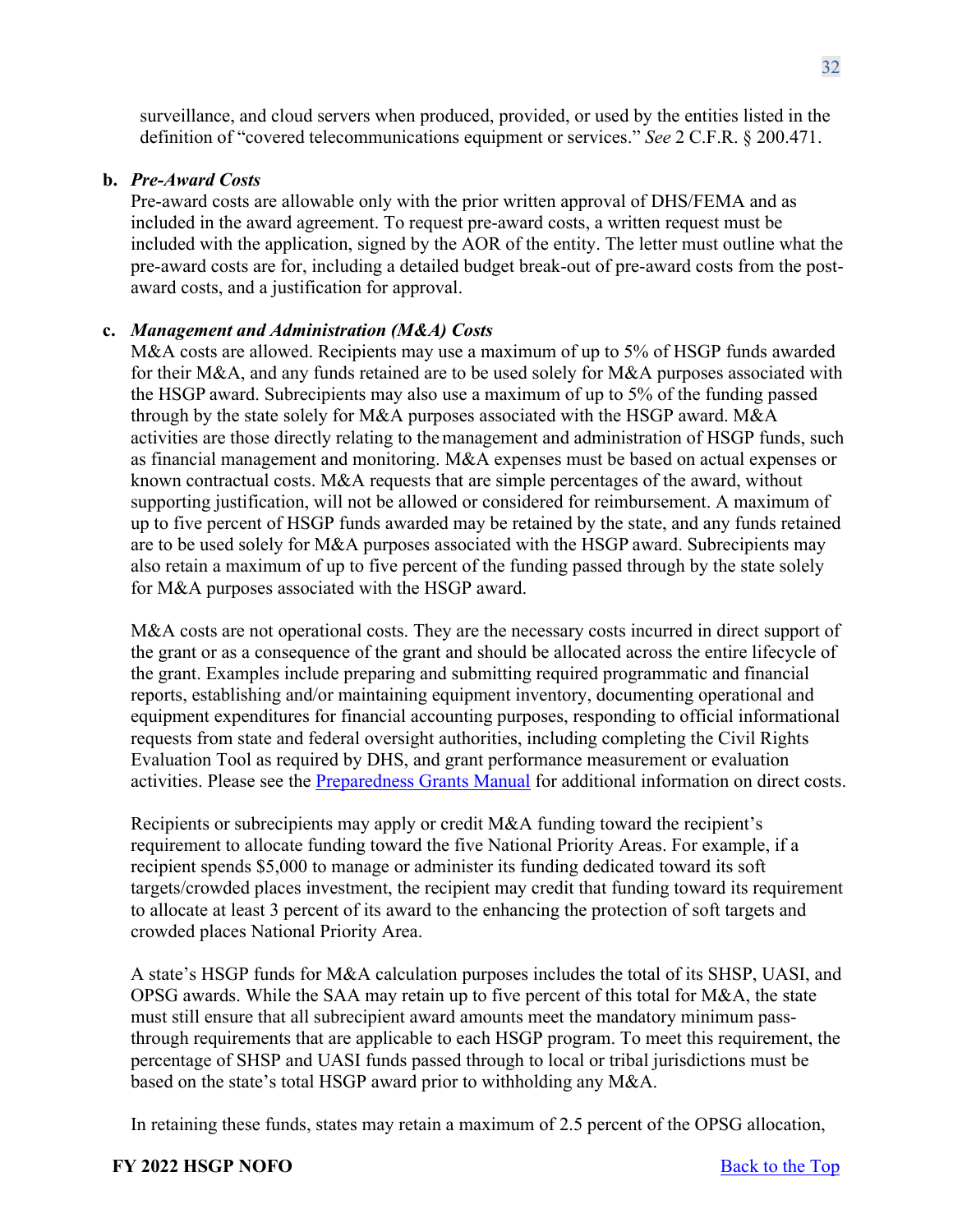which must be withheld from the pass-through to each subrecipient county or tribe in an equal percentage. The SAA may also retain additional funding from its SHSP award to manage and administer the OPSG award, but that additional amount is also capped at an amount equal to 2.5 percent of the OPSG award. Examples applying this principle:

SAA 1: Total award: \$6,000,000 SHSP: \$1,000,000 OPSG: \$2,500,000 UASI: \$2,500,000 M&A Maximum: \$300,000 (5 percent of \$6,000,000) Maximum M&A for  $SHSP = $50,000$ Maximum M&A for OPSG =  $$125,000$ . Of that amount,  $$62,500$  (2.5 percent) may be retained from the OPSG allocation, and the other \$62,500 would come from the SHSP allocation. Any amount used to manage and administer OPSG that is charged to SHSP may be above and beyond the \$50,000 available to manage the SHSP allocation. Maximum M&A for UASI =  $$125,000$ 

SAA 2:

Total award: \$4,500,000 SHSP: \$3,500,000 OPSG: \$1,000,000 M&A Maximum: \$225,000 (5 percent of \$4,500,000) Maximum M&A for  $SHSP = $175,000$ Maximum M&A for OPSG =  $$50,000$ . Of that amount, \$25,000 (2.5 percent) may be retained from the OPSG allocation, and the other \$25,000 would come from the SHSP allocation. Any amount used to manage and administer OPSG that is charged to SHSP may be above and beyond the \$175,000 available to manage the SHSP allocation.

HSGP recipients are also reminded that any M&A charged to a recipient's or subrecipient's UASI funding must be directly allocable to administration of the UASI grant program and cannot be used to cover M&A costs that are directly allocable to SHSP or OPSG funding. Similarly, any M&A charged to a recipient's or subrecipient's SHSP or OPSG funding cannot be used to cover M&A costs directly allocable to UASI funding.

Please note, [IB 365: Management and Administration Costs in the](https://www.fema.gov/pdf/government/grant/bulletins/info365.pdf) Homeland Security Grant [Program a](https://www.fema.gov/pdf/government/grant/bulletins/info365.pdf)nd DHS/FEMA [Policy 207-087-1](https://www.fema.gov/sites/default/files/2020-08/fema_clarification-allowable-m-a-costs-under-opsg.pdf) **do not apply to awards made in FY 2022 under this NOFO**. Please also reference [IB 416](https://www.fema.gov/sites/default/files/2020-08/Clarif_of_Allow_MA_Costs_Under_OPSG_IB_Final_06272017.pdf) for additional clarification on OPSG M&A, but to the extent that there is any conflict between IB 416 and this NOFO, the requirements of this NOFO will apply to FY 2022 awards made under this NOFO.

# **d.** *Indirect Facilities & Administrative (F&A) Costs*

**FY** 2022 **HSGP NOFO** Back to the Top Indirect costs are allowable under this program as described in 2 C.F.R. Part 200, including 2 C.F.R. § 200.414. Applicants with a current negotiated indirect cost rate agreement that desire to charge indirect costs to an award must provide a copy of their negotiated indirect cost rate agreement at the time of application. Not all applicants are required to have a current negotiated indirect cost rate agreement. Applicants that are not required by 2 C.F.R. Part 200 to have a negotiated indirect cost rate agreement but are required by 2 C.F.R. Part 200 to develop an indirect cost rate proposal must provide a copy of their proposal at the time of application. Applicants who do not have a current negotiated indirect cost rate agreement (including a provisional rate) and wish to charge the de minimis rate must reach out to the FEMA Grants Management Specialist for further instructions. Applicants who wish to use a cost allocation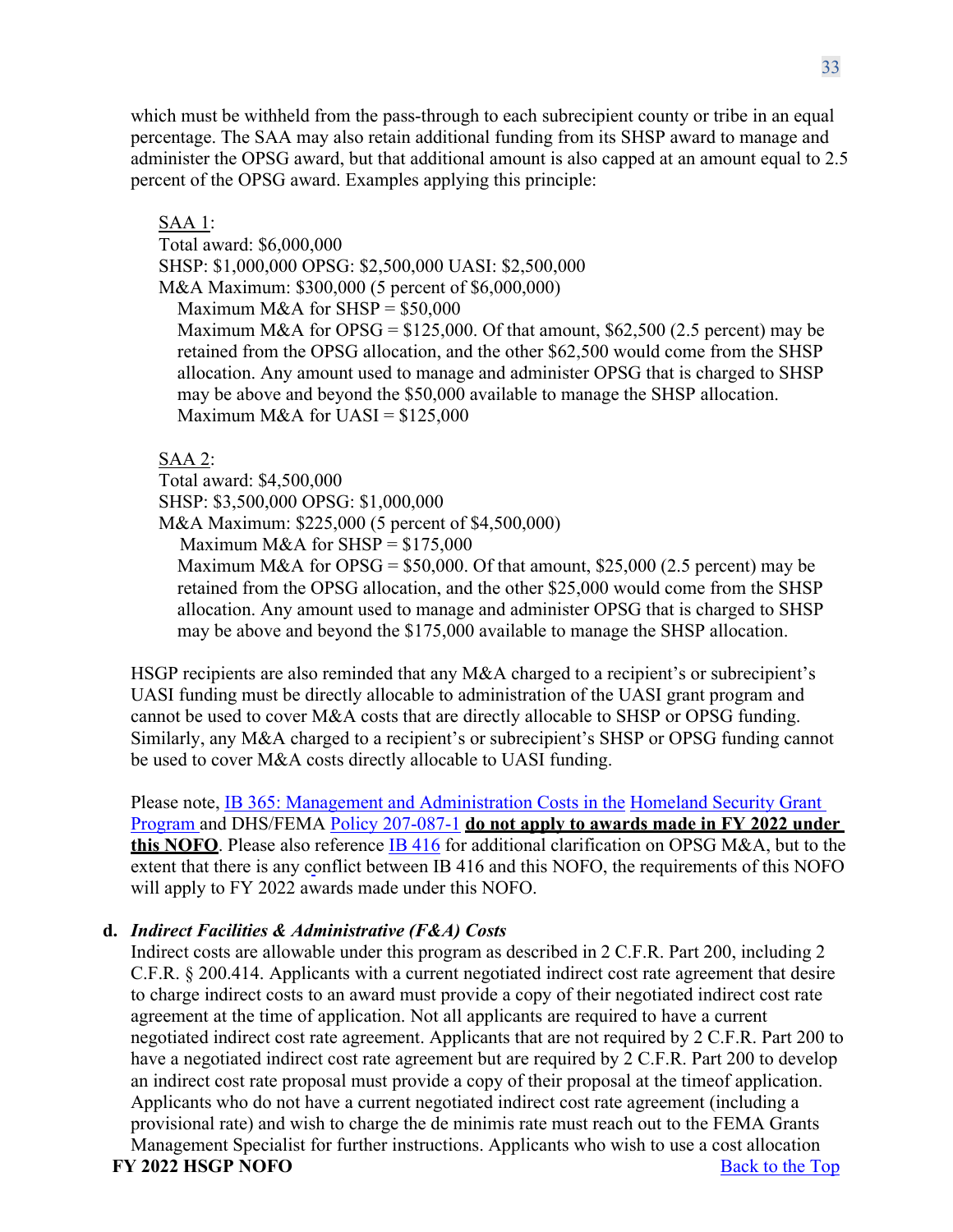plan in lieu of an indirect cost rate must also reach out to the FEMA Grants Management Specialist for further instructions. Post-award requests to charge indirect costs will be considered on a case-by-case basis and based upon the submission of an agreement or proposal as discussed above or based upon on the de minimisrate or cost allocation plan, as applicable.

# **e.** *Funds Transfer Restriction*

The recipient is prohibited from transferring funds between programs (includes SHSP, UASI, and OPSG). Recipients can submit an investment/project where funds come from multiple funding sources (e.g., SHSP and UASI), however, recipients are not allowed to divert funding from one program to another due to the risk-based funding allocations, which were made at the discretion of DHS/FEMA.

# **f.** *Other Direct Costs*

# **I. PLANNING**

Planning costs are allowed under this program. Please see the [Preparedness Grants Manual](https://www.fema.gov/media-library/assets/documents/178291) for more information.

### **II. ORGANIZATION**

Organization costs are allowed under this program. Please see the [Preparedness Grants Manual](https://www.fema.gov/media-library/assets/documents/178291) for more information.

### **III. EQUIPMENT**

Equipment costs are allowed under this program. Please see the [Preparedness Grants Manual](https://www.fema.gov/media-library/assets/documents/178291) for more information.

# • **General Purpose Equipment**

HSGP allows expenditures on general purpose equipment if it aligns to and supports one or more core capabilities identified in the Goal and has a nexus to terrorism preparedness. General purpose equipment, like all equipment funded under the HSGP, must be sharable through the EMAC<sup>[3](#page-33-0)</sup> and allowable under 6 U.S.C.  $\S$  609, and any other applicable provision of the *Homeland Security Act of 2002*, as amended. Examples of such general-purpose equipment may include:

- o Law enforcement vehicles;
- o Emergency medical services (EMS) equipment and vehicles;
- o Fire service equipment and vehicles, to include hose, pump accessories, and foam concentrate for specialized CBRNE response;
- o Interoperability of data systems, such as computer aided dispatch (CAD) and record management systems (RMS); and
- $\circ$  Office equipment for staff<sup>[4](#page-33-1)</sup> engaged in homeland security program activity.

# • **Controlled Equipment**

For decades, the federal government has provided equipment to state, local, and tribal law enforcement agencies (LEAs) through federal grants. Some federal grant programs have

<span id="page-33-0"></span><sup>&</sup>lt;sup>3</sup> Except for American Samoa and the Commonwealth of the Northern Mariana Islands, which are not required to belong to EMAC at this time.

<span id="page-33-1"></span> $4$  This applies to all homeland security personnel and is not limited to M&A staff, and costs are to be captured outside the cap on M&A costs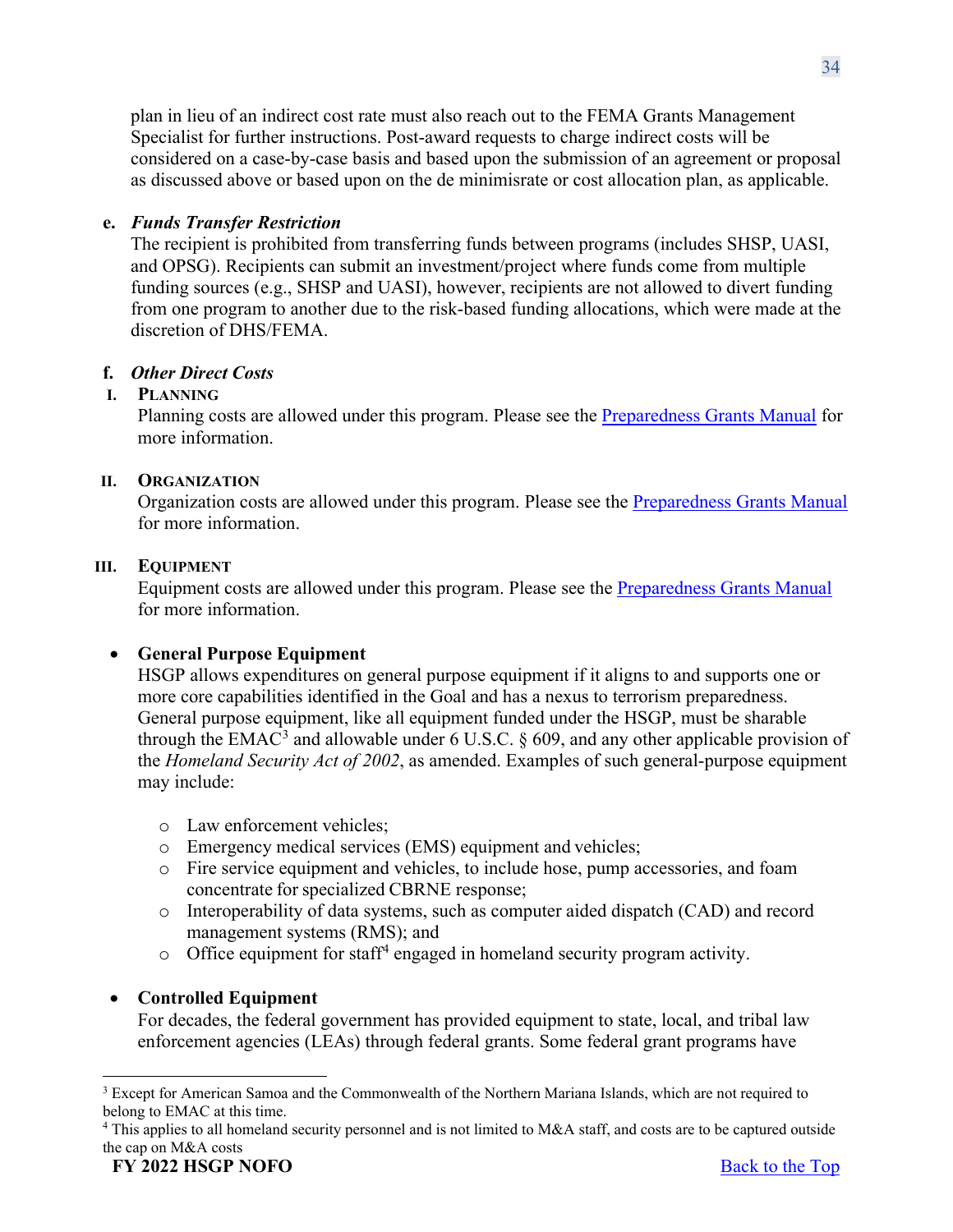assisted LEAs as they carry out their critical missions to keep the American people safe. The equipment acquired by LEAs through these programs includes administrative equipment, such as office furniture and computers. Some federal grant programs also may include military and military-styled equipment, firearms, and tactical vehicles provided by the federal government, including property covered under 22 C.F.R. Part 121 and 15 C.F.R. Part 774 (collectively, "controlled equipment").

However, not all equipment that is considered controlled equipment is allowable under the HSGP. As discussed below, certain equipment is "prohibited" and is not allowable under HSGP. For some controlled equipment that is allowable under the HSGP, additional documentation, justifications, reviews, and approvals are required, including but not limited to proof of policies and procedures to safeguard individuals' privacy, civil rights, and civil liberties.

DHS/FEMA will continue to collaborate with federal agency partners to ensure that there is a consistent and reasonable approach to the restrictions placed on controlled equipment expenditures while continuing to support these investments when there is a justifiable need. Further, DHS/FEMA will continue to maintain an awareness of the evolving policy developments related to controlled equipment expenditures and keep grant recipients up to date on future developments.

Grant funds under this program may not be used for the purchase of equipment not approved by DHS/FEMA. The purchase of tracked armored vehicles, camouflage uniforms, weapons and weapons accessories, including ammunition, is not allowed with HSGP funds. Grant funds under this program must also comply with [IB 426](https://www.fema.gov/sites/default/files/2020-08/ib_426_controlled_equipment_recission__11-1-17.pdf) and may not be used for the purchase of the following equipment: 1) firearms; 2) ammunition; 3) grenade launchers; 4) bayonets; or 5) weaponized aircraft, vessels, or vehicles of any kind with weapons installed.

# **IV. TRAINING**

Training costs are allowed under this program. Please see the [Preparedness Grants Manual](https://www.fema.gov/media-library/assets/documents/178291) for more information.

### **V. EXERCISES**

Exercise costs are allowed under this program. Please see the [Preparedness Grants Manual](https://www.fema.gov/media-library/assets/documents/178291) for more information.

# **VI. PERSONNEL**

Personnel hiring, overtime, and backfill expenses are permitted under this grant to perform allowable HSGP planning, organization, training, exercise, and equipment activities. Under OPSG, overtime costs are allowable only in so far as they meet the intent of the program. All recipients and subrecipients of HSGP funds, including SHSP, UASI, and OPSG allocations, may not use more than 50 percent of their awards to pay for personnel activities unless a waiver is approved by FEMA. For more information on the 50 percent personnel cap, please see FEMA [IB 421b,](https://www.fema.gov/sites/default/files/2020-04/Price_Wavier_Act_Clarification_IB_421B_GPD_Approved.pdf) Clarification on the *Personnel Reimbursement for Intelligence Cooperation and Enhancement of Homeland Security Act of 2008* (Public Law 110-412) – the PRICE Act. Please see the [Preparedness Grants Manual](https://www.fema.gov/media-library/assets/documents/178291) for more information.

# **VII. OPERATIONAL OVERTIME**

**FY** 2022 **HSGP NOFO** Back to the Top Operational overtime costs are allowed under this program. Prior to use of funds for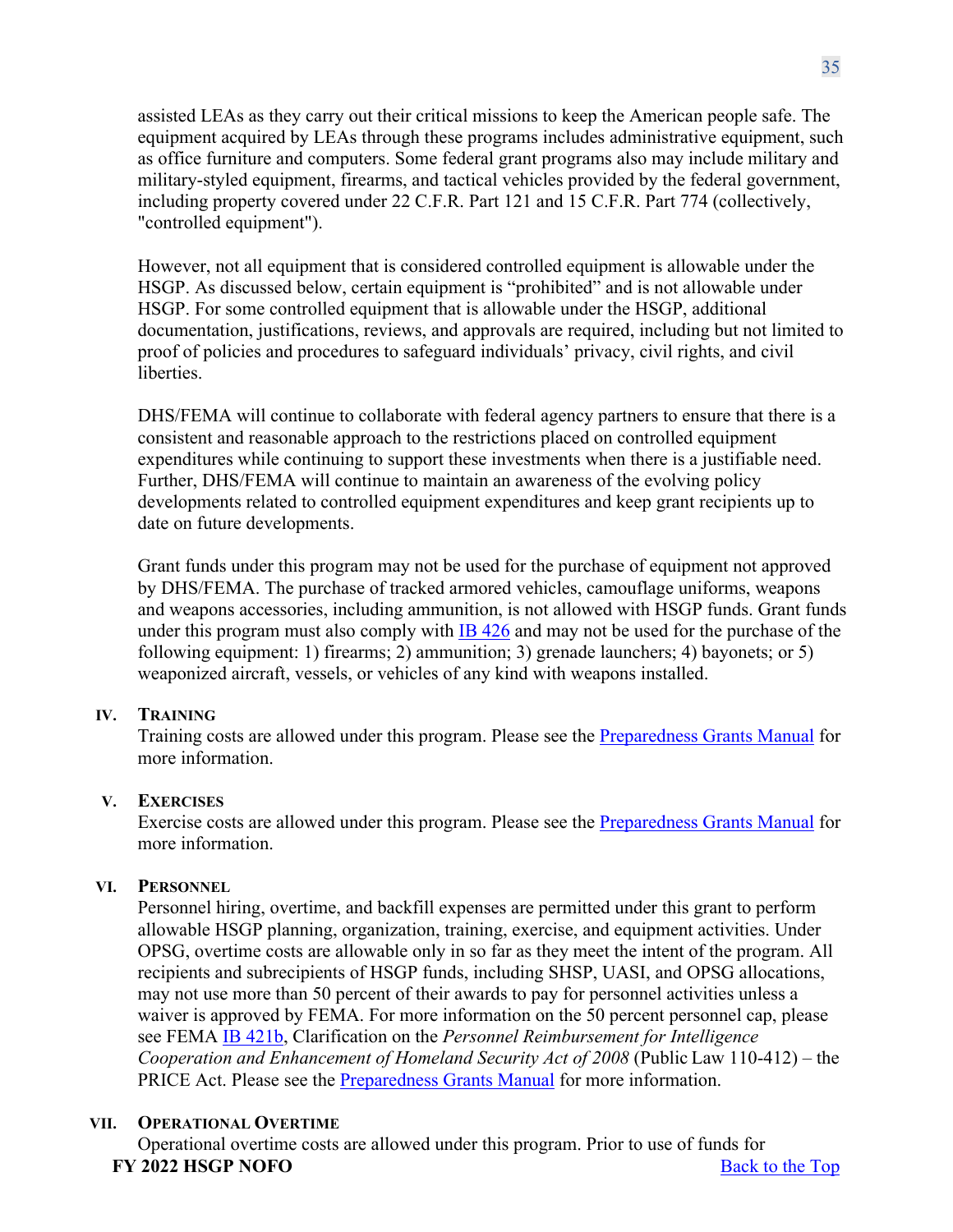operational overtime, recipients must receive approval from DHS/FEMA. Operational overtime costs are also subject to the 50 percent personnel cap. Please see the [Preparedness](https://www.fema.gov/media-library/assets/documents/178291)  [Grants Manual](https://www.fema.gov/media-library/assets/documents/178291) for more information.

#### **VIII. TRAVEL**

Domestic travel costs are allowed under this program, as provided for in this NOFO and in the [Preparedness Grants Manual.](https://www.fema.gov/media-library/assets/documents/178291) International travel is not an allowable cost under this program unless approved in advance by DHS/FEMA.

### **IX. CONSTRUCTION AND RENOVATION**

Construction and renovation costs to achieve capability targets related to preventing, preparing for, protecting against, or responding to acts of terrorism are allowed under this program. For construction and renovation costs to be allowed, they must be specifically approved by DHS/FEMA in writing prior to the use of any program funds. Applicants must use the Environmental Planning and Historical Preservation (EHP) approval process. Limits on the total amount of grant funding that may be used for construction or renovation may apply. Additionally, recipients are required to submit [SF-424C and SF-424D.](https://www.grants.gov/web/grants/forms/sf-424-family.html) Please see the [Preparedness Grants Manual](https://www.fema.gov/media-library/assets/documents/178291) for more information.

#### **X. MAINTENANCE AND SUSTAINMENT**

Maintenance- and sustainment-related costs, such as maintenance contracts, warranties, repair or replacement costs, upgrades, and user fees, are allowable. Please see the [Preparedness](https://www.fema.gov/media-library/assets/documents/178291)  [Grants Manual](https://www.fema.gov/media-library/assets/documents/178291) for more information.

### **XI. CRITICAL EMERGENCY SUPPLIES**

Critical emergency supplies are allowed under this program. Please see the [Preparedness](https://www.fema.gov/media-library/assets/documents/178291)  [Grants Manual](https://www.fema.gov/media-library/assets/documents/178291) for more information.

#### **XII. SECURE IDENTIFICATION**

Secure Identification costs are allowed under this program. Please see the [Preparedness Grants](https://www.fema.gov/media-library/assets/documents/178291)  [Manual](https://www.fema.gov/media-library/assets/documents/178291) for more information.

### **Allowable Cost Matrix**

The following matrix provides allowable cost activities that fall under each of the cost categories noted above. Recipients and subrecipients must follow all applicable requirements in 2 C.F.R. Part 200 *Uniform Administrative Requirements, Cost Principles, and Audit Requirements for Federal Awards*. HSGP funds may be used to cover the costs for evaluating the impact of these grants on the state or urban area's core capabilities and capability gaps. This list is not exhaustive, therefore, if there are any questions regarding allowable costs, please contact the appropriate HQ FEMA Preparedness Officer. For additional information on allowable costs, see the [Preparedness Grants](https://www.fema.gov/media-library/assets/documents/178291)  [Manual](https://www.fema.gov/media-library/assets/documents/178291)*.*

| <b>Allowable Program Activities</b>                                                                                  |  | <b>SHSP UASI OPSG</b> |
|----------------------------------------------------------------------------------------------------------------------|--|-----------------------|
| <b>Allowable Planning Costs</b>                                                                                      |  |                       |
| Developing hazard/threat-specific annexes                                                                            |  |                       |
| Developing and implementing homeland security support programs and adopting<br>ongoing DHS/FEMA national initiatives |  |                       |
| Developing related terrorism and other catastrophic event prevention activities                                      |  |                       |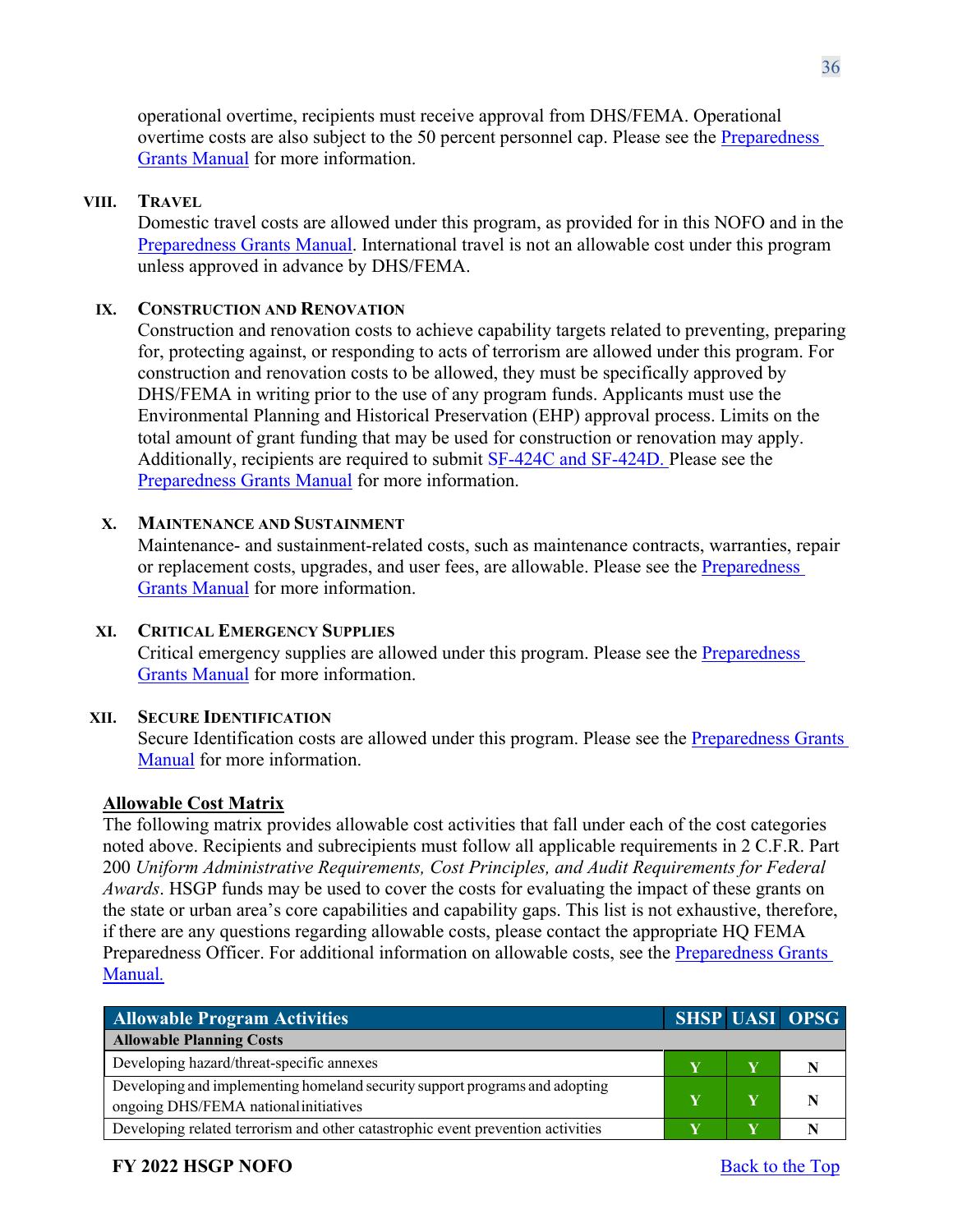| <b>Allowable Program Activities</b>                                                                                 | <b>SHSP</b> | <b>UASI</b> | <b>OPSG</b> |
|---------------------------------------------------------------------------------------------------------------------|-------------|-------------|-------------|
| Developing and enhancing plans and protocols                                                                        | Y           | Y           | N           |
| Developing or conducting assessments                                                                                | Y           | Y           | ${\bf N}$   |
| Hiring of full- or part-time staff or contract/consultants to assist with planning,                                 | Y           | $\mathbf Y$ | ${\bf N}$   |
| engagement, and volunteer management activities                                                                     |             |             |             |
| Materials required to conduct planning, engagement, and volunteer management                                        | Y           | Y           | $\mathbf N$ |
| activities                                                                                                          |             |             |             |
| Travel/per diem related to planning, engagement, and volunteer management activities                                | Y           | Y           | $\mathbf Y$ |
| Overtime and backfill costs (in accordance with operational Cost Guidance)                                          | Y           | Y           | $\mathbf Y$ |
| Issuance of Western Hemisphere Travel Initiative-compliant Tribal identification cards                              | Y           | ${\bf N}$   | N           |
| Activities to achieve planning inclusive of people with disabilities and others with access                         | Y           | $\mathbf Y$ | N           |
| and functional needs and limited English proficiency.                                                               |             |             |             |
| Coordination with Citizen Corps Councils for public information/education and                                       | Y           | Y           | ${\bf N}$   |
| development of volunteer programs                                                                                   |             |             |             |
| Coordination and material support to Citizen Corps Councils and local firehouses for                                |             |             |             |
| the establishment, training and maintenance of CERTs                                                                | Y           | Y           | N           |
| Update governance structures and processes and plans for emergency communications                                   | Y           | Y           | $\mathbf N$ |
| Development, and review and revision of continuity of operations plans                                              | Y           | Y           | ${\bf N}$   |
| Development, and review and revision of the THIRA/SPR continuity of operations                                      | Y           | Y           | N           |
| plans                                                                                                               |             |             |             |
| Developing or conducting equity assessments to address planning and preparedness                                    | Y           | $\mathbf Y$ | $\mathbf N$ |
| disparities for historically underserved communities                                                                |             |             |             |
| <b>Allowable Organizational Activities</b>                                                                          |             |             |             |
| Note: Personnel hiring, overtime, and backfill expenses are permitted under this grant only to the extent that such |             |             |             |
| expenses are for the allowable activities within the scope of the grant.                                            |             |             |             |
| Program management                                                                                                  | Y           | $\mathbf Y$ | ${\bf N}$   |
| Development of whole community partnerships                                                                         | Y           | Y           | ${\bf N}$   |
| Structures and mechanisms for information sharing between the public and private                                    |             |             |             |
| sector                                                                                                              | $\mathbf Y$ | $\mathbf Y$ | N           |
| Implementing models, programs, and workforce enhancement initiatives                                                | $\mathbf Y$ | Y           | ${\bf N}$   |
| Tools, resources, and activities that facilitate shared situational awareness between the                           |             |             |             |
| public and private sectors                                                                                          | $\mathbf Y$ | $\mathbf Y$ | N           |
| Operational support                                                                                                 | $\mathbf Y$ | $\mathbf Y$ | N           |
| Utilization of standardized resource management concepts                                                            | $\mathbf Y$ | Y           | N           |
| Responding to an increase in the threat level under the National Terrorism Advisory                                 |             |             |             |
| System (NTAS), or needs in resulting from a National Special Security Event                                         | $\mathbf Y$ | $\mathbf Y$ | N           |
| Reimbursement for select operational expenses associated with increased security                                    |             |             |             |
| measures at critical infrastructure sites incurred (up to 50 percent of the allocation)                             | $\mathbf Y$ | Y           | Y           |
| Overtime for information, investigative, and intelligence sharing activities (up to 50                              |             |             |             |
| percent of the allocation)                                                                                          | $\mathbf Y$ | $\mathbf Y$ | $\mathbf Y$ |
| Hiring of new staff positions/contractors/consultants for participation in                                          |             |             |             |
| information/intelligence analysis and sharing groups or fusion center activities (up to 50                          | $\mathbf Y$ | $\mathbf Y$ | Y           |
| percent of the allocation).                                                                                         |             |             |             |
| Hiring or maintaining staff positions/contractors/consultants at SLTT levels to deliver                             |             |             |             |
| community preparedness training, resources and material to schools, community-based                                 | $\mathbf Y$ | $\mathbf Y$ | $\mathbf N$ |
| organizations, faith-based institutions and local businesses.                                                       |             |             |             |
| Hiring or maintaining staff positions/contractors/consultants to create, support and                                | $\mathbf Y$ | Y           |             |
| maintain CERT or Teen CERT                                                                                          |             |             | N           |
| Cost of migrating online services to the ".gov" domain                                                              | $\mathbf Y$ | $\mathbf Y$ | $\mathbf N$ |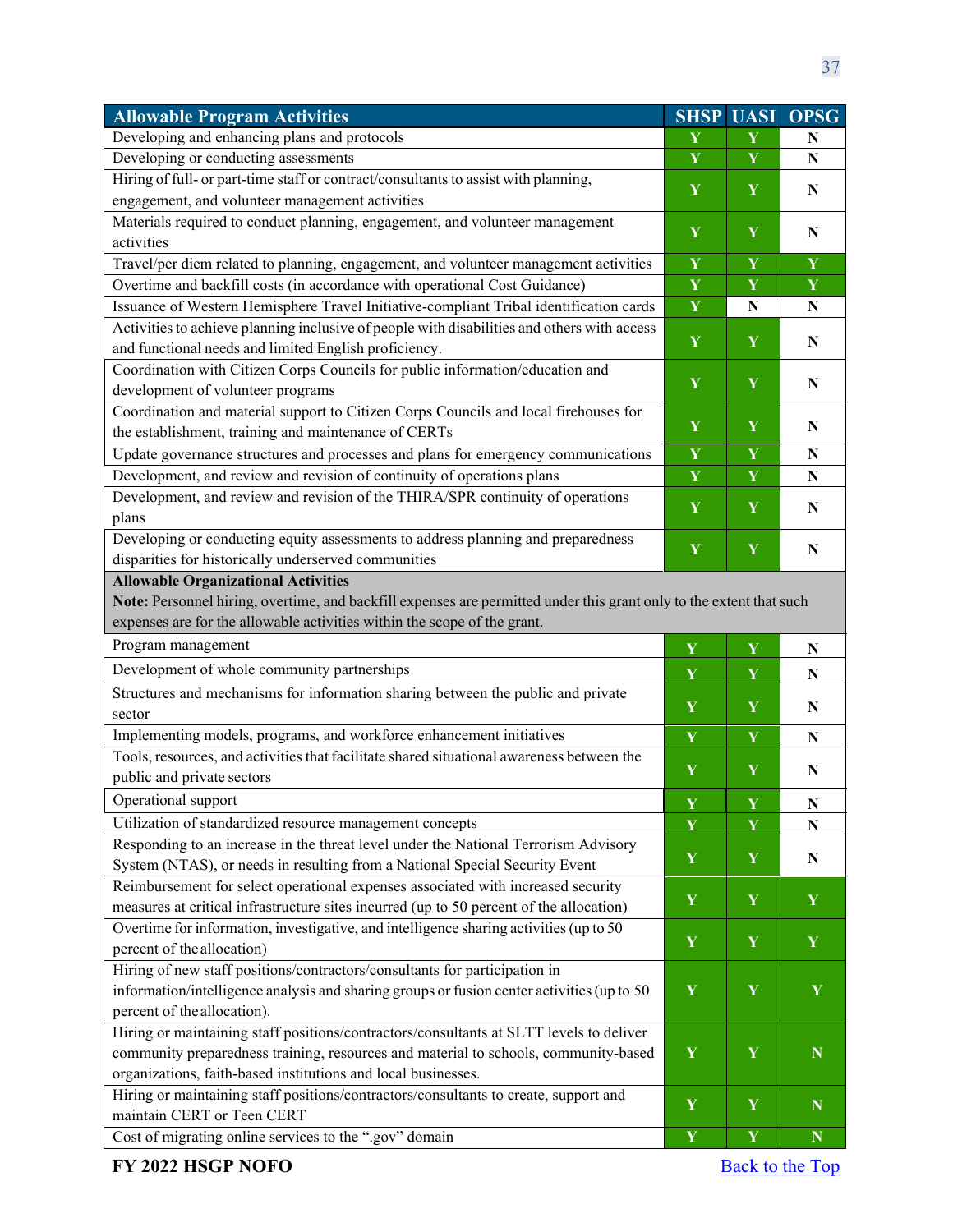| <b>Allowable Program Activities</b>                                                                       |                              |                              | <b>SHSP UASI OPSG</b>   |
|-----------------------------------------------------------------------------------------------------------|------------------------------|------------------------------|-------------------------|
| <b>Allowable Equipment Categories</b>                                                                     |                              |                              |                         |
| Personal Protective Equipment                                                                             | Y                            | Y                            | Y                       |
| <b>Allowable Equipment Categories</b>                                                                     |                              |                              |                         |
| Explosive Device Mitigation and Remediation Equipment                                                     | Y                            | Y                            | N                       |
| CBRNE Operational Search and Rescue Equipment                                                             | Y                            | Y                            | $\mathbf N$             |
| <b>Information Technology</b>                                                                             | Y                            | Y                            | Y                       |
| <b>Cybersecurity Enhancement Equipment</b>                                                                | Y                            | Y                            | N                       |
| Interoperable Communications Equipment                                                                    | $\overline{\mathbf{Y}}$      | $\overline{\mathbf{Y}}$      | $\overline{\mathbf{Y}}$ |
| Detection                                                                                                 | $\overline{\mathbf{Y}}$      | $\overline{\mathbf{Y}}$      | Y                       |
| Decontamination                                                                                           | $\overline{\mathbf{Y}}$      | $\overline{\mathbf{Y}}$      | ${\bf N}$               |
| Medical countermeasures                                                                                   | $\overline{\mathbf{Y}}$      | $\overline{\mathbf{Y}}$      | $\overline{\mathbf{Y}}$ |
| Power (e.g., generators, batteries, power cells)                                                          | $\overline{\mathbf{Y}}$      | $\overline{\mathbf{Y}}$      | $\overline{\mathbf{Y}}$ |
| <b>CBRNE</b> Reference Materials                                                                          | $\overline{\mathbf{Y}}$      | $\overline{\mathbf{Y}}$      | ${\bf N}$               |
| <b>CBRNE</b> Incident Response Vehicles                                                                   | $\overline{\mathbf{Y}}$<br>Y | Y<br>$\overline{\mathbf{Y}}$ | $\overline{\bf N}$<br>Ÿ |
| Terrorism Incident Prevention Equipment                                                                   |                              |                              | Y                       |
| Physical Security Enhancement Equipment                                                                   | Y                            | Y                            |                         |
| Inspection and Screening Systems<br>Animal Care and Foreign Animal Disease                                | Y<br>Y                       | Y<br>Y                       | Y                       |
|                                                                                                           | $\overline{\mathbf{Y}}$      | $\overline{\mathbf{Y}}$      | ${\bf N}$<br>${\bf N}$  |
| <b>CBRNE Prevention and Response Watercraft</b><br><b>CBRNE</b> Prevention and Response Unmanned Aircraft | $\overline{\mathbf{Y}}$      | $\overline{\mathbf{Y}}$      | $\mathbf N$             |
| <b>CBRNE</b> Aviation Equipment                                                                           | $\overline{\mathbf{Y}}$      | $\overline{\mathbf{Y}}$      | $\overline{\bf N}$      |
| <b>CBRNE</b> Logistical Support Equipment                                                                 | Y                            | $\overline{\mathbf{Y}}$      | $\overline{\bf N}$      |
| Intervention Equipment (e.g., tactical entry, crime scene processing)                                     | $\overline{\mathbf{Y}}$      | $\overline{\mathbf{Y}}$      | $\overline{\mathbf{Y}}$ |
| Critical emergency supplies                                                                               | Y                            | Y                            | $\overline{\bf N}$      |
| Vehicle acquisition, lease, and rental                                                                    | $\overline{\bf N}$           | N                            | Ý                       |
| Other Authorized Equipment                                                                                | Y                            | Y                            | Y                       |
| <b>Allowable Training Costs</b>                                                                           |                              |                              |                         |
| Overtime and backfill for emergency preparedness and response personnel                                   |                              |                              |                         |
| attending DHS/FEMA-sponsored and approved training classes                                                | Y                            | Y                            | N                       |
| Overtime and backfill expenses for part-time and volunteer emergency response                             |                              |                              |                         |
| personnel participating in DHS/FEMA training                                                              | Y                            | Y                            | N                       |
| Training workshops and conferences                                                                        | Y                            | Y                            | Y                       |
| Activities to achieve training inclusive of people with disabilities and others with                      |                              |                              |                         |
| access and functional needs and limited English proficiency                                               | Y                            | Y                            | N                       |
| Full- or part-time staff or contractors/consultants                                                       | Y                            | Y                            | Y                       |
| Travel                                                                                                    | Y                            | Y                            | $\mathbf Y$             |
| Supplies                                                                                                  | Y                            | Y                            | N                       |
| Instructor certification/re-certification                                                                 | $\mathbf Y$                  | Y                            | ${\bf N}$               |
| Coordination with Citizen Corps Councils and CERT in conducting training exercises                        | $\mathbf Y$                  | $\mathbf Y$                  | N                       |
| Preparedness training for community preparedness initiatives and programs                                 | $\mathbf Y$                  | Y                            | N                       |
| Interoperable communications training                                                                     | $\mathbf Y$                  | Y                            | N                       |
| Activities to achieve planning inclusive of people with limited English proficiency                       | Y                            | $\mathbf Y$                  | ${\bf N}$               |
| Immigration enforcement training                                                                          | $\mathbf Y$                  | $\mathbf Y$                  | Y                       |
| <b>Allowable Exercise Related Costs</b>                                                                   |                              |                              |                         |
| Design, Develop, Conduct, and Evaluate an Exercise                                                        | $\mathbf Y$                  | Y                            | N                       |
| Full- or part-time staff or contractors/consultants                                                       | $\mathbf Y$                  | Y                            | N                       |
| Overtime and backfill costs, including expenses for part-time and volunteer emergency                     |                              |                              |                         |
| response personnel participating in DHS/FEMA exercises                                                    | $\mathbf Y$                  | $\mathbf Y$                  | N                       |
| Implementation of HSEEP                                                                                   | $\mathbf Y$                  | Y                            | N                       |
| Activities to achieve exercises inclusive of people with disabilities and others with                     |                              |                              |                         |
| access and functional needs                                                                               | $\mathbf Y$                  | $\mathbf Y$                  | ${\bf N}$               |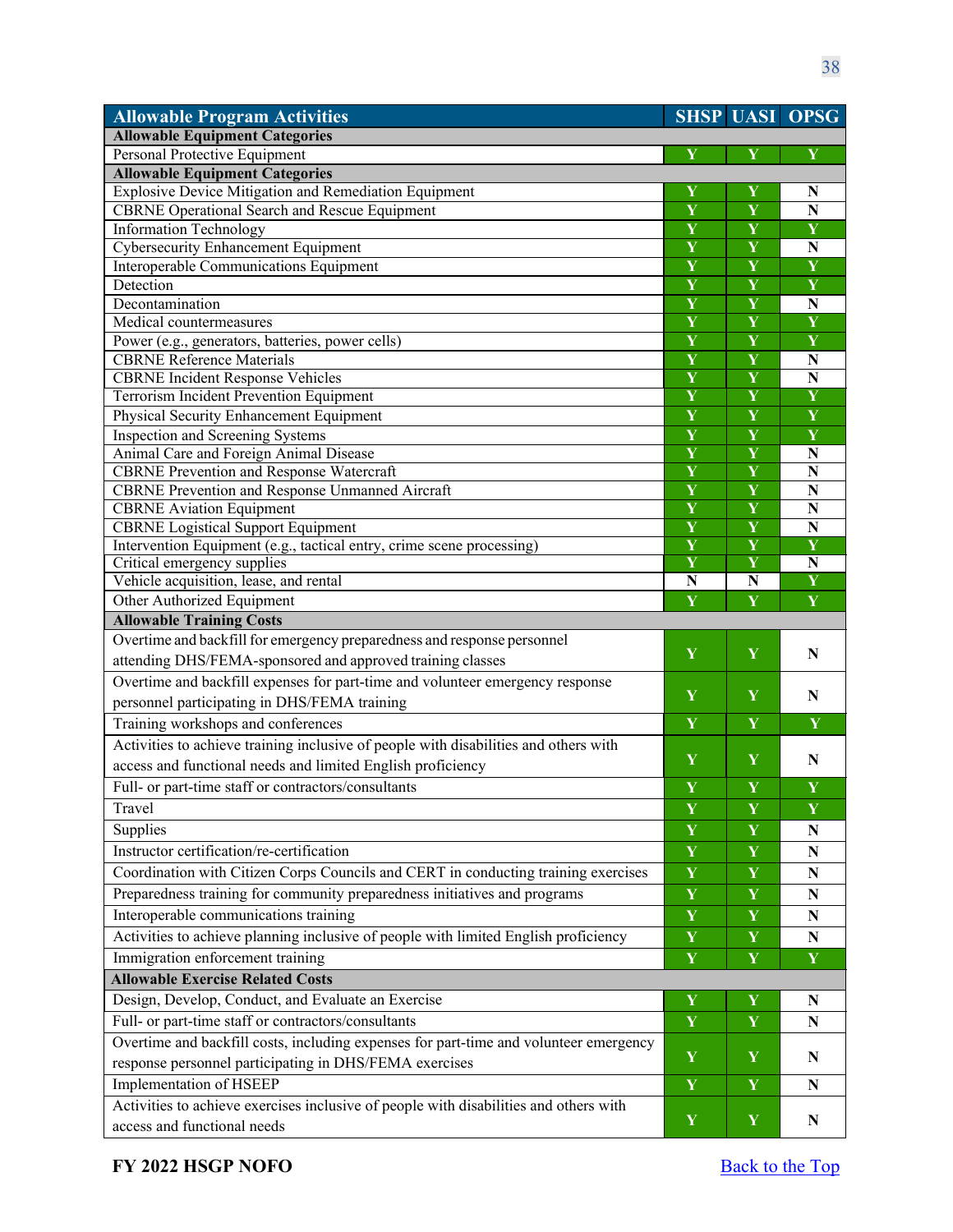| <b>Allowable Program Activities</b>                                                                                     | <b>SHSP</b>             |                         | <b>UASI OPSG</b>        |
|-------------------------------------------------------------------------------------------------------------------------|-------------------------|-------------------------|-------------------------|
| Travel                                                                                                                  | Y                       | Y                       | N                       |
| Supplies                                                                                                                | Y                       | Y                       | ${\bf N}$               |
| Interoperable communications exercises                                                                                  | Y                       | $\mathbf Y$             | ${\bf N}$               |
| <b>Allowable Exercise Related Costs</b>                                                                                 |                         |                         |                         |
| Activities to achieve planning inclusive of people with limited English proficiency                                     | Y                       | Y                       | ${\bf N}$               |
| <b>Allowable M&amp;A Costs</b>                                                                                          |                         |                         |                         |
| Hiring of full- or part-time staff or contractors/consultants to assist with the                                        |                         |                         |                         |
| management of the respective grant program, application requirements, and                                               | Y                       | Y                       | Y                       |
| compliance with reporting and data collection requirements                                                              |                         |                         |                         |
| Development of operating plans for information collection and processing necessary to<br>respond to DHS/FEMA data calls | Y                       | Y                       | Y                       |
| Overtime and backfill costs                                                                                             | $\overline{\mathbf{Y}}$ | $\overline{\mathbf{Y}}$ | $\overline{\mathbf{Y}}$ |
| Travel                                                                                                                  | Y                       | $\overline{\mathbf{Y}}$ | $\overline{\mathbf{Y}}$ |
| Meeting related expenses                                                                                                | Y                       | $\overline{\mathbf{Y}}$ | $\overline{\mathbf{Y}}$ |
| Authorized office equipment                                                                                             | $\overline{\mathbf{Y}}$ | $\overline{\mathbf{Y}}$ | $\overline{\mathbf{Y}}$ |
| Recurring expenses such as those associated with cell phones and faxes during the                                       |                         |                         |                         |
| period of performance of the grant program                                                                              | Y                       | Y                       | N                       |
| Leasing or renting of space for newly hired personnel during the period of performance                                  |                         |                         |                         |
| of the grant program                                                                                                    | Y                       | Y                       | N                       |
| Completing the Civil Rights Evaluation Tool                                                                             | Y                       | Y                       | $\mathbf Y$             |
| Conducting activities related to evaluating project effectiveness for HSGP-funded                                       | Y                       | Y                       | Y                       |
| projects                                                                                                                |                         |                         |                         |
| <b>LETPA Costs</b>                                                                                                      |                         |                         |                         |
| Integration and interoperability of systems and data, such as CAD and RMS, to                                           | Y                       | Y                       | N                       |
| facilitate the collection,                                                                                              |                         |                         |                         |
| Maturation, enhancement, and sustainment of designated state and major Urban Area                                       |                         | Y                       |                         |
| fusion centers, including information sharing and analysis, threat recognition, terrorist                               | Y                       |                         | N                       |
| interdiction, and intelligence analyst training and salaries (subject to certain conditions)                            |                         |                         |                         |
| Regional counterterrorism training programs for small, medium, and large jurisdictions                                  |                         | Y                       | N                       |
| to exchange information and discuss the current threat environment, lessons learned,                                    | $\mathbf Y$             |                         |                         |
| and best practices to help prevent, protect against, and mitigate acts of terrorism                                     |                         |                         |                         |
| Coordination of regional full-scale training exercises (federal, state, and local law                                   | Y                       | Y                       |                         |
| enforcement participation) focused on terrorism-related events                                                          |                         |                         | N                       |
| Law enforcement Chemical, Biological, Radiological, Nuclear, and high yield                                             |                         |                         |                         |
| Explosives detection and response capabilities, such as bomb detection/disposal                                         |                         |                         |                         |
| capability development, sustainment, or enhancement, including canine teams, robotics                                   | $\mathbf Y$             | Y                       | $\mathbf N$             |
| platforms, and x-ray technology                                                                                         |                         |                         |                         |
| Coordination between fusion centers and other operational analytic, and investigative                                   |                         |                         |                         |
| efforts                                                                                                                 | Y                       | Y                       | ${\bf N}$               |
| Implementation, maintenance, and sustainment of the Nationwide Suspicious Activity                                      |                         |                         |                         |
| Reporting Initiative                                                                                                    | $\mathbf Y$             | $\mathbf Y$             | N                       |
| Implementation of the "If You See Something, Say Something®" campaign                                                   | Y                       | Y                       | N                       |
| Increase physical security, through law enforcement personnel and other protective                                      |                         |                         |                         |
| measures, by implementing preventive and protective measures at critical infrastructure                                 | $\mathbf Y$             | $\mathbf Y$             | ${\bf N}$               |
| locations                                                                                                               |                         |                         |                         |
|                                                                                                                         |                         |                         |                         |

### <span id="page-38-0"></span>**E. Application Review Information**

- <span id="page-38-1"></span>**1. Application Evaluation Criteria**
- **a.** *Programmatic Criteria*
- **I. RISK METHODOLOGY**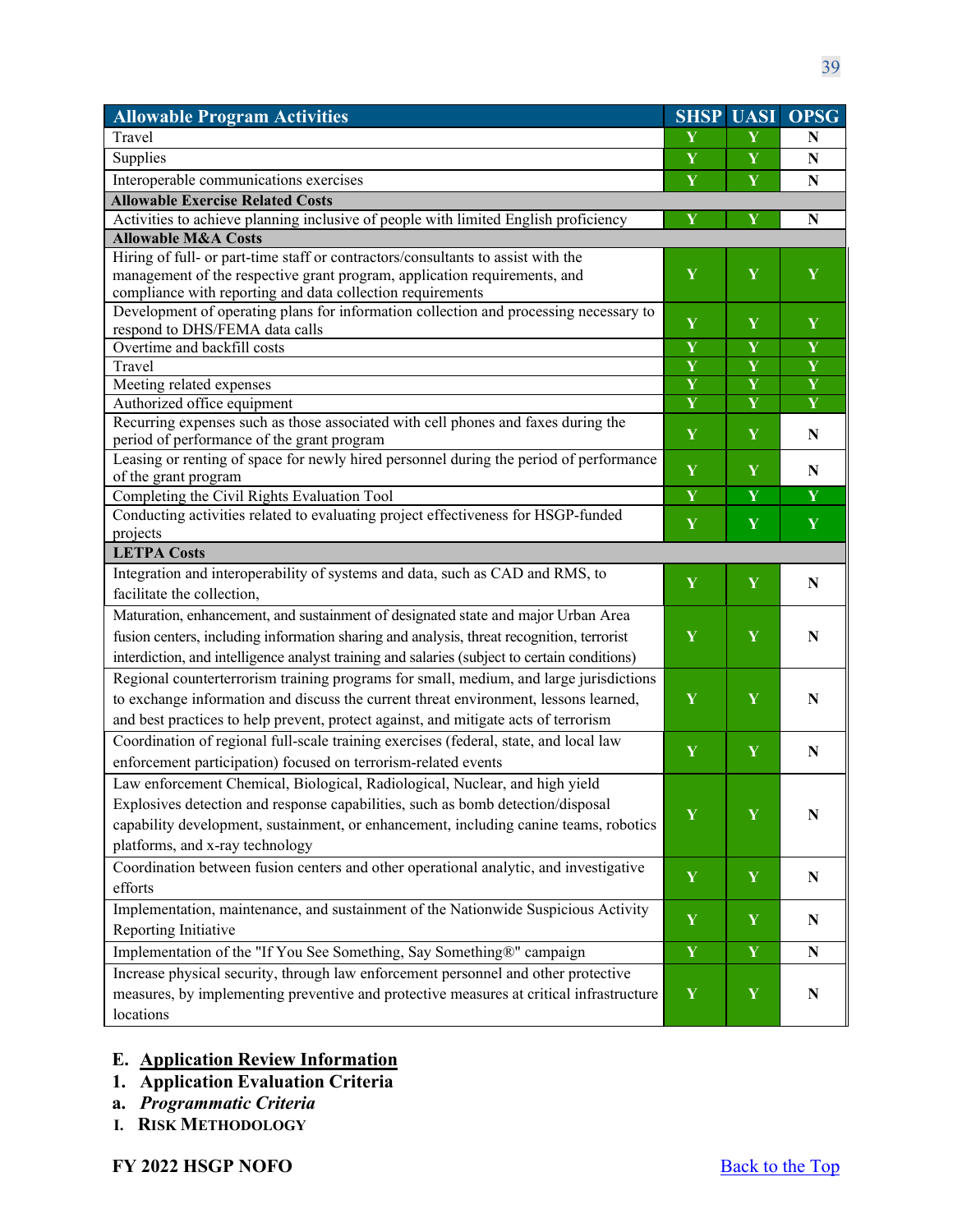The risk methodology determines the relative risk of terrorism faced by a given area considering the potential risk of terrorism to people, critical infrastructure, and economic security. The analysis includes, but is not limited to, threats from violent domestic extremists, international terrorist groups, and individuals inspired by terrorists abroad. See the [Preparedness Grants Manual f](https://www.fema.gov/media-library/assets/documents/178291)or additional information on the risk methodology.

NOTE: The THIRA/SPR process is separate from the risk methodology and its results do not affect grant allocations.

The Risk Methodology is used to inform allocations under HSGP. For more information on the SHSP, UASI, and OPSG allocation processes, please see Section B.1 of this NOFO, "Available Funding for the NOFO."

# **II. APPLICATION EVALUATION CRITERIA**

FEMA will evaluate the FY 2022 HSGP applications for completeness, adherence to programmatic guidelines, and anticipated effectiveness of the proposed investments. FEMA's review will include verification that each IJ and project:

- Aligns with at least one core capability identified in the Goal;
- Demonstrates how investments support closing capability gaps or sustaining capabilities identified in the THIRA/SPR process; and
- Supports a NIMS-typed resource and whether those assets are deployable/shareable to support emergency or disaster operations per existing EMAC agreements.

In addition to the above, FEMA will evaluate whether proposed projects are: 1) both feasible and effective at reducing the risks for which the project was designed; and 2) able to be fully completed within the three-year period of performance. FEMA will use the information provided in the application and after the submission of the first BSIR to determine the feasibility and effectiveness of a grant project. To that end, IJs should include:

- An explanation of how the proposed project(s) will achieve objectives as identified in the SPR, including expected long-term impact where applicable, and which core capability gap(s) it helps to close and how;
- A summary of the status of planning and design efforts accomplished to date (e.g., included in a capital improvement plan); and
- A project schedule with clear milestones.

Recipients are expected to conform, as applicable, with accepted engineering practices, established codes, standards, modeling techniques, and best practices, and participate in the development of case studies demonstrating the effective use of grant funds, as requested.

FEMA will also review any submitted National Priority Area-aligned IJs and projects to ensure they meet the minimum spend requirements. Additional information on how the National Priority Area IJs and projects will be reviewed for effectiveness is included in the Review and Selection Process section below.

### **b.** *Financial Integrity Criteria*

Prior to making a federal award, FEMA is required by 31 U.S.C. § 3354, as enacted by the

### **FY** 2022 **HSGP NOFO** Back to the Top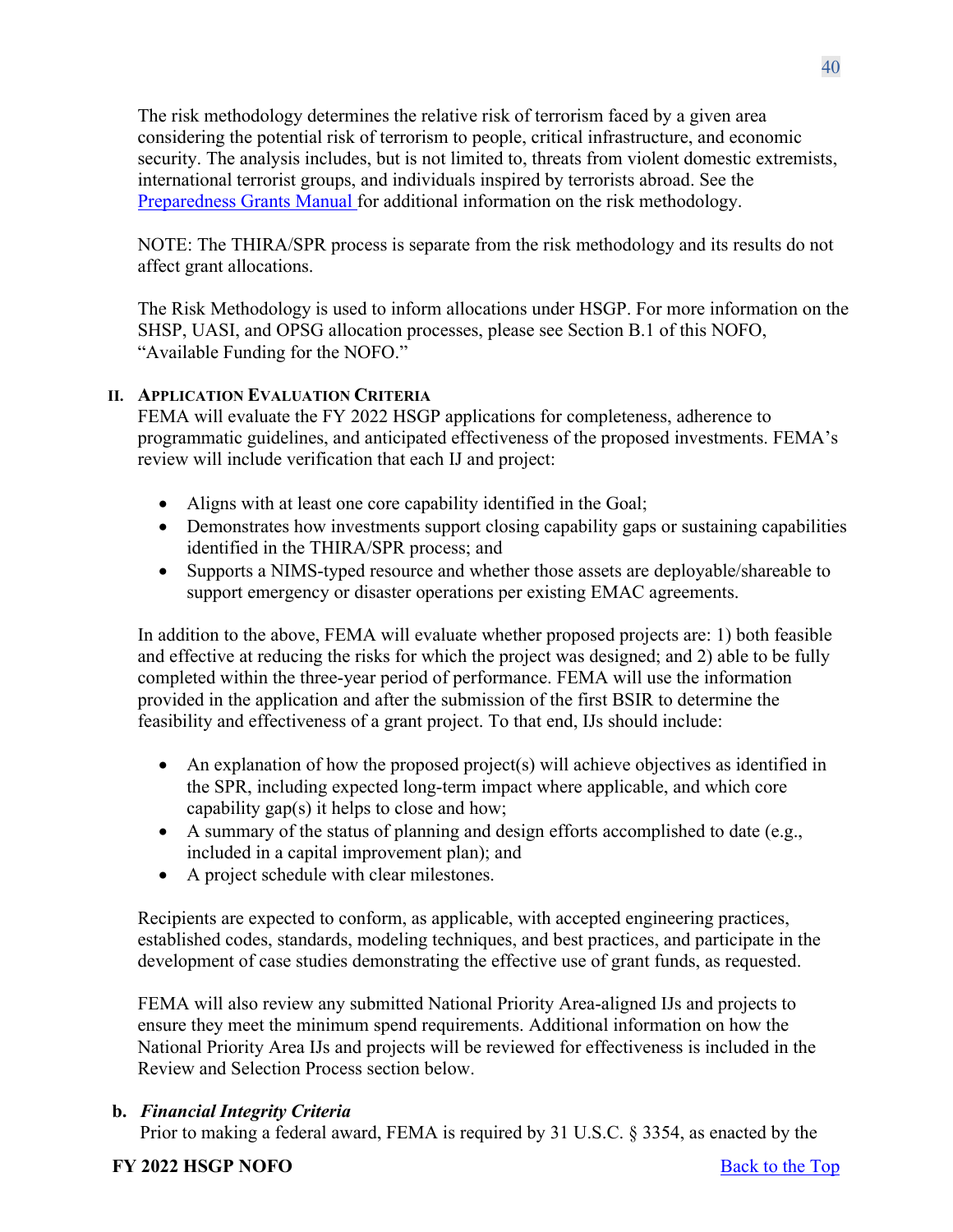Payment Integrity Information Act of 2019, Pub. L. No. 116-117 (2020); 41 U.S.C. § 2313; and 2 C.F.R. § 200.206 to review information available through any Office of Management and Budget (OMB)-designated repositories of governmentwide eligibility qualification or financial integrity information, including whether the applicant is suspended or debarred. FEMA may also pose additional questions to the applicant to aid in conducting the pre-award risk review. Therefore, application evaluation criteria may include the following risk-based considerations of the applicant:

- i. Financial stability.
- ii. Quality of management systems and ability to meet management standards.
- iii. History of performance in managing federal award.
- iv. Reports and findings from audits.
- v. Ability to effectively implement statutory, regulatory, or other requirements.

### **c.** *Supplemental Financial Integrity Criteria and Review*

Prior to making a federal award where the anticipated total federal share will be greater than the simplified acquisition threshold, currently \$250,000:

- i. FEMA is required to review and consider any information about the applicant, including information on the applicant's immediate and highest-level owner, subsidiaries, and predecessors, if applicable, that is in the designated integrity and performance system accessible through the System for Award Management (SAM), which is currently the [Federal Awardee Performance](https://www.fapiis.gov/fapiis/#/home) [and Integrity Information](https://www.fapiis.gov/fapiis/%23/home) [System](https://www.fapiis.gov/fapiis/%23/home) (FAPIIS).
- ii. An applicant, at its option, may review information in FAPIIS and commenton any information about itself that a federal awarding agency previously entered.
- iii. FEMA will consider any comments by the applicant, in addition to the other information in FAPIIS, in making a judgment about the applicant's integrity, business ethics, and record of performance under federal awards when completing the review of risk posed by applicants as described in 2 C.F.R. § 200.206.

# <span id="page-40-0"></span>**2. Review and Selection Process**

# **a.** *SHSP and UASI*

All proposed investments will undergo a federal review by DHS/FEMA to verify compliance with all administrative and eligibility criteria identified in the NOFO. The federal review will be conducted by FEMA HQ Preparedness Officers. FEMA HQ Preparedness Officers will use a checklist to verify compliance with all administrative and eligibility criteria identified in the NOFO. Recipients must be able to demonstrate how investments support closing capability gaps or sustaining capabilities identified in the THIRA/SPR process. IJs will be reviewed at both the investment and project level.

Emergency communications investments will be jointly reviewed by FEMA and the DHS Emergency Communications Division (ECD) to verify compliance with SAFECOM guidance. FEMA and ECD will coordinate directly with the recipient on any compliance concerns and will provide technical assistance as necessary to help ensure full compliance.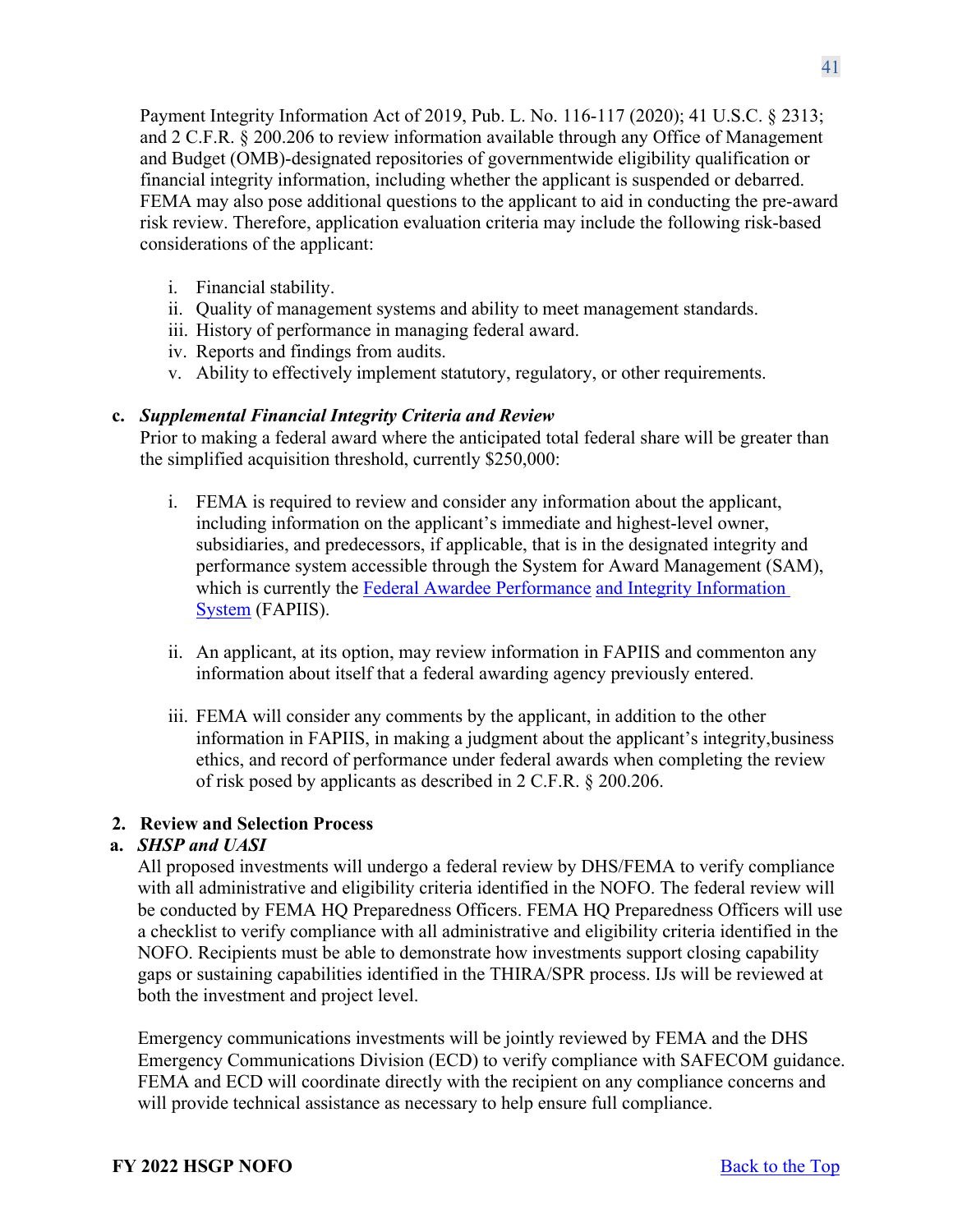### **Additional Effectiveness Evaluation Criteria for the National Priority Areas**

FEMA will evaluate the FY 2022 HSGP IJs and projects submitted in support of the National Priority Areas for anticipated effectiveness. FEMA's review will include verification that each IJ or project meets the National Priority Area required spend percentages.

Cybersecurity investments will be reviewed by DHS/FEMA, CISA, and other DHS components as appropriate, for compliance with purposes and requirements of the priority investment area. Proposed investments will be reviewed for effectiveness using the criteria set forth in this NOFO.

Soft Targets/Crowded Places investments will be reviewed by DHS/FEMA, CISA, and other DHS components as appropriate, for compliance with purposes and requirements of the priority investment area. Proposed investments will be reviewed for effectiveness using the criteria set forth in this NOFO.

Information Sharing and Cooperation Investments will be reviewed by DHS/FEMA, DHS Office of Intelligence and Analysis, and other DHS components as appropriate, for compliance with purposes and requirements of the priority investment area. Proposed investments will be reviewed for effectiveness using the criteria set forth in this NOFO.

For additional information on Fusion Center requirements, please see the [Preparedness Grants](https://www.fema.gov/media-library/assets/documents/178291)  [Manual.](https://www.fema.gov/media-library/assets/documents/178291)

Domestic violent extremism investments will be reviewed by DHS/FEMA, DHS Office of Intelligence and Analysis, DHS Center for Prevention Programs and Partnerships, and other DHS components as appropriate, for compliance with purposes and requirements of the priority investment area. Proposed investments will be reviewed for effectiveness using the scoring criteria set forth in this NOFO.

Community preparedness and resilience investments will be reviewed by DHS/FEMA and other DHS components as appropriate, for compliance with purposes and requirements of the priority investment area. Proposed investments will be reviewed for effectiveness using the scoring criteria set forth in this NOFO.

Election security investments will be reviewed by DHS/FEMA, CISA, and other DHS components as appropriate, for compliance with purposes and requirements of the priority investment area. Proposed investments will be reviewed for effectiveness using the scoring criteria set forth in this NOFO.

FEMA will determine whether the proposed approach is clear, logical, and reasonable to address the priority areas of interest and contribute to a culture of national preparedness. This includes factors such as the objectives and strategies proposed to address the priority area, how the objectives and strategies overcome legal, political, or practical obstacles to reduce overall risk, the process and criteria to select additional relevant projects, and the approach to monitor awards to satisfy the funding percentage allocations.

For applicants that elect to submit IJs and project-level details for the National Priority Areas at the time of application, effectiveness will be evaluated prior to award. If the projects are found to not sufficiently align with the National Priority Area(s), applicants may have funds placed on hold (up to 30 percent) until the projects are revised to satisfactorily address the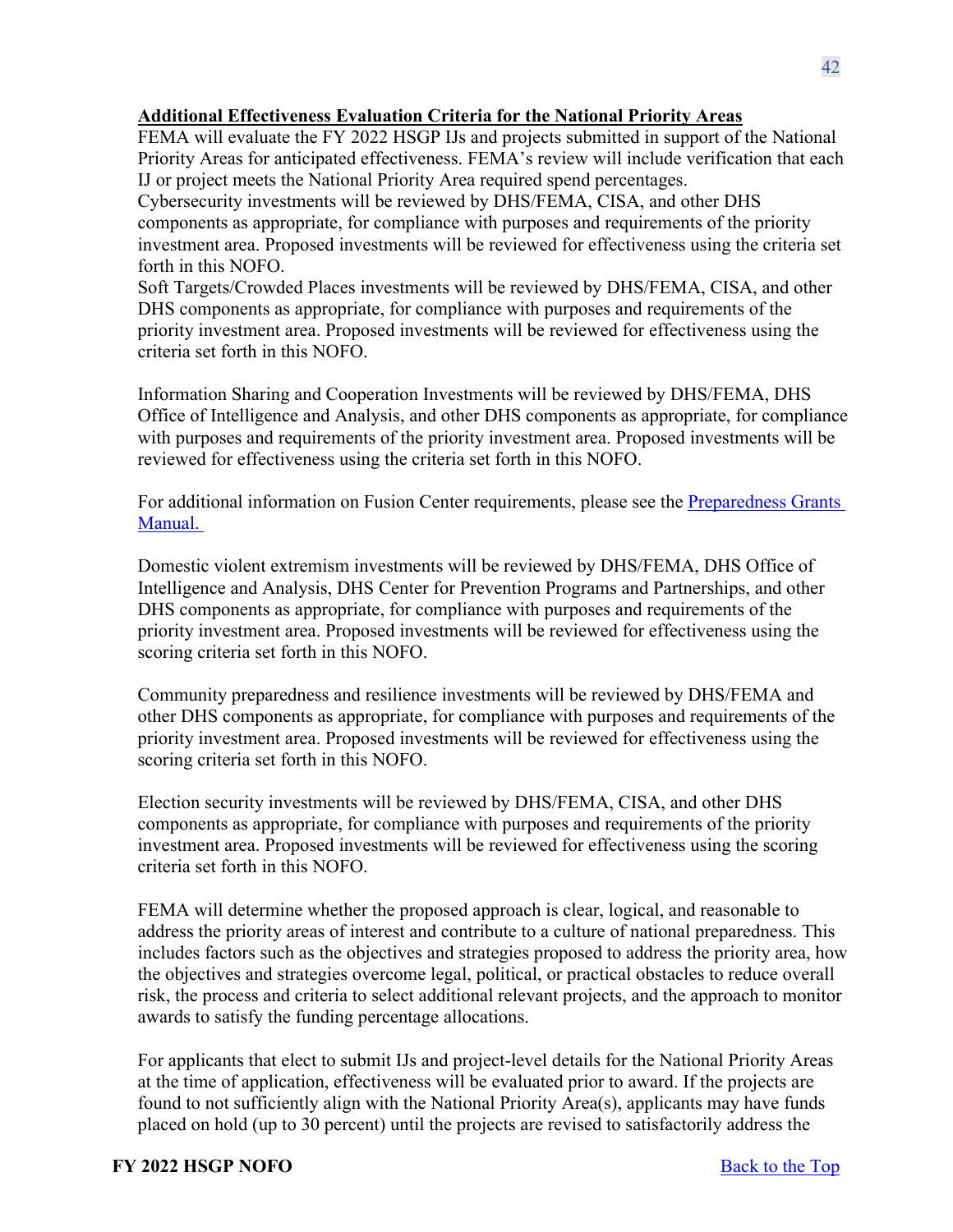National Priority Areas.

For applicants that elect to submit IJs and project-level details for the National Priority Areas as part of the December 2022 BSIR, they will have funds placed on hold in the amount of 30 percent. The hold will be released only after their December 2022 BSIR submission has been reviewed, and projects related to the National Priority Areas deemed in alignment by DHS/FEMA.

### **SAAs are still required to meet pass-through requirements even if funds are on hold related to the National Priority Areas.**

To that end, IJs should include:

- How the proposed investment addresses the National Priority Area;
- An explanation of how the proposed projects were selected and will achieve objectives and strategies to build or sustain the core capability gaps identified in the SPR, including expected long-term impact where applicable;
- A summary of the collaboration efforts to prevent, prepare for, protect against, and respond to acts of terrorism as well as anticipated outcomes of the project.

For FY 2022 SHSP and UASI investments and projects related to the National Priority Areas, effectiveness will be evaluated based on the following five factors:

- Investment Strategy (40%): Proposals will be evaluated based on the quality and extent to which applicants describe an effective strategy that demonstrates that proposed projects support the program objective of preventing, preparing for, protecting against, and responding to acts of terrorism, to meet its target capabilities, and otherwise reduce the overall risk to the high-risk urban area, the state, or the Nation.
- Budget  $(20\%)$ : Proposals will be evaluated based on the extent to which applicants describe a budget plan for each investment demonstrating how the applicant will maximize cost effectiveness of grant expenditures.
- Impact/Outcomes (40%): Proposals will be evaluated on how this investment helps the jurisdiction close capability gaps identified in its SPR and addresses the relevant National Priority Area outlined in this NOFO. Further, proposals will be evaluated on their identification and estimated improvement of core capability(ies), the associated standardized target(s) that align with their proposed investment, and the ways in which the applicant will measure and/or evaluate improvement.
- Past Performance (additional consideration): Proposals will be evaluated based on the applicants demonstrated capability to execute the proposed investments. In evaluating applicants under this factor FEMA will consider the information provided by the applicant and may also consider relevant information from other sources.

# **b.** *OPSG*

Applications will be reviewed by the SAA and USBP Sector Headquarters for completeness and adherence to programmatic guidelines and evaluated for anticipated feasibility, need, and impact of the Operations Orders. For more information on Operations Orders and other requirements of OPSG, see the [Preparedness Grants Manual.](https://www.fema.gov/media-library/assets/documents/178291)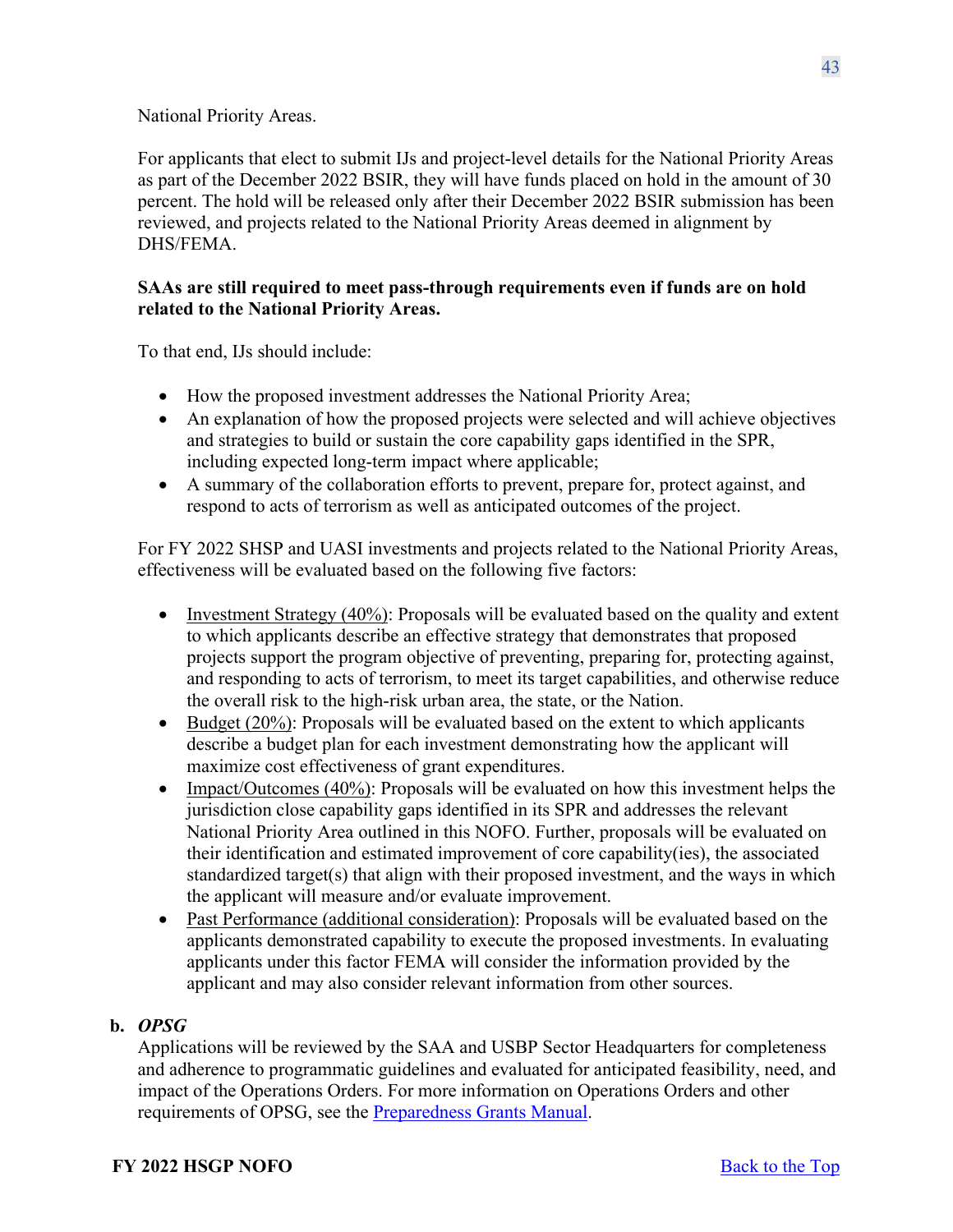DHS/FEMA will verify compliance with all administrative and eligibility criteria identified in the NOFO and required submission of Operations Orders and Inventory of Operations Orders by the established due dates. DHS/FEMA and USBP will use the results of both the risk analysis and the federal review by DHS/FEMA to make recommendations for funding to the Secretary of Homeland Security.

FY 2022 OPSG funds will be allocated among the eligible jurisdictions based on risk-based prioritization using the OPSG Risk Assessment described above. Final funding allocations are determined by the Secretary of Homeland Security, who may consider information and input from various law enforcement offices or subject-matter experts within the Department. Factors considered include, but are not limited to threat, vulnerability, miles of the border, and other border-specific law enforcement intelligence, as well as the feasibility of FY 2022 Operations Orders to designated localities within border states and territories.

### <span id="page-43-0"></span>**F. Federal Award Administration Information**

### <span id="page-43-1"></span>**1. Notice of Award**

Before accepting the award, the AOR and recipient should carefully read the award package. The award package includes instructions on administering the grant award and the terms and conditions associated with responsibilities under federal awards. **Recipients must accept all conditions in this NOFO and the [Preparedness Grants Manual](https://www.fema.gov/media-library/assets/documents/178291) as well as any specific terms and conditions in the Notice of Award to receive an award under thisprogram.**

See the [Preparedness](https://www.fema.gov/media-library/assets/documents/178291) Grants Manual for information on Notice of Award.

### <span id="page-43-2"></span>**2. Pass-Through Requirements**

Awards made to the SAA for HSGP carry additional **statutorily mandated** pass-through requirements. Pass-through is defined as an obligation on the part of the SAA to make funds available to local units of government, combinations of local units, tribal governments, or other specific groups or organizations. These entities are defined at 6 U.S.C. § 101(13) as:

- A county, municipality, city, town, township, local public authority, school district, special district, intrastate district, council of governments (regardless of whether the council of governments is incorporated as a nonprofit corporation under State law), regional or interstate government entity, or agency or instrumentality of a local government.
- An Indian tribe or authorized tribal organization, or in Alaska a Native village or Alaska Regional Native Corporation.
- A rural community, unincorporated town or village, or other public entity.

### **Four criteria must be met to pass-through grant funds:**

- The SAA must make a firm written commitment to passing through grant funds to subrecipients;
- The SAA's commitment must be unconditional (i.e., no contingencies for the availability of SAA funds);
- There must be documentary evidence (i.e., award document, terms, and conditions) of the commitment; and
- The award terms must be communicated to the subrecipient.

### **FY** 2022 **HSGP NOFO** Back to the Top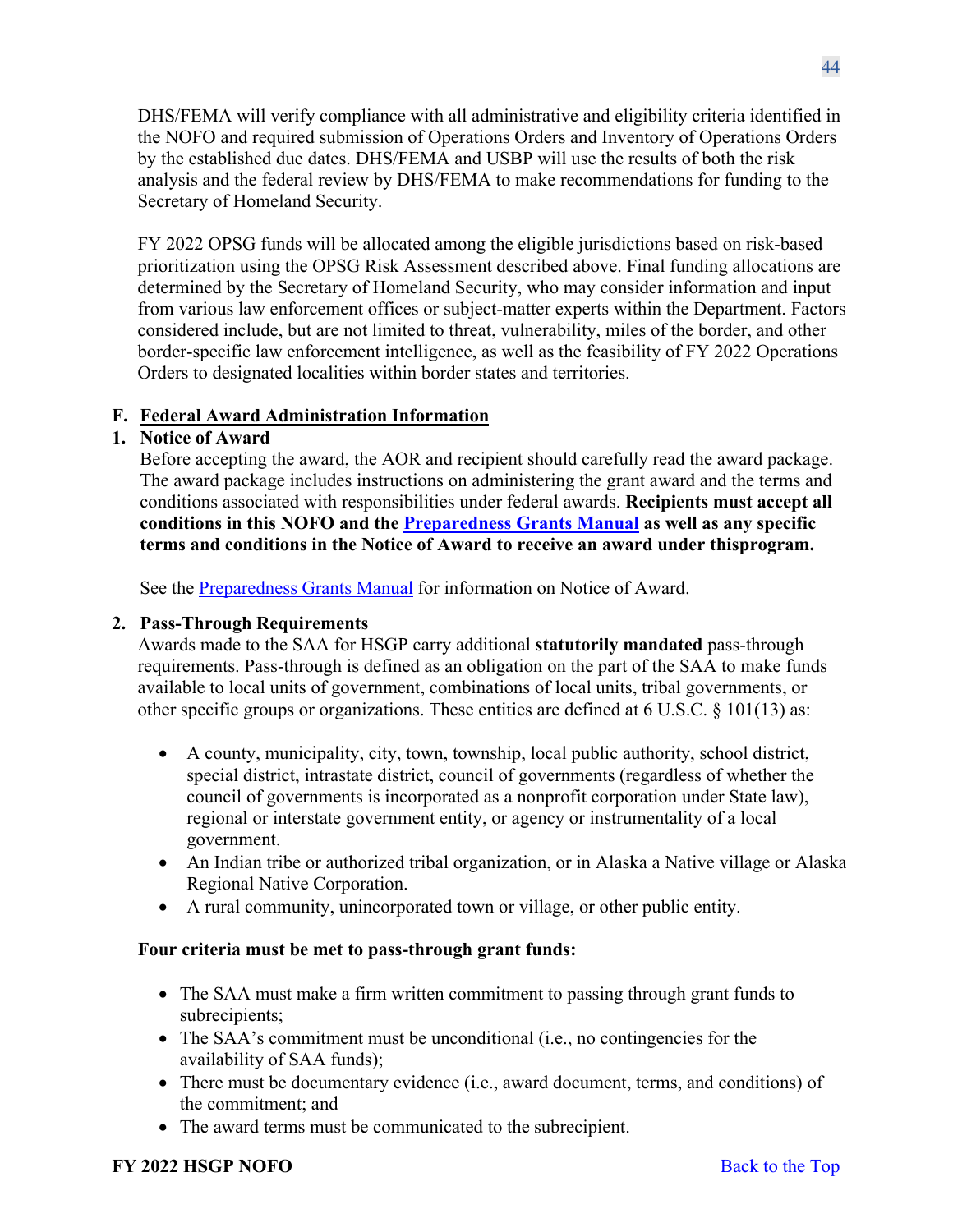### **Timing and Amount**

The SAA must pass-through at least 80 percent of the funds awarded under SHSP and UASI to the above-defined local or tribal units of government within 45 calendar days of receipt of the funds. "Receipt of the funds" occurs either when the SAA accepts the award or 15 calendar days after the SAA receives notice of the award, whichever is earlier.

SAAs are sent notification of HSGP awards via the GPD's ND Grants system. If an SAA accepts its award within 15 calendar days of receiving notice of the award in the ND Grants system, the 45 calendar days pass-through period will start on the date the SAA accepted the award. Should an SAA not accept the HSGP award within 15 calendar days of receiving notice of the award in the ND Grants system, the 45 calendar days pass-through period will begin 15 calendar days after the award notification is sent to the SAA via the ND Grants system.

It is important to note that the period of performance start date does not directly affect the start of the 45 calendar days pass-through period. For example, an SAA may receive notice of the HSGP award on August 25, 2022, while the period of performance dates for that award are September 1, 2022, through August 31, 2025. In this example, the 45-day pass-through period will begin on the date the SAA accepts the HSGP award or September 9, 2022 (15 calendar days after the SAA was notified of the award), whichever date occurs first. The period of performance start date of September 1, 2022, would not affect the timing of meeting the 45 calendar day pass-through requirement.

### **Other SHSP and UASI Pass-Through Requirements**

The signatory authority of the SAA must certify in writing to DHS/FEMA that pass-through requirements have been met. **A letter of intent (or equivalent) to distribute funds is not considered sufficient.** A letter of intent is not a firm commitment and if issued before FEMA makes the award, then a letter of intent is also not unconditional since it is inherently conditioned on receipt of funds.

The pass-through requirement does not apply to SHSP awards made to the District of Columbia, Guam, American Samoa, the U.S. Virgin Islands, or the Commonwealth of the Northern Mariana Islands. **The Commonwealth of Puerto Rico is required to comply with the pass-through requirement**, and its SAA must also obligate at least 80 percent of the funds to local units of government within 45 calendar days of receipt of the funds.

Under SHSP, the SAA may retain more than 20 percent of funding for expenditures made by the state on behalf of the local unit(s) of government, such as expenditures by the state in order to pass through goods or services to local unit(s) of government in lieu of cash. This may occur only with the written consent, such as a Memorandum of Understanding, between the SAA and the local unit(s) of government. Separate written consent is necessary for each local unit of government in which more than 20 percent of funding is retained on their behalf by the state. The written consent must specify the amount of funds to be retained and the intended use of funds, including whether any goods or services will be passed through in lieu of cash. It must also be signed by authorized representatives of both the state and the local unit of government.

States shall review their written consent agreements yearly and ensure that they are still valid. If a written consent agreement is already in place from previous fiscal years, DHS/FEMA will continue to recognize it for FY 2022, unless the written consent review indicates the local government is no longer in agreement. If modifications to the existing agreement are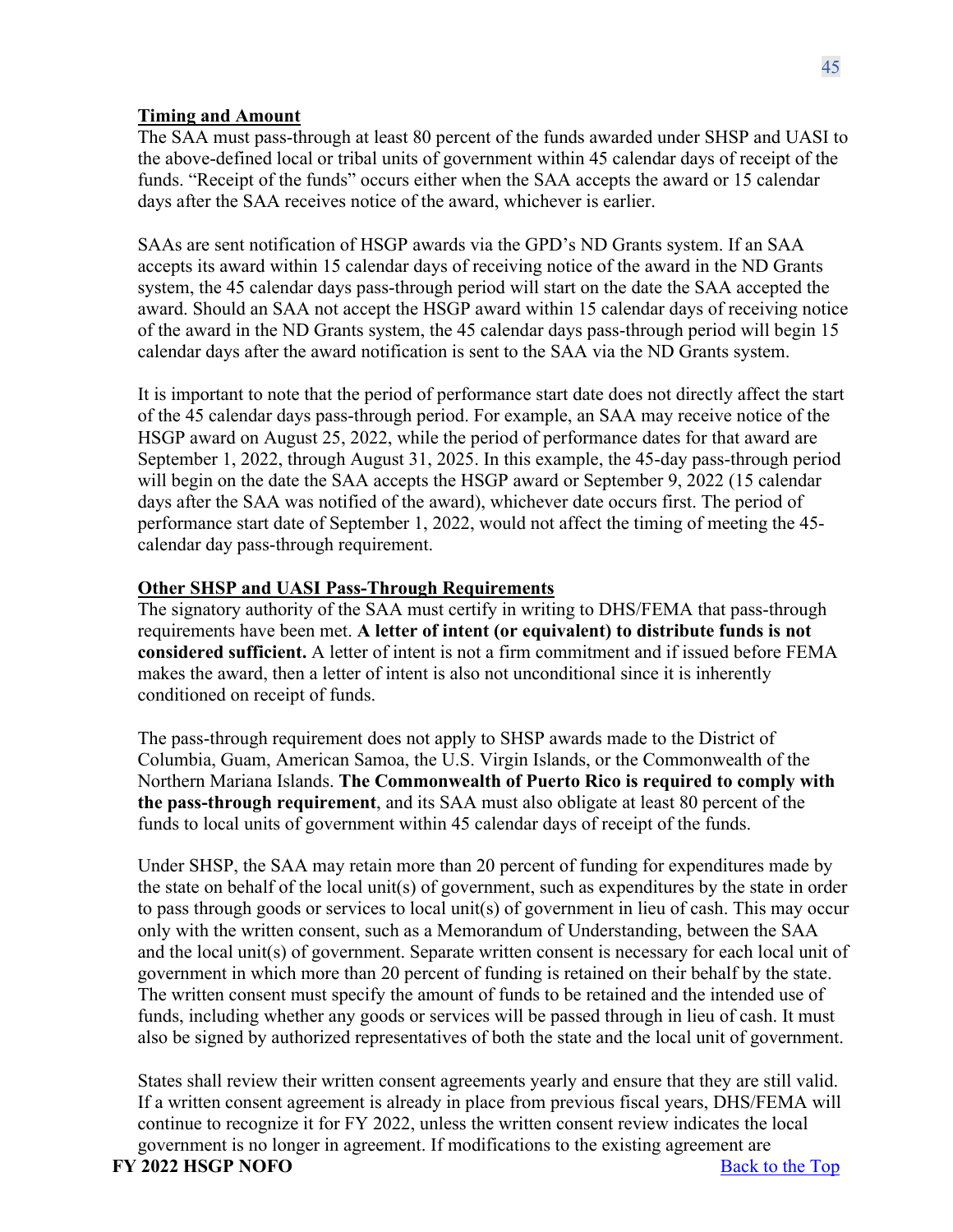necessary, the SAA should contact their assigned FEMA HQ Preparedness Officer.

However, even if a written consent agreement is in place from previous fiscal years, **the SAA must still initially carry out the pass-through documentation for its FY 2022 award and comply with the four pass-through criteria described above before the written consent agreement can take effect for purposes of the FY 2022 funding**.

# **Additional OPSG Requirements**

The recipient is prohibited from obligating or expending funds provided through this award until each unique and specific county-level or equivalent Operational Order/Fragmentary Operations Order budget has been reviewed and approved through an official electronic mail notice issued by DHS/FEMA removing this special programmatic condition.

# <span id="page-45-0"></span>**3. Administrative and National Policy Requirements**

In addition to the requirements in this section and elsewhere in this NOFO, FEMA may place specific terms and conditions on individual awards in accordance with 2 C.F.R. Part 200.

In addition to the information regarding DHS Standard Terms and Conditions and Ensuring the Protection of Civil Rights, see the [Preparedness Grants Manual](https://www.fema.gov/media-library/assets/documents/178291) for additional information on administrative and national policy requirements, including the following:

- Environmental Planning and Historic Preservation (EHP) Compliance
- FirstNet
- National Incident Management System (NIMS) Implementation
- [SAFECOM Guidance on Emergency Communications Grants](http://www.cisa.gov/safecom/funding)

# **a.** *DHS Standard Terms and Conditions*

All successful applicants for DHS grant and cooperative agreements are required to comply with DHS Standard Terms and Conditions, which are available online at: [DHS Standard](http://www.dhs.gov/publication/fy15-dhs-standard-terms-and-conditions) Terms and [Conditions.](http://www.dhs.gov/publication/fy15-dhs-standard-terms-and-conditions)

The applicable DHS Standard Terms and Conditions will be those in effect at the time the award was made. What terms and conditions will apply for the award will be clearly stated in the award package at the time of award.

# **b.** *Ensuring the Protection of Civil Rights*

As the Nation works towards achieving the [National Preparedness Goal,](https://www.fema.gov/national-preparedness-goal) it is important to continue to protect the civil rights of individuals. Recipients and subrecipients must carry out their programs and activities, including those related to the building, sustainment, and delivery of core capabilities, in a manner that respects and ensures the protection of civil rights for protected populations.

Federal civil rights statutes, such as Section 504 of the Rehabilitation Act of 1973 and Title VI of the Civil Rights Act of 1964, along with DHS and FEMA regulations, prohibit discrimination on the basis of race, color, national origin, sex, religion, age, disability, limited English proficiency, or economicstatus in connection with programs and activities receiving [federal financial assistance](https://www.ecfr.gov/cgi-bin/text-idx?SID=5e41f4d1a74f253d602c5a7fdc4fc2d8&mc=true&node=se44.1.7_1913&rgn=div8) from FEMA.

**FY** 2022 **HSGP NOFO** Back to the Top Recipients must complete the [DHS Civil Rights Evaluation Tool](https://www.dhs.gov/publication/dhs-civil-rights-evaluation-tool) within 30 days of receipt of the Notice of Award. Information about this requirement and a fuller list of the civil rights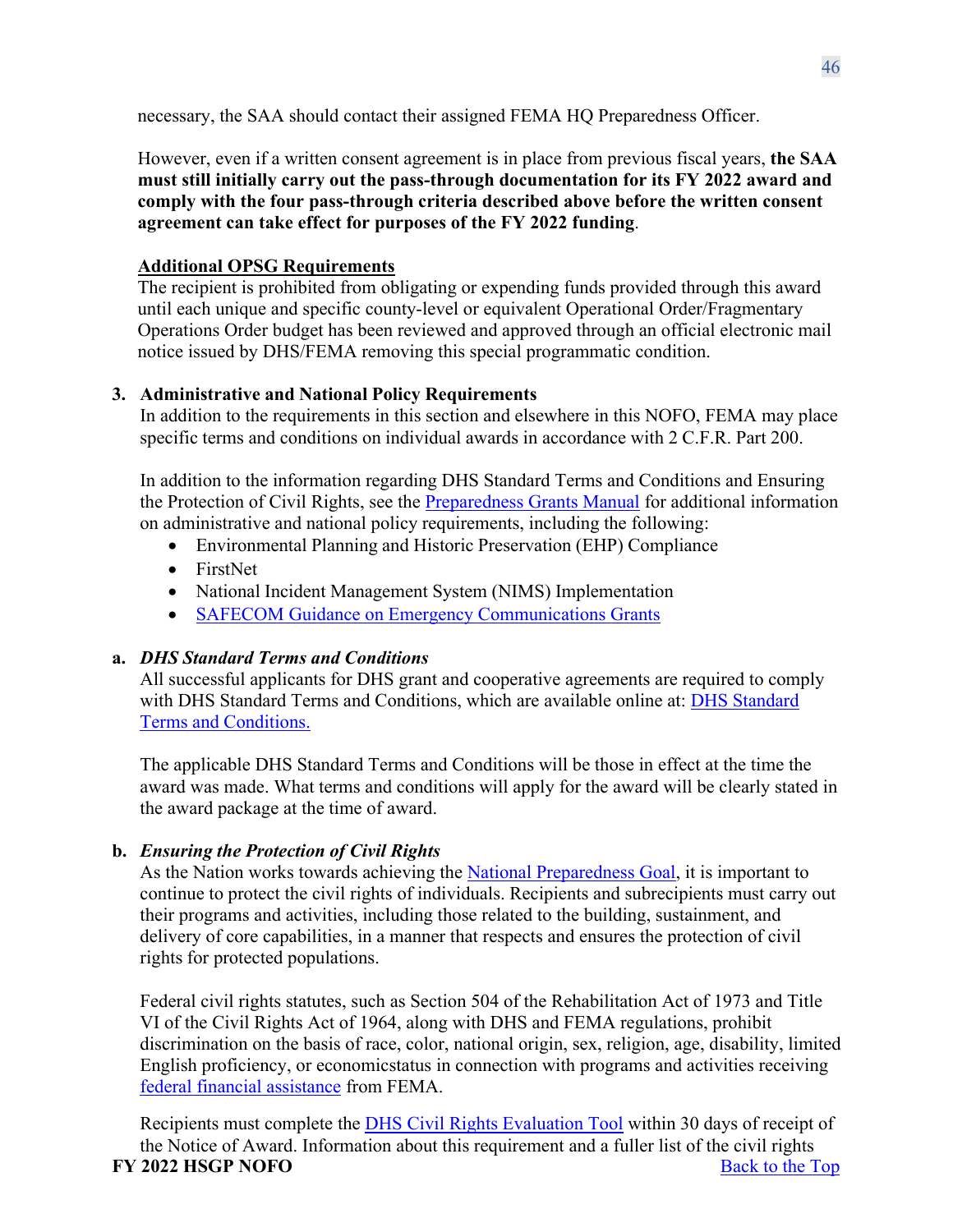provisions that apply to recipients can be found in the [DHS Standard Terms and C](https://www.dhs.gov/publication/fy15-dhs-standard-terms-and-conditions)onditions of Award. Additional information on civil rights provisions is available at <https://www.dhs.gov/civil-rights-resources-recipients-dhs-financial-assistance> and [https://www.fema.gov/about/offices/equal-rights/civil-rights.](https://www.fema.gov/about/offices/equal-rights/civil-rights)

Monitoring and oversight requirements in connection with recipient compliance with federal civil rights laws are also authorized pursuant to 44 C.F.R. Part 7.

In accordance with civil rights laws and regulations, recipients and subrecipients must ensure the consistent and systematic fair, just, and impartial treatment of all individuals, including individuals who belong to underserved communities that have been denied such treatment.

# **c.** *Environmental Planning and Historic Preservation (EHP) Compliance*

As a federal agency, FEMA is required to consider the effects of its actions on the environment and historic properties to ensure that all activities and programs funded by FEMA, including grant-funded projects, comply with federal EHP laws, Executive Orders, regulations, and policies, as applicable.

FEMA grant funding for new construction or substantial improvement must comply with [Executive Order \(EO\) 14030, Climate-Related Financial Risk](https://www.whitehouse.gov/briefing-room/presidential-actions/2021/05/20/executive-order-on-climate-related-financial-risk/) and applicable FEMA implementing policies in place at the time of disbursement, including [FEMA Policy #-206-21-](https://www.fema.gov/sites/default/files/documents/fema_policy-fp-206-21-0003-partial-mplementation-ffrms-hma-programs-interim.pdf) [0003, Partial Implementation of the Federal Flood Risk Management Standard for Hazard](https://www.fema.gov/sites/default/files/documents/fema_policy-fp-206-21-0003-partial-mplementation-ffrms-hma-programs-interim.pdf)  [Mitigation Assistance Programs \(Interim\) \(fema.gov\)](https://www.fema.gov/sites/default/files/documents/fema_policy-fp-206-21-0003-partial-mplementation-ffrms-hma-programs-interim.pdf) or superseding policies.

**Recipients and subrecipients proposing projects that have the potential to impact the environment, including, but not limited to, the construction of communication towers, modification or renovation of existing buildings, structures, and facilities, or new construction including replacement of facilities, must participate in the FEMA EHP review process.** The EHP review process involves the submission of a detailed project description along with any supporting documentation requested by FEMA in order to determine whether the proposed project has the potential to impact environmental resourcesor historic properties.

In some cases, FEMA is also required to consult with other regulatory agencies and the public in order to complete the review process. Federal law requires EHP review to be completed before federal funds are released to carry out proposed projects. FEMA may notbe able to fund projects that are not incompliance with applicable EHP laws, Executive Orders, regulations, and policies.

DHS and FEMA EHP policy is found in directives and instructions available on the [FEMA.gov EHP page,](https://www.fema.gov/grants/guidance-tools/environmental-historic) the FEMA website page that includes documents regarding EHP responsibilities and program requirements, including implementation of the National Environmental Policy Act and other EHP regulations and Executive Orders.

The GPD EHP screening form is located at [https://www.fema.gov/media](https://www.fema.gov/media-library/assets/documents/90195)[library/assets/documents/90195.](https://www.fema.gov/media-library/assets/documents/90195) Additionally, all recipientsunder this funding opportunity are required to comply with the FEMA GPD EHP Policy Guidance, FEMA Policy #108-023-1, available at [https://www.fema.gov/media-](https://www.fema.gov/media-library/assets/documents/85376) [library/assets/documents/85376.](https://www.fema.gov/media-library/assets/documents/85376)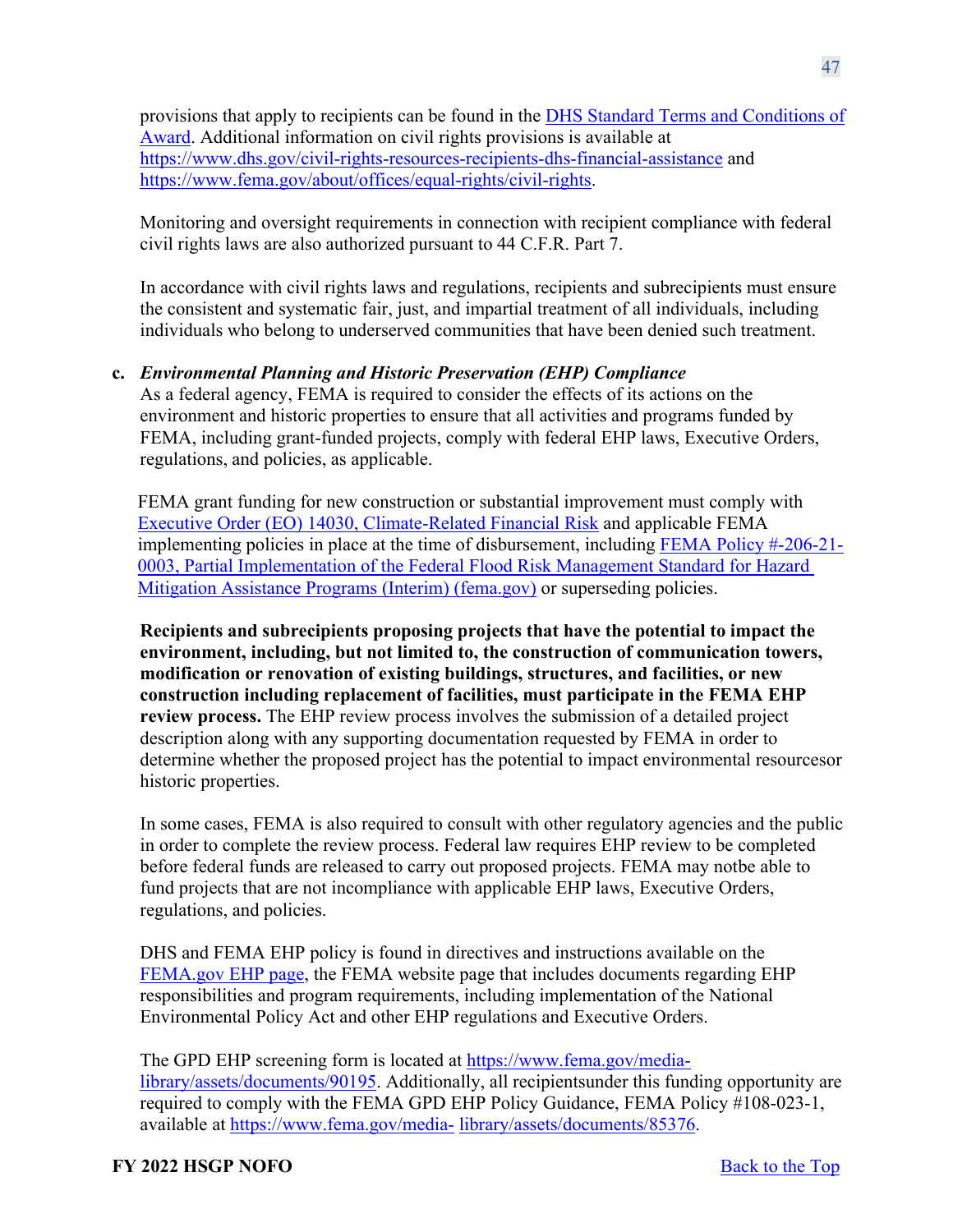### **d.** *Emergency Communications Investments*

If an entity uses HSGP funding to support emergency communications investments, the following requirements shall apply to all such grant-funded communications investments in support of the emergency communications priorities and recognized best practices:

- The signatory authority for the SAA must certify in writing to DHS/FEMA their compliance with the *[SAFECOM Guidance on Emergency Communications Grants](http://www.cisa.gov/safecom/funding)*. The certification letter should be coordinated with the SWIC for each state and must be uploaded to ND Grants at the time of the first Program Performance Report submission.
- All states and territories must designate a full-time SWIC who has the authority and resources to actively improve interoperability with emergency management and response agencies across all levels of government, to include establishing statewide plans, policies, and procedures, and coordinating decisions on communications investments funded through federal grants. Note that the designated full-time SWIC may also be the state's or territory's cybersecurity point of contact. SWIC status information will be maintained by CISA and will be verified by FEMA GPD through programmatic monitoring activities.
- By the period of performance end date, all states and territories must update the SCIP, with a focus on communications resilience/continuity, to include assessment and mitigation of all potential risks identified in the SCIP: natural disasters, accidental damage (human failures), intentional damage (sabotage, terrorism), cybersecurity, etc. Following the initial update, the SCIP should be updated on an annual basis. SCIP status information will be maintained by CISA and will be verified by FEMA GPD through programmatic monitoring activities.

All states and territories must test their emergency communications capabilities and procedures (as outlined in their operational communications plans) in conjunction with regularly planned exercises (separate/addition emergency communications exercises are not required). Exercises should be used to both demonstrate and validate skills learned in training and to identify gaps in capabilities. Resilience and continuity of communications should be tested during training and exercises to the greatest extent possible. Further, exercises should include participants from multiple jurisdictions, disciplines, and levels of government and include emergency management, emergency medical services, law enforcement, interoperability coordinators, public health officials, hospital officials, officials from colleges and universities, and other disciplines and private sector entities, as appropriate. Findings from exercises should be used to update programs to address gaps in emergency communications as well as emerging technologies, policies, and partners. Recipients are encouraged to increase awareness and availability of emergency communications exercise opportunities across all levels of government.

States, territories, and other eligible grant recipients are advised that HSGP funding may be used to support communications planning (including the cost of hiring a SWIC, participation in governance bodies and requirements delineated above), training, exercises, and equipment costs. Costs for transitioning to the FirstNet network may also be eligible. More information regarding FirstNet can be found in the **Preparedness Grants Manual**.

### <span id="page-47-0"></span>**4. Reporting**

Recipients are required to submit various financial and programmatic reports as a condition of award acceptance. Future awards and funds drawdown may be withheld if these reports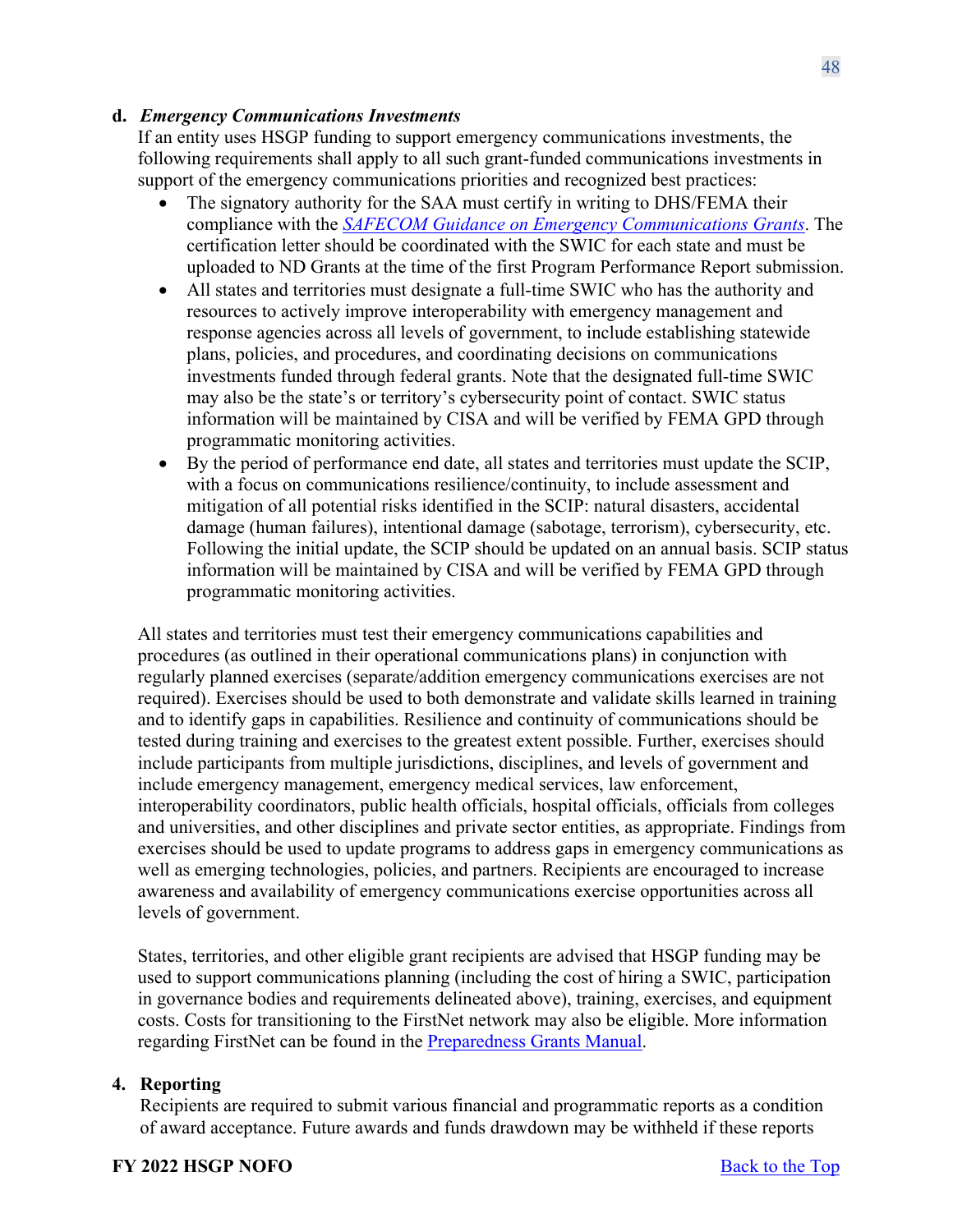are delinquent.

See the [Preparedness](https://www.fema.gov/media-library/assets/documents/178291) Grants Manual for information on reporting requirements.

# <span id="page-48-0"></span>**5. Monitoring and Oversight**

Per 2 C.F.R. § 200.337, FEMA, through its authorized representatives, has the right, at all reasonable times, to make site visits or conduct desk reviews to review project accomplishments and management control systems to review award progress and to provide any required technical assistance. During site visits or desk reviews, FEMA will review recipients' files related to the award. As part of any monitoring and program evaluation activities, recipients must permit FEMA, upon reasonable notice, to review grant-related records and to interview the organization's staff and contractors regarding the program. Recipients must respond in a timely and accurate manner to FEMA requests for information relating to the award.

See the [Preparedness](https://www.fema.gov/media-library/assets/documents/178291) Grants Manual for information on monitoring and oversight.

# <span id="page-48-1"></span>**G. DHS Awarding Agency Contact Information**

<span id="page-48-2"></span>**1. Contact and Resource Information**

# **a.** *Program Office Contact*

FEMA has assigned state-specific Preparedness Officers for the HSGP. If you do not know your Preparedness Officer, please contact the Centralized Scheduling and Information Desk (CSID) by phone at (800) 368-6498 or by email at  $askcsid@fema.dhs.gov$ , Monday through Friday, 9:00 AM – 5:00 PM ET.

# **b.** *Centralized Scheduling and Information Desk (CSID)*

CSID is a non-emergency comprehensive management and information resource developed by FEMA for grants stakeholders. CSID provides general information on all FEMA grant programs and maintains a comprehensive database containing key personnel contact information at the federal, state, and local levels. When necessary, recipients will be directedto a federal point of contact who can answer specific programmatic questions or concerns. CSID can be reached by phone at  $(800)$  368-6498 or by e-mail at [askcsid@fema.dhs.gov,](mailto:askcsid@fema.dhs.gov) Monday through Friday, 9:00 AM – 5:00 PM ET.

# **c.** *Grant Programs Directorate (GPD) Award Administration Division*

GPD's Award Administration Division (AAD) provides support regarding financial mattersand budgetary technical assistance. Additional guidance and information can be obtained by contacting the AAD's Help Desk via e-mail at  $ASK\text{-}GMD@fema.dhs.gov$ .

# **d.** *Equal Rights*

The FEMA Office of Equal Rights (OER), in coordination with the DHS Office for Civil Rights and Civil Liberties, is responsible for compliance with and enforcement of federal civil rights obligations in connection with programs and services conducted by FEMA and recipients of FEMA financial assistance. All inquiries and communications about federal civil rights compliance for FEMA grants under this NOFOshould be sent to [FEMA-](mailto:FEMA-CivilRightsOffice@fema.dhs.gov)[CivilRightsOffice@fema.dhs.gov.](mailto:FEMA-CivilRightsOffice@fema.dhs.gov)

# **e.** *Environmental Planning and Historic Preservation*

GPD's EHP Team provides guidance and information about the EHP review process to

# **FY** 2022 **HSGP NOFO** Back to the Top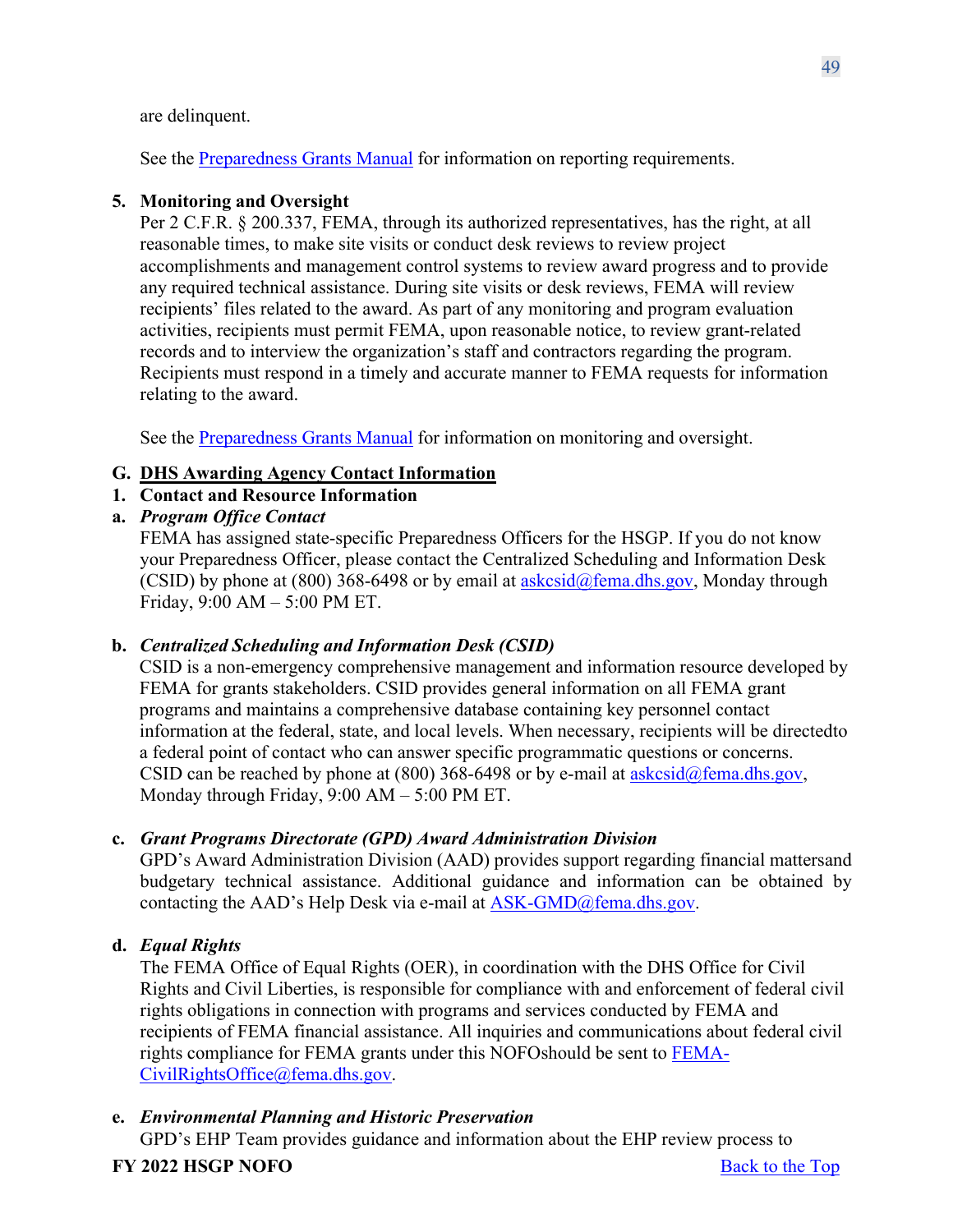recipients and subrecipients. Allinquiries and communications about projects under this NOFO or the EHP review process, including the submittal of EHP review materials, should be sent to [gpdehpinfo@fema.dhs.gov.](mailto:gpdehpinfo@fema.dhs.gov)

# <span id="page-49-0"></span>**2. Systems Information**

# **a.** *Grants.gov*

For technical assistance with [Grants.gov,](https://www.grants.gov/forms/sf-424-family.html) call the customer support hotline 24 hours per day,7 days per week (except federal holidays) at (800) 518-4726 or e-mail at [support@grants.gov.](mailto:support@grants.gov)

# **b.** *Non-Disaster (ND) Grants*

For technical assistance with the ND Grants system, please contact the ND Grants Helpdeskat [ndgrants@fema.dhsgov](mailto:ndgrants@fema.dhsgov) or (800) 865-4076, Monday through Friday, 9:00 AM – 6:00 PM ET. User resources are available at [https://www.fema.gov/grants/guidance-tools/non-](https://www.fema.gov/grants/guidance-tools/non-disaster-grants-management-system) [disaster](https://www.fema.gov/grants/guidance-tools/non-disaster-grants-management-system)[grants-management-system](https://www.fema.gov/grants/guidance-tools/non-disaster-grants-management-system)

# **c.** *Payment and Reporting System (PARS)*

FEMA uses the [Payment and Reporting System \(PARS\)](https://isource.fema.gov/sf269/execute/LogIn?sawContentMessage=true) for financial reporting, invoicing, and tracking payments. FEMA uses the Direct Deposit/Electronic Funds Transfer (DD/EFT) method of payment to recipients. To enroll in the DD/EFT, recipients must complete a Standard Form 1199A, Direct Deposit Form. If you have questions about the online system, please call the Customer Service Center at (866) 927-5646 or email [ask-GMD@fema.dhs.gov.](mailto:ask-GMD@fema.dhs.gov)

# <span id="page-49-1"></span>**H. Additional Information**

GPD has developed the **Preparedness Grants Manual** to guide applicants and recipients of grant funding on how to manage their grants and other resources. Recipients seeking guidance on policies and procedures for managing preparedness grants should reference the Preparedness Grants Manual for further information. Examples of information contained in the [Preparedness Grants](https://www.fema.gov/media-library/assets/documents/178291) Manual include:

- Actions to Address Noncompliance
- Audits
- Case Studies and Use of Grant-Funded Resources During Real-World Incident Operations
- Community Lifelines
- Conflicts of Interest in the Administration of Federal Awards and Subawards
- Disability Integration
- National Incident Management System
- Payment Information
- Period of Performance Extensions
- Procurement Integrity
- Record Retention
- Whole Community Preparedness
- Other Post-Award Requirements

# <span id="page-49-2"></span>**1. Termination Provisions**

FEMA may terminate a federal award in whole or in part for one of the following reasons. FEMA and the recipient must still comply with closeout requirements at 2 C.F.R. §§ 200.344-200.345 even if an award is terminated in whole or in part. To the extent that subawards are permitted under this NOFO, pass-through entities should refer to 2 C.F.R. §

# **FY** 2022 **HSGP NOFO** Back to the Top